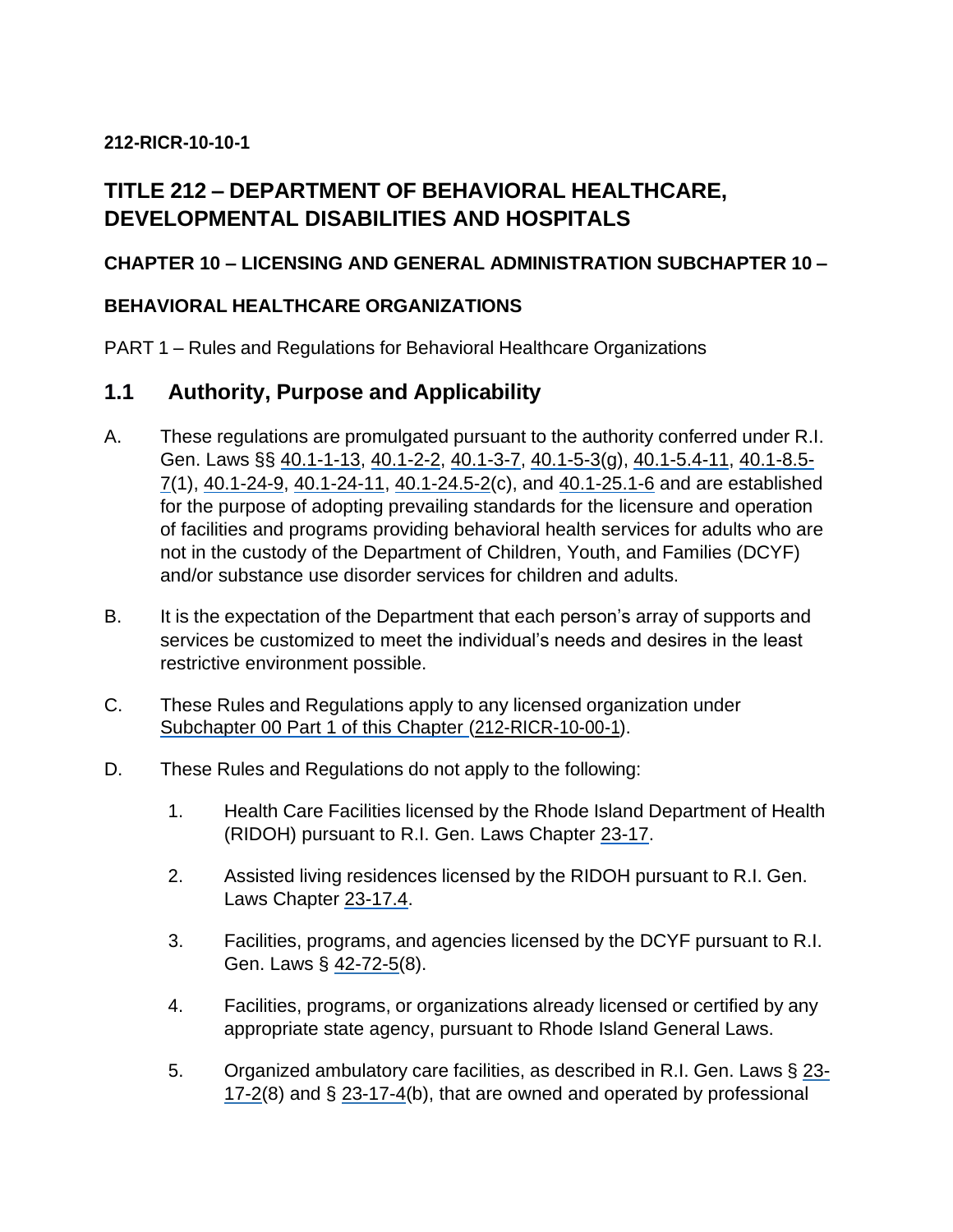service corporations, as defined in R.I. Gen. Laws Chapter 7-5.1 and are licensed and regulated by 216-RICR-40-10-3, Organized Ambulatory Care Facilities.

- 6. A private practitioner's (physician, dentist, or other licensed health care providers licensed by the DOH) office. R.I. Gen. Laws Chapters 5-37 and 5-31.1.
- 7. Group of practitioners (consisting of providers licensed by the RIDOH whether owned and/or operated by an individual practitioner, alone or as a member of a partnership, professional service corporation, organization, or association). R.I. Gen. Laws § 5-37-1(9), § 23-17-2(16).

# **1.1.1 Philosophy of Services and Values**

- A. The organizations licensed and/or funded by the Department incorporate the U.S. Department of Health and Human Services, Substance Abuse and Mental Health Services Administration's (SAMHSA) Ten Guiding Principles of Recovery in the operation of the business. The individual served is considered an essential partner in his/her treatment and recovery path as evidenced by entries in the person-centered treatment or recovery plan.
- B. Culturally sensitive behavioral healthcare services should be accessible to any individual in need of them. This includes providing trauma responsive/informed care and services across the lifespan which incorporate attention to co-occurring disorders and conditions including developmental disabilities and age-related cognitive deficits.

# **1.2 Relevant Federal Law and Incorporated Materials**

- A. Providers are required to abide by all relevant state and federal law including but not limited to the following federal statutes: 42 U.S.C. § 201(m), 42 U.S.C. § 290dd, 42 U.S.C. § 290ii, 42 U.S.C. § 300x, 42 U.S.C. § 5101 *et seq*.; 42 U.S.C § 5116 *et seq*.; 42 U.S.C. § 10841, 42 U.S.C. § 10805, and 42 U.S.C. § 10807, and 42 U.S.C. § 15043.
- B. These regulations are hereby promulgated with reference to the following federal regulations: Electronic Records/Electronic Signatures 21 C.F.R. § 11.1 *et seq*.; Protection of Privacy 21 C.F.R. § 21.1; Confidentiality of Substance Use Disorder Patient Records; 21 C.F.R. § 1301.71 *et seq*.; 21 C.F.R. § 1307.01 *et seq*.; 42 C.F.R. § 2.1 *et seq*. (Medication Assisted Treatment for Opioid Use Disorders 42 C.F.R. § 8.1 *et seq*., 42 C.F.R. § 8.12; Access to records 42 C.F.R. § 51.41(b) (2018); General rule and exceptions 42 C.F.R. § 160.203; Definitions 42 C.F.R. § 431.201; Agreement with State mental health authority or mental institutions 42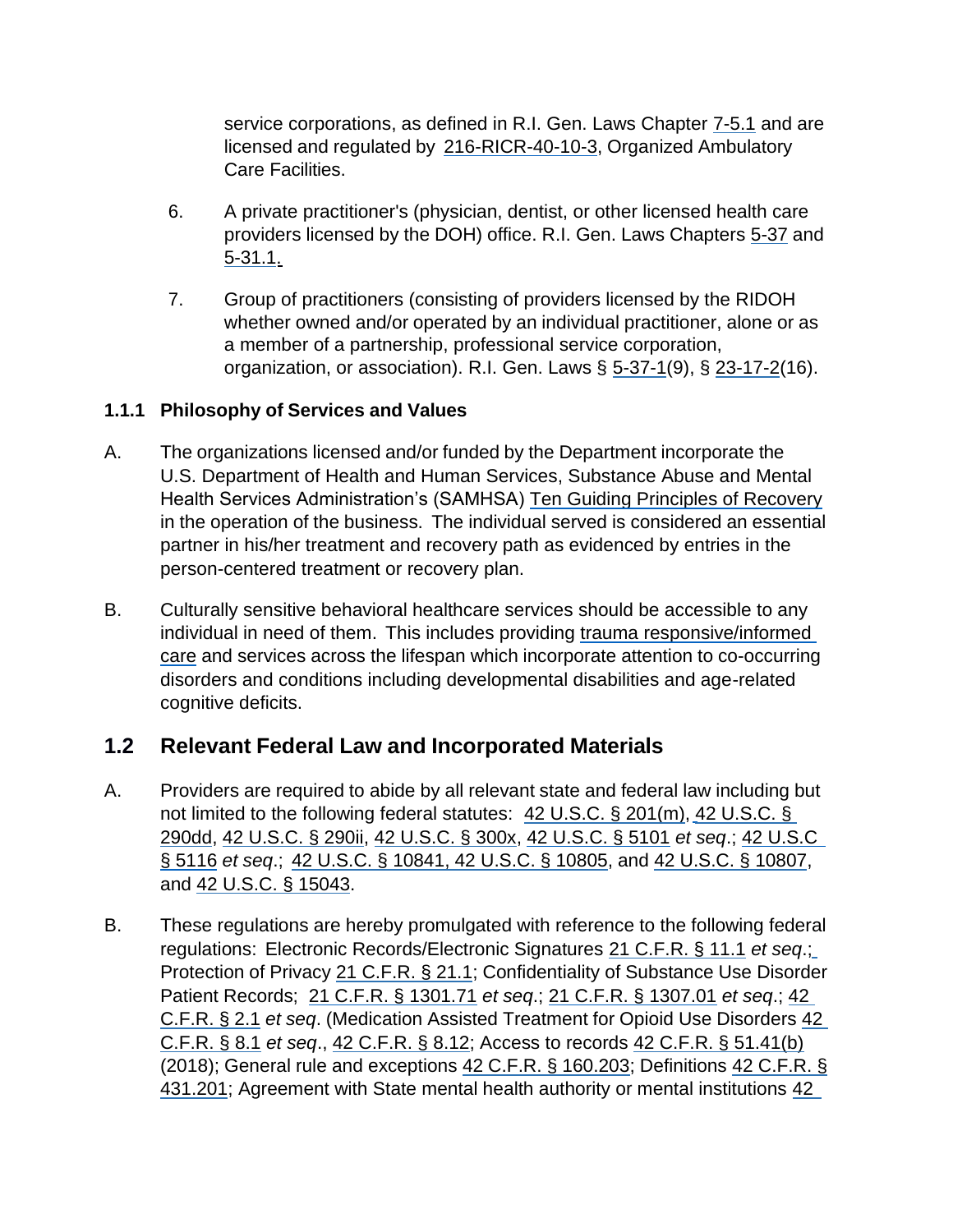C.F.R. § 431.620; Condition of participation: Client rights 42 C.F.R. § 485.910; Security and Privacy 45 C.F.R. § 164.102 *et seq*.; Access to records 45 C.F.R. § 1326.25; Access to service providers and individuals with developmental disabilities 45 C.F.R. § 1326.27 and 45 C.F.R. § 1326.30 as of the date of promulgation of this Part. The foregoing federal regulations are hereby incorporated by reference, not including later amendments thereof.

# **1.3 Definitions, General Requirements, and Procedures**

# **1.3.1 Definitions**

- A. The following words and terms shall have the assigned meanings throughout this Part unless a specific context clearly indicates otherwise:
	- 1. "Administer" means the direct application of a medication, whether by injection, inhalation, ingestion, or any other means, to the body of an individual by:
		- a. A licensed and authorized agent under his or her direction, or
		- b. The individual at the direction and in the presence of the licensed and authorized agent.
	- 2. "Admission" means acceptance into a program or service, after an initial biopsychosocial assessment has been conducted and includes opening a treatment record for the person, orienting him or her to the organization, and assigning his or her treatment to an appropriate staff person or team. Individuals shall be admitted to the organization no later than their third consecutive face-to-face clinical service.
	- 3. "Advanced practice registered nurse" (APRN) has the meaning ascribed to it in R.I. Gen. Laws § 5-34-3(1) as the title given to an individual licensed to practice advanced practice registered nursing (as defined in R.I. Gen. Laws § 5-34-3(2)) within one of the following roles: certified nurse practitioner (CNP) as defined in R.I. Gen. Laws § 5-34-3(5), certified registered nurse anesthetist (CRNA) as defined in R.I. Gen. Laws chapter 5-34.2, and certified clinical nurse specialist (CNS) as defined in R.I. Gen. Laws § 5-34-3(4), and who functions in a population focus. An APRN may serve as a primary-care or acute-care provider of record. An APRN includes a psychiatric and mental health CNS as defined in R.I. Gen. Laws [§ 5-34-3\(15\),](http://webserver.rilin.state.ri.us/Statutes/TITLE5/5-34/5-34-3.HTM) a psychiatric and mental health CNP (PMHNP-BC), and an adult psychiatric and mental health CNS (PMHCNS), each of whom utilizing independent knowledge in psychiatric mental health assessment, diagnosis, health promotion, psychotherapeutic modalities, and management of mental health and illnesses, and whose practice may include prescriptive privileges within their scope of practice and may also include consultation and education.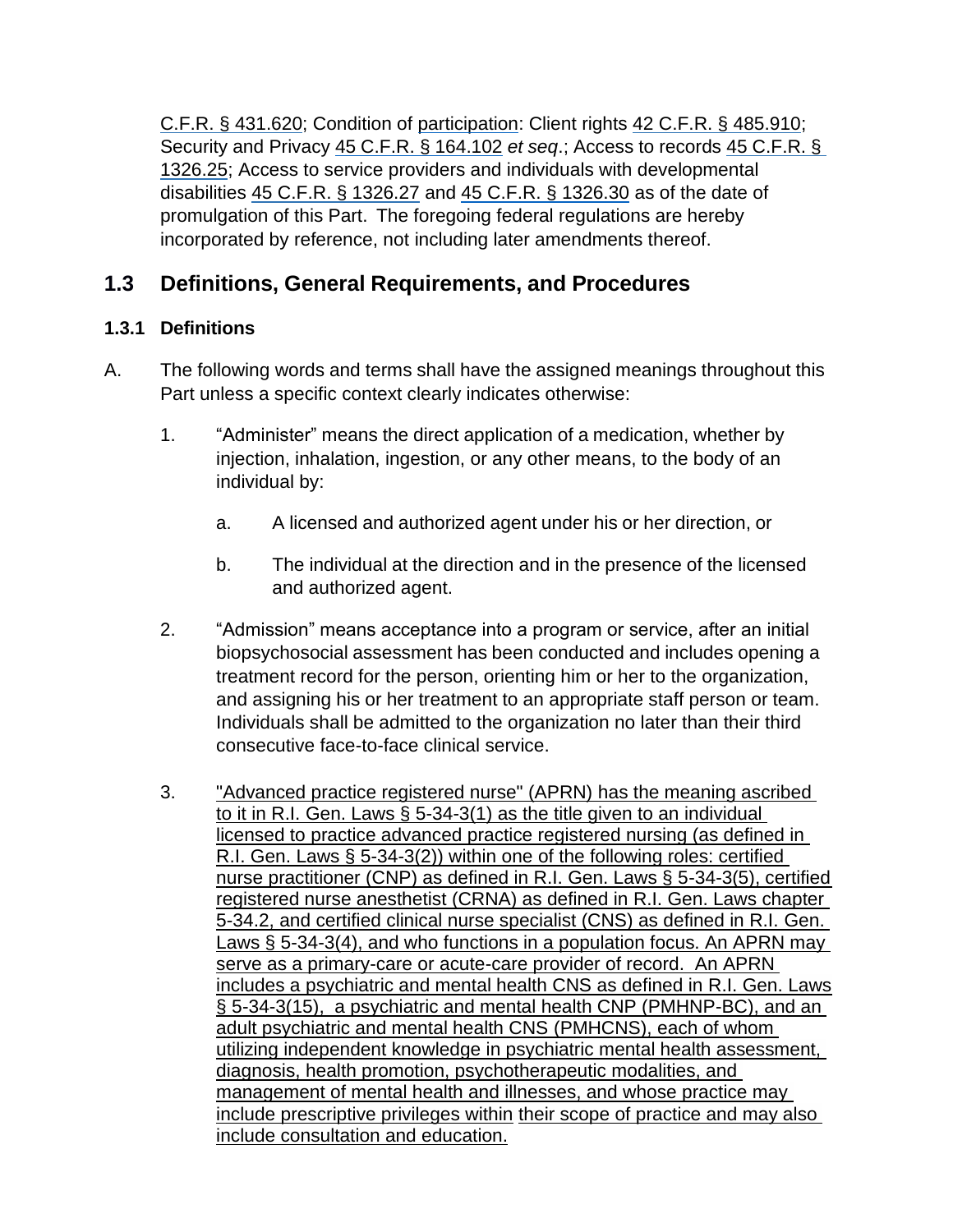- 3.4. "Advocate" means a:
	- a. Legal guardian, or
	- b. An individual acting in support of or on behalf of a person in a manner consistent with the interests of the person.
- 4.5. "Assessment" means the process of testing, gathering biopsychosocial information, and making a diagnostic judgment to determine an individual's behavioral health status and need for services, conducted by a qualified staff person.
- 5.6. "Behavioral health issue" means any of the symptoms that are caused by either a mental illness, substance use disorder or a combination of both.
- 6.7. "Behavioral healthcare" means the umbrella term that encompasses all mental health and substance use related assessment, treatment, prevention, and support services.
- 7.8. "Behavioral healthcare organization" or "BHO" means a public or private establishment primarily constituted, staffed, and equipped to deliver mental health and/or substance use services to the general public.
- 8.9. "Behavioral management" means any intervention or treatment that utilizes positive reinforcement and/or restrictions to help an individual receiving services to develop and/or strengthen recovery-oriented behaviors and to address and correct targeted behaviors.
- 9.10. "Behavioral management plan" means an agreement negotiated with the person served, and as appropriate, family member, guardian or advocate, in which mutually acceptable behavioral goals and interventions are specified.
- 10.11. "Best practice standards" means principles of care that reflect the type and implementation of service recommended by research, professional literature, and professional experience.
- 11.12. "Board" means the Board of Directors of the organization and/or the advisory board of a behavioral healthcare organization that is: a. a for-profit entity or
	- b. a not-for-profit entity that is part of a national organization providing services in Rhode Island.
- 12.13. "Clinical screening" means the process of gathering demographic and clinical information when an individual is potentially in need of or requests services from a BHO. The screening is conducted to determine the person's level of risk and the type of service needed, as well as, the person's eligibility and appropriateness for a particular service.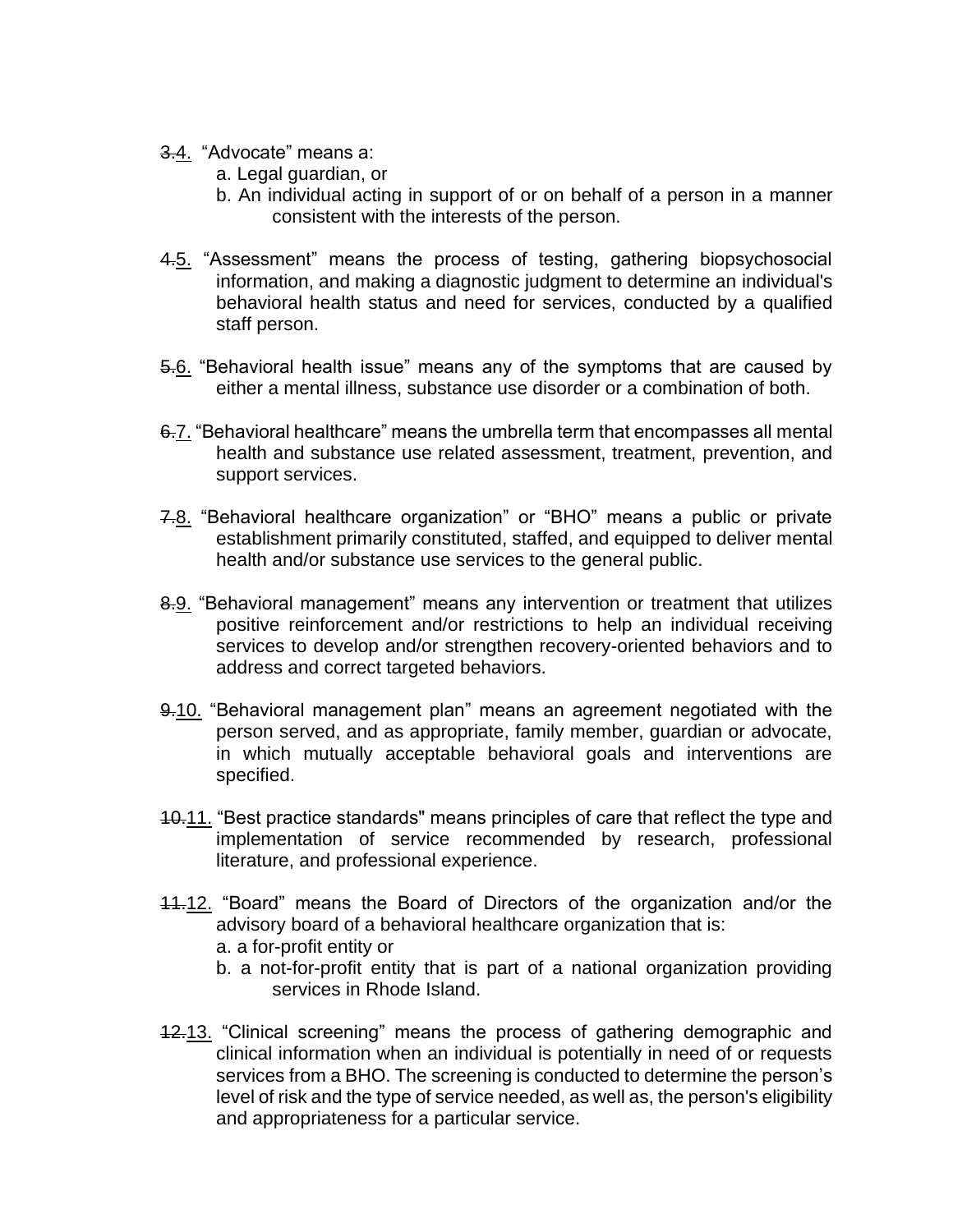- 13.14. "CMHC" or "CMHO" means a private, non-profit community mental health center or community mental health organization designated by the Director of the Department and licensed as such to ensure services are available through program delivery, local planning, service coordination, and monitoring outcomes within a specified geographical area according to R.I. Gen. Laws Chapter 40.1-8.5 for the Department's priority populations within eight (8) areas according to R.I. Gen. Laws § 40.1-5.4-7(3).
- 14.15. "Community residence" means a facility that operates twenty-four (24) hours a day to provide room, board, supervision and supportive services to three (3) or more people who have developmental, mental and/or substance related disabilities.
- 15.16."Complaint" is a formal, written request for further review of an unresolved concern or an allegation against a licensed organization or provider regarding an alleged violation of ethical standards, regulations, or law.
- 16.17. "Concern" is an issue that is perceived as interfering with a person receiving adequate treatment.
- 17.18. "Co-occurring disorder" is the coexistence of two or more behavioral health conditions, existing simultaneously and often independently of each other.
- 18.19. "Courtesy dosing" means the provision of medication to an individual by a licensed Opioid Treatment Program that is not the individual's usual or customary treatment site.
- 19.20. "Department" means the Rhode Island Department of Behavioral Healthcare, Developmental Disabilities & Hospitals.
- 20.21. "Director" means the Director of the Department of Behavioral Healthcare, Developmental Disabilities & Hospitals, his/her agents or assigns.
- 21-22. "Dispense" means the preparation, administration, or delivery of a medication pursuant to the lawful order of a licensed healthcare prescriber.
- 22.23. "Division of Behavioral Healthcare Services" or "DBH" means the unit within the Department that is responsible for mental health and substance abuse prevention, treatment and recovery support services.
- 23.24. "Evidence-based practice" is an intervention or service for which there is strong research demonstrating effectiveness in assisting persons to achieve desired outcomes.
- 24.25. "Facility" means the physical site where programs and services are provided and/or overseen, or could be provided, and as defined in R.I. Gen. Laws § 40.1-24-1.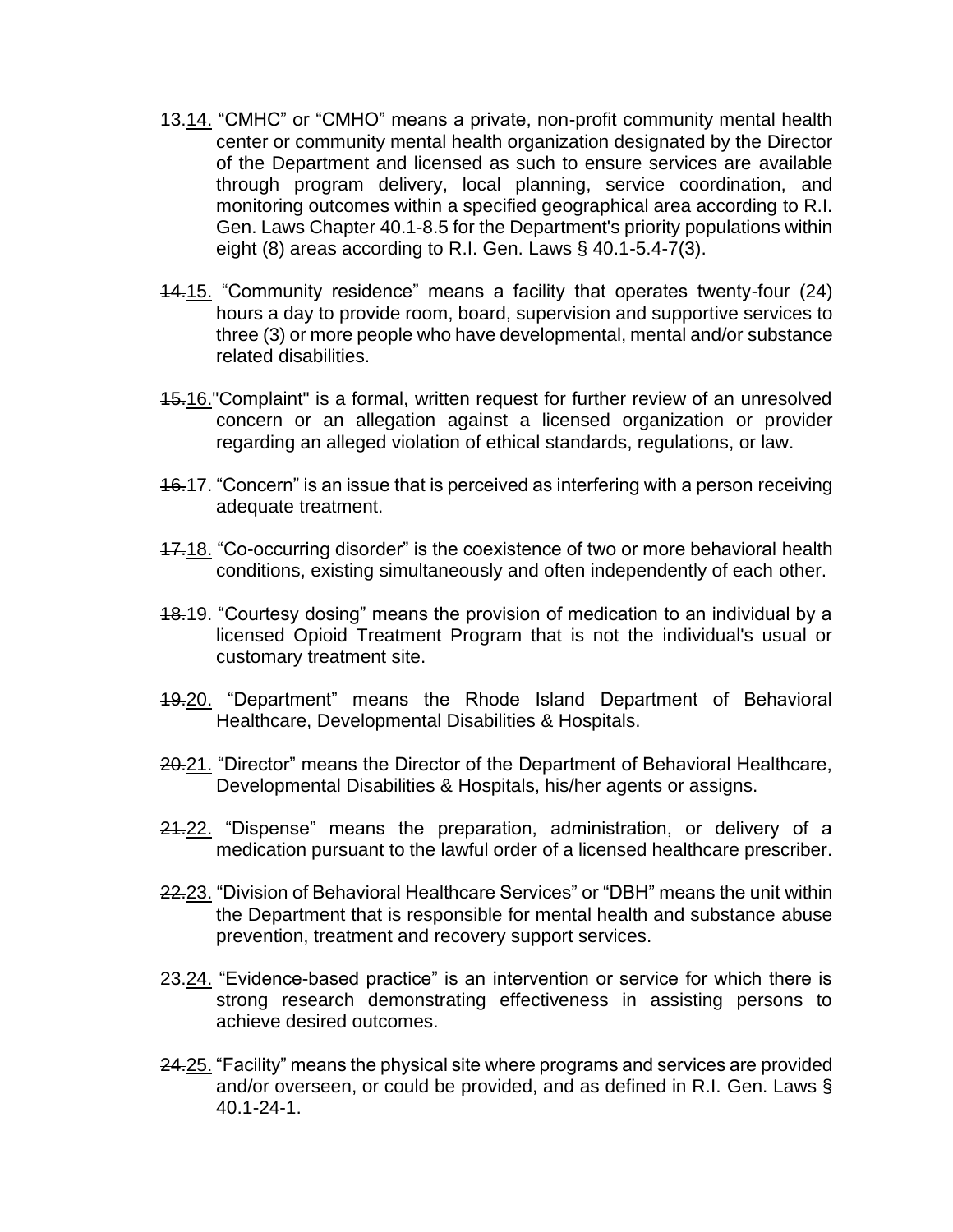- 25.26. "Full-time equivalent" or "FTE" means the number of hours designated by an organization that constitutes a standard work week for that organization.
- 26.27. "Health information exchange" or "HIE" means the technical system operated, or to be operated, by the Regional Health Information Organization (RHIO) under state authority allowing for the statewide electronic mobilization of confidential health information, regulated by R.I. Gen. Laws Chapter 5-37.7 and 216-RICR-10-10-6, Regional Health Information Organization and Health Information Exchange.
- 27.28. "Individual" or "Individual served" means a person who receives behavioral healthcare services or is assessed to need behavioral healthcare services based on the results of an initial assessment. The term "person served" shall be synonymous herein with the term "individual."
- 28.29. "Informed consent" means the permission given by a person who has the legal capacity to give consent to or to authorize treatment. Such person:
	- a. Is able to exercise free power of choice without the intervention of any element of force, fraud, deceit, duress, over-reaching, or other form of constraint or coercion; and
	- b. Has been given sufficient information about the risks and benefits of the proposed treatment or procedure and the elements involved to be able to make a knowledgeable and enlightened decision.
- 29.30. "Investigation" means a systematic review and search for facts. It is objective in nature and is intended to identify facts, sequence and chronology of events, active failure(s), latent failure(s) and assessment of risk as pertinent to a specific adverse event. An investigation may be undertaken as a result of a complaint, an adverse event or incident report, or other information that comes to the attention of the Department or the organization.
- 30.31. "Licensed independent clinician or practitioner" means any individual who is permitted by law to provide behavioral health services without direction or supervision, within the scope of the individual's license.
- 32. "Licensed Practical Nurses" (L.P.N.s) practice "practical nursing," as defined in R.I. Gen. Laws § 5-34-3(13), which is an integral part of nursing based on a knowledge and skill level commensurate with education. It includes promotion, maintenance, and restoration of health and utilizes standardized procedures leading to predictable outcomes that are in accord with the professional nurse regimen under the direction of a registered nurse. In situations where registered nurses are not employed, the licensed practical nurse functions under the direction of a licensed physician, dentist, podiatrist, or other licensed healthcare providers authorized by law to prescribe. Each L.P.N. is responsible for the nursing care rendered.
- 3133. "Medical detoxification" means the medical management of the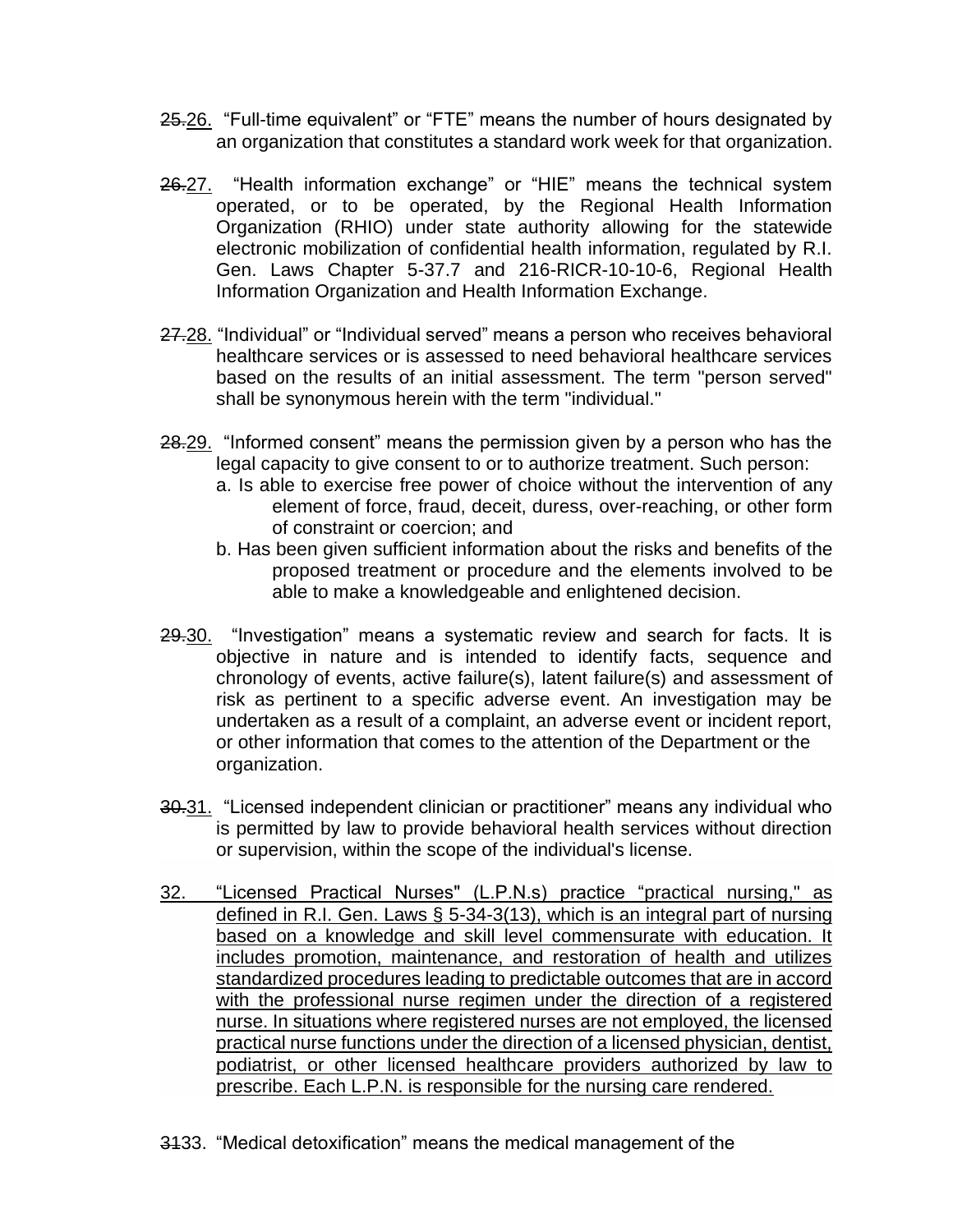physiological and psychological symptoms of withdrawal from alcohol and/or another drug of misuse that is provided in a hospital or free standing, appropriately-equipped, setting.

- 3234."Medically supervised withdrawal" within an Opioid Treatment Program means a gradual withdrawal of the treatment agent using decreasing doses in such a manner that a zero dose of the treatment agent is achieved over a period of time, as determined by the physician, in conjunction with the person served.
- 3335. "Mental health professional" as defined by the Mental Health Law under R.I. Gen. Laws § 40.1-5-2 means a psychiatrist, psychologist, clinical social worker, psychiatric nurses, psychiatric mental health nurse (PMH-BC), psychiatric and mental health CNP (PMHNP-BC), adult psychiatric and mental health CNS (PMHCNS), mental health counselor and other such persons, as may be defined by the Director.
- 3436."Minor/child" means any person less than eighteen years of age who is not emancipated.
- 37.35. "Opioid treatment program" or "OTP" means a service that administers or dispenses methadone and other approved medication as maintenance or detoxification treatment to a person dependent on opioids. It provides, when appropriate or necessary, a comprehensive range of medical and rehabilitative services, is approved by the State authority and SAMHSA, and is registered with the Drug Enforcement Administration to use opiate replacement therapy for the treatment of opioid use disorder.
- 38.36. "Orientation" means a process to provide initial information about the BHO and its services to persons served and to staff of the organization. For staff, orientation includes an assessment of their competence relative to their job responsibilities and the organization's mission, vision, and values.
- 39.37. "Outcome" means the result(s) of the performance or the non-performance of a function or process.
- 40.38. "Outpatient detoxification" means the medical management, provided through outpatient services, of the physiological and psychological symptoms of withdrawal from alcohol and/or another drug of abuse, to ensure that medical or psychological complications do not develop.
- 41.39. "Person-centered plan" means the written plan that results from a collaborative process between the person served and the service provider that describes the activities and services that will guide the individual's efforts toward recovery and incorporates information collected during the assessment. It is also called the treatment plan.
- 42.40. "Physical examination" means an examination by a duly licensed physician, nurse practitioner, or physician assistant that shall include physical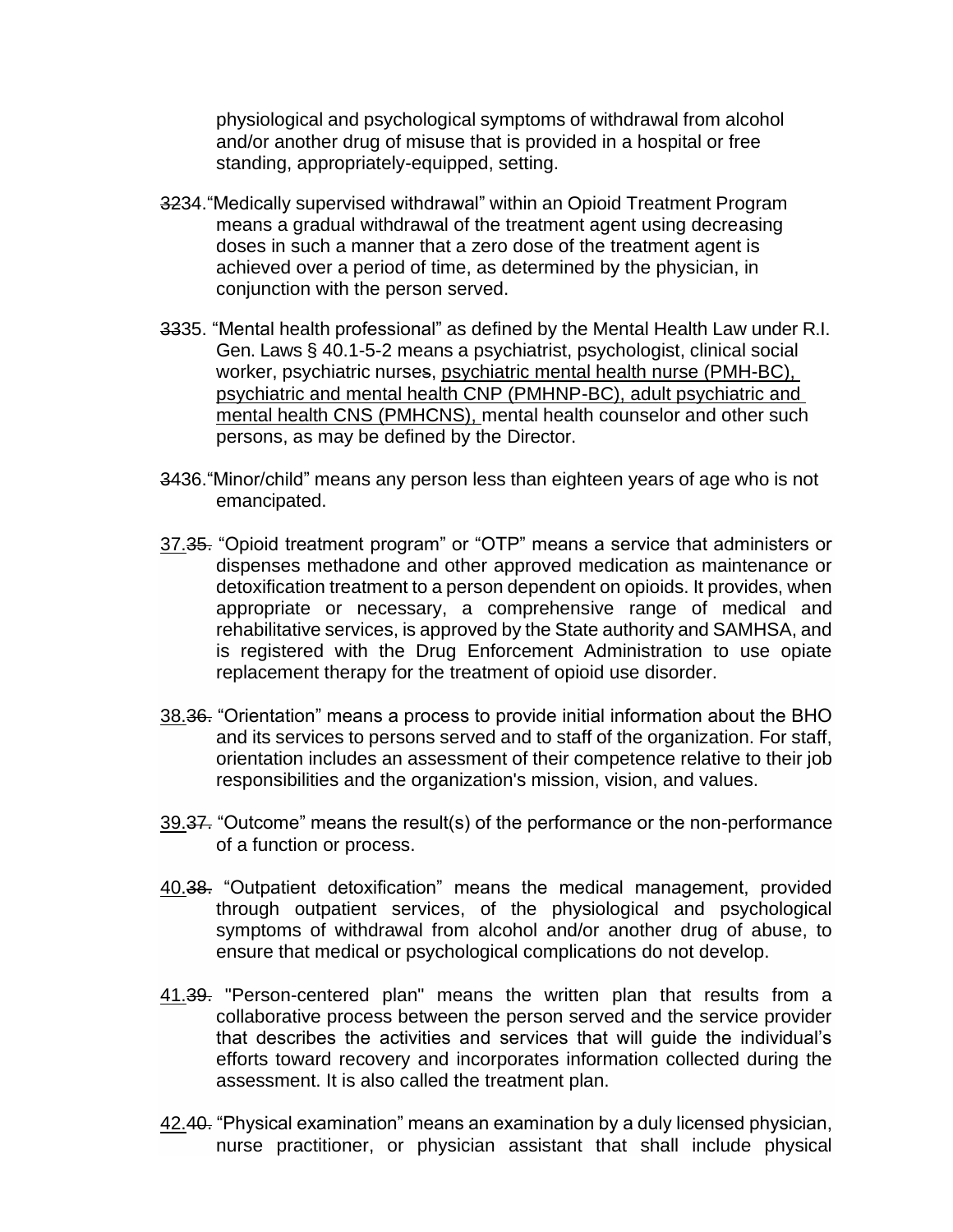evaluation for possible cardiopulmonary, hepatic, neurological, or infectious conditions. It should also include a tuberculin test or chest x-ray unless there is documented evidence of such a test within the previous six (6) months.

- 43.44. "Premises" means a tract of land and the buildings thereon where direct services are provided.
- 44.42. "Priority population" means individuals eligible for specific services based on criteria set by the Department.
- 45.43. "Program" means a planned structured service delivery system structured to provide specific components that are responsive to the needs of the persons served.
- 46.44. "Provider" means a person or organization that manages or delivers clinical and/or support services.
- 47.45. "Qualified mental health professional" or "QMHP" is a mental health professional who hasan individual with a minimum of a Master's Degree in a clinical practice, or a license as a Registered Nurse, or a license as an or Advanced Practice Registered Nurse as defined in section 1.3.1.A.3 above; and who has a minimum of thirty (30) hours of supervised face-to-face emergency services contact experience as a psychiatric emergency service worker in Rhode Island. Such experience may be gained through employment with a CMHC or a licensed hospital conducting emergency psychiatric assessment for individuals under consideration for admission to a department designated an inpatient mental health facility.
- 48.46. "Recovery" means a process of overcoming both physical and psychological symptoms and/or behaviors associated with a mental illness or a dependence on a drug or drugs of abuse.
- 49. A "Registered Nurse" (R.N.) practices "professional nursing" pursuant to R.I. Gen. Laws [§§ 5-34-3\(11\)](http://webserver.rilin.state.ri.us/Statutes/TITLE5/5-34/5-34-3.HTM) and (14). The practice of professional nursing is a dynamic process of assessment of an individual's health status, identification of healthcare needs, determination of health care goals with the individual and/or family participation, and the development of a plan of nursing care to achieve these goals. Nursing actions, including teaching and counseling, are directed toward the promotion, maintenance, and restoration of health and evaluation of the individual's response to nursing actions and the medical regimen of care. The professional nurse provides care and support of individuals and families during periods of wellness and injury and incorporates where appropriate, the medical plan of care as prescribed by a duly licensed physician, dentist or podiatrist or other licensed healthcare provider authorized by law to prescribe. Each R.N. is directly accountable and responsible to the consumer for the nursing care rendered.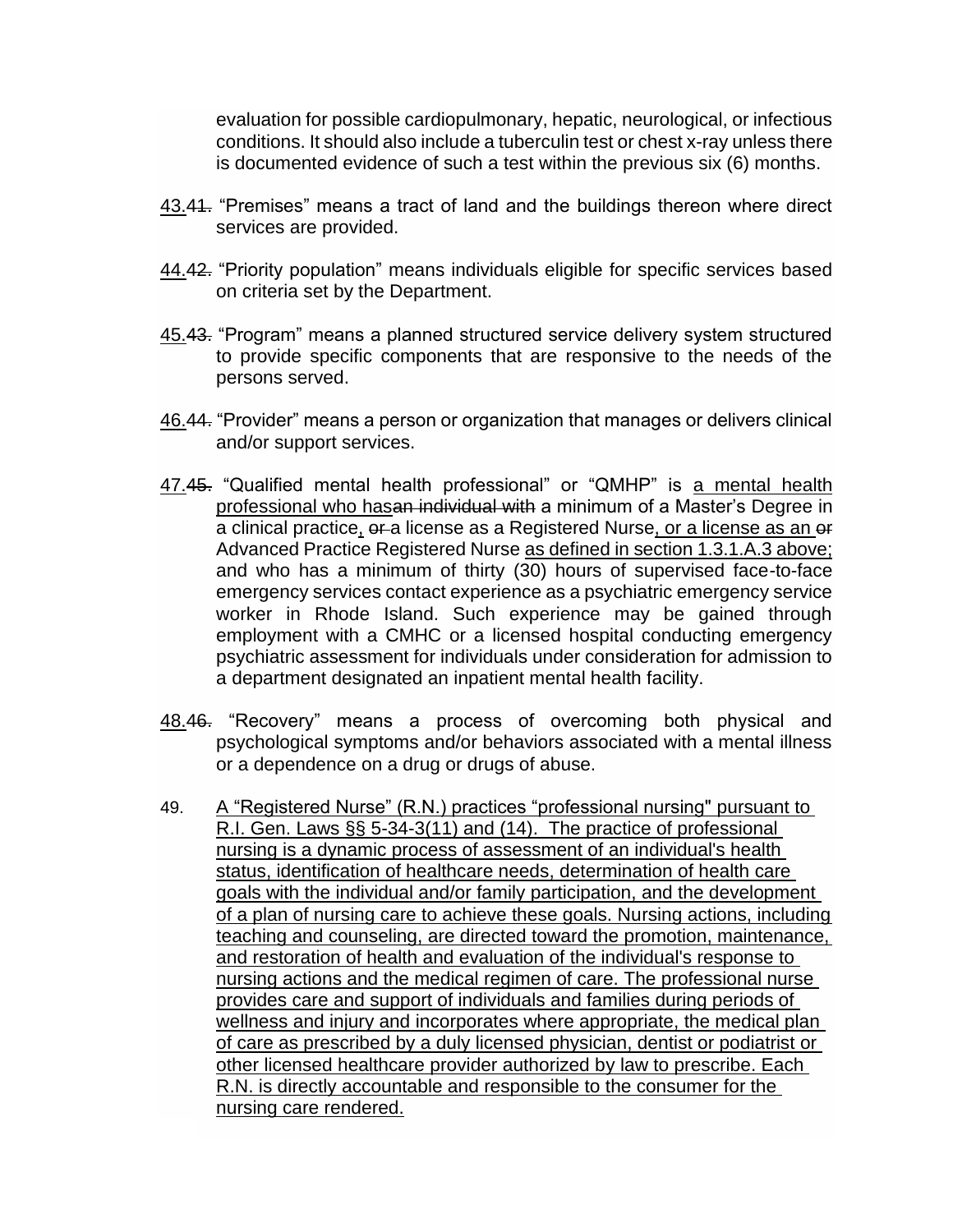- 50. "Rehabilitation service" means a service specifically tailored to assist a person to improve physical, psychosocial, and vocational functioning.
- 51. "Residential services" means a type of service providing twenty-four (24) hour care, treatment, and support in a setting other than a hospital.
- 52. "Restraint" means restricting the movement of the whole or a portion of a person's body as a means of controlling a person's physical activity to protect the person or others from injury.
	- a. "Chemical or pharmacological restraint" means medication that is given for the emergency control of behavior when the medication is not standard treatment for the individual's medical or psychiatric condition.
	- b. "Mechanical restraint" means the use of an approved mechanical device that restricts the freedom of movement or voluntary functioning of a limb or a portion of a person's body as a means to control his or her physical activities.
	- c. "Physical restraint" means the use of approved physical interventions or "hands on" holds to prevent an individual from moving his or her body to engage in a behavior that places him, her or others at risk of physical harm.
- 53. "Seclusion" means retention, for any period of time, of an individual alone in a locked room, or a space from which the individual may not freely exit or from which the individual believes he or she may not exit.
- 54. "Service area" means the geographical area designated by the Director that forms the boundaries within cities and towns for each CMHC.
- 55. "Services" means the individually planned interventions intended to reduce or ameliorate the symptoms of mental disorders or substance dependence or abuse through treatment, training, rehabilitation, or other supports.
- 56. "Significant others" means individuals who are important to the person served, as identified by the person served.
- 57. "Staff" means and includes, but is not limited to, any employee, intern, trainee, or volunteer performing a service or activities for the organization and for meeting the needs of individuals served for which competent performance is expected.
- 58. "State opioid treatment authority" means the Department and is also used to refer to the individual designated by the Director to serve as a liaison between the Department, the federal government and the organizations who provide services to individuals with opioid use disorder.
- 59. "Twenty-four/seven" or "24/7" means continually for twenty-four hours per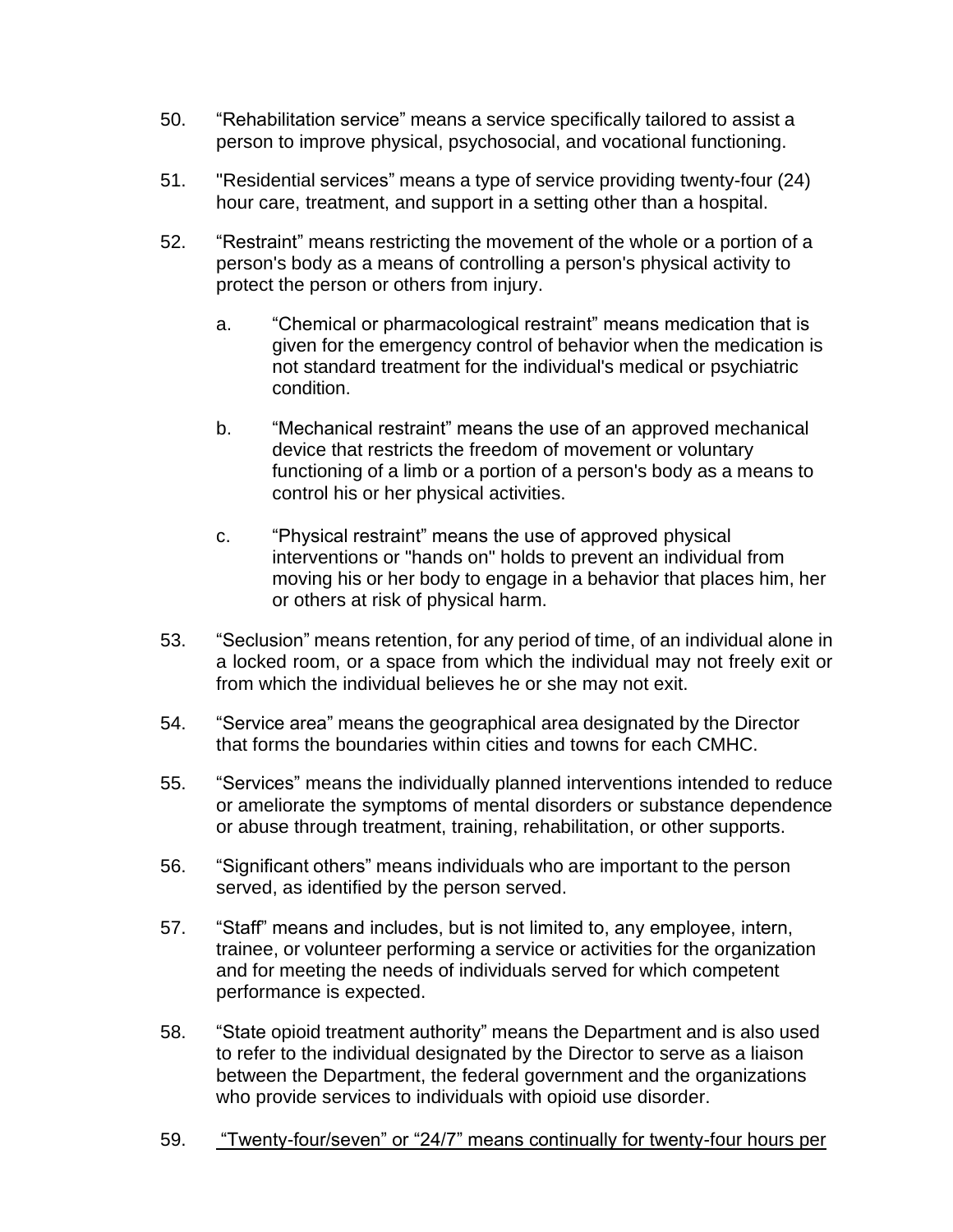#### day, seven days per week.

#### **1.3.2 General Requirements**

- A. Any organization licensed or funded by the Department to provide services shall operate in accordance with all applicable local, state and federal laws, rules, and regulations.
- B. All hearings and reviews required pursuant to these rules and regulations shall be held in accordance with the provisions of R.I. Gen. Laws Chapter 42-35 and the Executive Office of Health and Human Services (EOHHS) rules and regulations for Appeal Process and Procedures for EOHHS Agencies and Programs, 210-RICR-10-05-2.

# **1.3.3 Licensing and Statutory Designations**

No person or governmental unit, acting separately or jointly with any other person or governmental unit, shall establish, conduct, or maintain a facility, program, or organization as defined in this Part without a license, pursuant to R.I. Gen. Laws  $§$  40.1-24-3.

- B. An organization that wishes to provide clinical behavioral healthcare services shall apply for a BHO License in accordance with Subchapter 00 Part 1 of this Chapter, Licensed Organizations (212-RICR-10-00-1).
- C. A BHO that is designated by the Director as a CMHC according to R.I. Gen. Laws Chapter 40.1-8.5 shall apply for a BHO/CMHC License.
- D. An organization, not designated as a CMHC, that was approved by the Director to provide specialty services traditionally associated with a CMHC prior to the effective date of these regulations, may apply to provide such services.

# **1.4 Organization and Management**

#### **1.4.1 Provider Governance**

- A. Organizations shall meet all requirements established in Subchapter 00 Part 1 of this Chapter (212-RICR-10-00-1).
- B. Entities designated by the Director as a CMHC shall adhere to R.I. Gen. Laws §§ 40.1-8.5-2(3); 40.1-8.5-4; 40.1-8.5-5 and 40.1-8.5-7, 40.1-5.4-1; 40.1-5.4-4; and 40.1-5.4-5, which define the organizational structure, board governance structure, board membership duties and services required of a CMHC.
- C. Economic Distress and Going Concern Issues: In the event that an organization anticipates that its financial viability is becoming structurally unsustainable, its projected net billing or revenue is projected to be negative for longer than usual, or its expenses are projected to exceed regular billing or revenue for longer than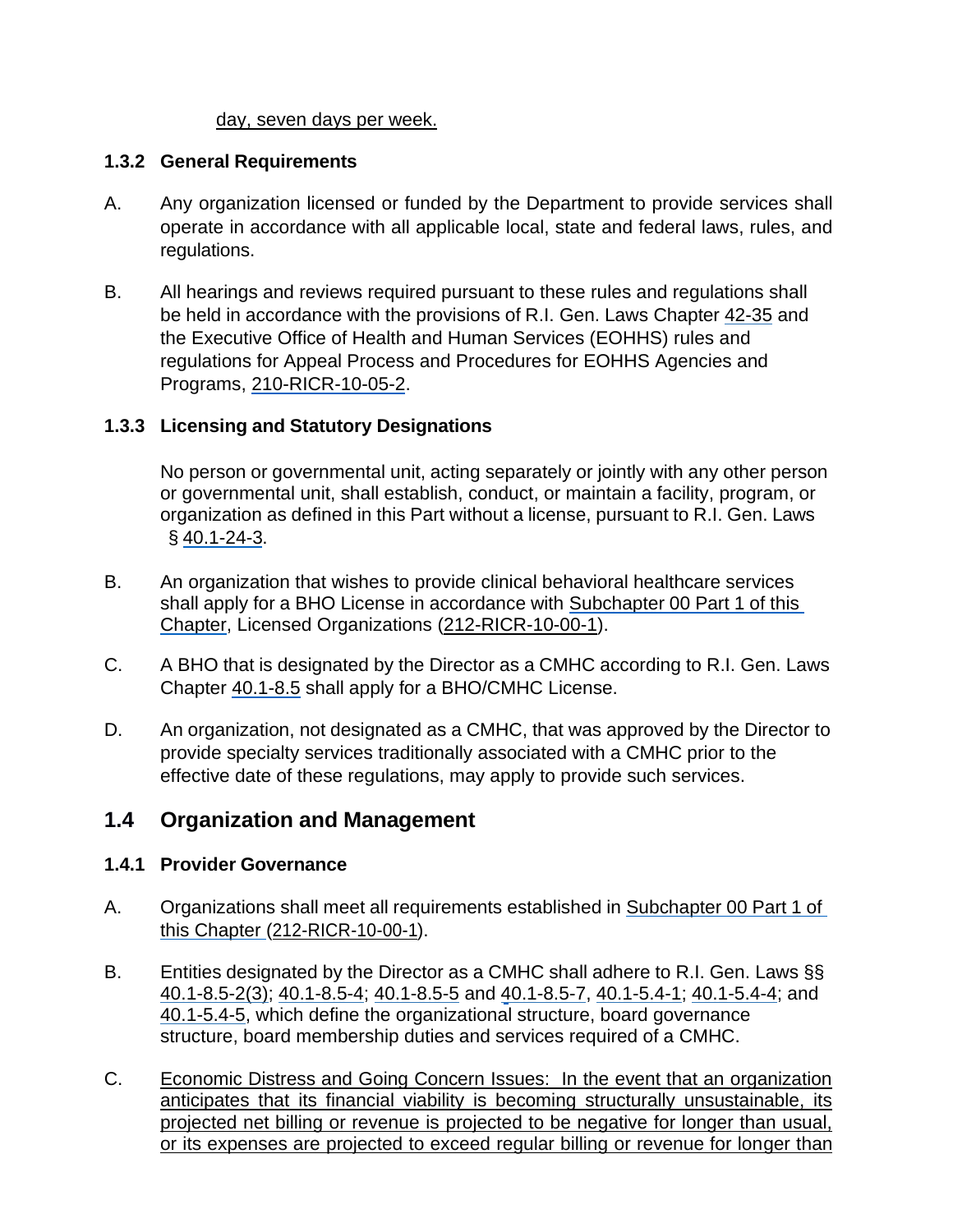usual, the organization shall immediately notify, in writing or by electronic mail, the Director of the Division of Behavioral Healthcare. The written communication shall include the reason or reasons that the organization believes it is in economic distress beyond expected, episodic and routine indebtedness and/or negative cash flow. In the event that the organization's accountant prepares a Going Concern statement, the organization shall notify the Director of the Division of Behavioral Healthcare immediately.

D. Staff Shortage: In the event that an organization experiences a shortage of staff that is unplanned and that is not projected to be remedied through its usual hiring process within the usual amount of time needed to file staff vacancies, the organization shall immediately notify, in writing or by electronic mail, the Director of the Division of Behavioral Healthcare. The written communication shall include the number and type of vacancies and the reason or reasons that the organization believes it is unable to fill its staff vacancies within the usual amount of time.

#### **1.4.2 Personnel/Human Resources**

- A. Organizations shall meet all requirements established in Subchapter 00 Part 1 of this Chapter (212-RICR-10-00-1) as well as the additional requirements listed below.
- B. The organization shall have a policy relating to treatment of employees during periods of behavioral health crises.
- C. Clinical and administrative leaders shall define, for their areas of responsibility, the qualifications and competencies of staff needed to fulfill the organization's mission.
	- 1. Staff qualifications shall be commensurate with job responsibilities and applicable licensure, law, regulation, registration and/or certification.
- D. The organization shall provide professional development opportunities to all staff that maximize individual cultural competencies.
- E. The organization shall have recruitment and retention policies to increase the number of personnel who reflect the cultural diversity of the communities in which the BHO provides services.
- F. The organization shall have policies for recruiting leadership that is culturally representative of the individuals served by the organization.
- G. The organization shall have policies and procedures to address requests by persons served for a change of provider, clinician or service.

# **1.4.3 Staff Competency and Training**

A. The organization shall have a mechanism for receiving regular feedback from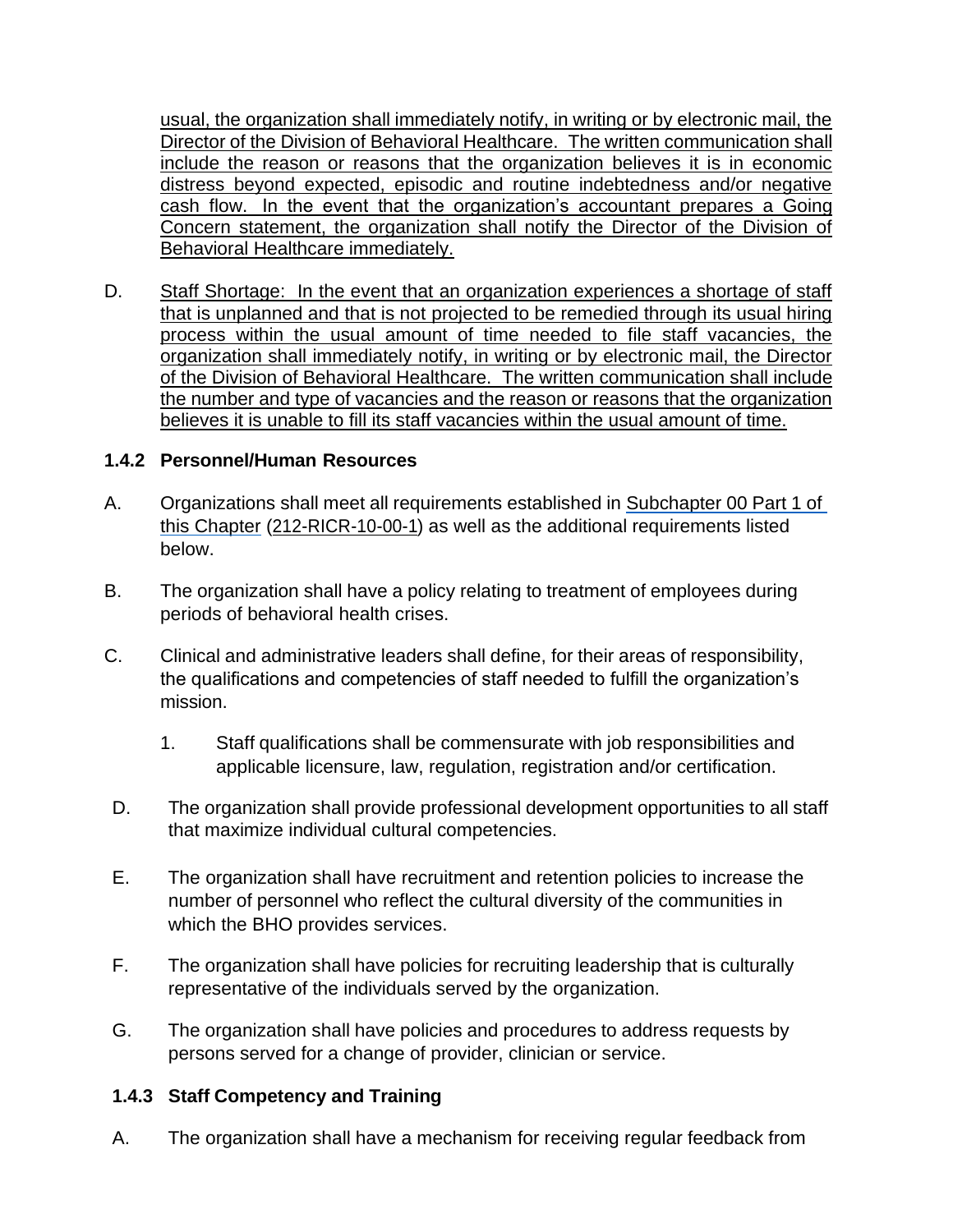staff to help create an environment that promotes self-development and learning.

- B. The organization shall provide training to improve knowledge, attitudes, and skills necessary for staff to conduct recovery-oriented services.
- C. The organization shall continuously collect and aggregate data about patterns and trends in staff competence to identify and respond to staff learning needs.

### **1.4.4 Management of the Environment of Care**

The organization shall plan for and provide a safe, accessible, effective and efficient environment consistent with its mission, services, and applicable federal, state and local laws, codes, rules, and regulations that comport with Subchapter 00 Part 1 of this Chapter (212-RICR-10-00-1).

#### **1.4.5 Management of Information**

- A. The organization shall plan and design information management processes to meet internal and external information needs that comport with Subchapter 00 Part 1 of this Chapter (212-RICR-10-00-1).
- B. The organization shall maintain a treatment record for every individual assessed, treated or served and incorporate information into the treatment record from subsequent contacts with the individual.
- C. Only authorized individuals shall make entries in treatment records, as specified in organization policies.
- D. In the event the organization ceases operation the organization shall maintain a written policy regarding proper transfer or disposal of records consistent with local, state and federal laws.

#### **1.4.6 Research**

- A. In the event that research, experimentation, or clinical trials involving human subjects is to be conducted, the organization must adhere to the following guidelines and to all applicable state and federal laws and regulations.
	- 1. A proposal outlining the research, experimentation, or clinical trial must be submitted to an institutional review board (IRB) formally comprised of individuals who have expertise in research protocols, privacy and confidentiality, as it relates to research convened by the Department and approved through the organizational review process. The proposal shall include:
		- a. The purpose of the study, the treatment proposed and its relation to the organization's mission statement and values;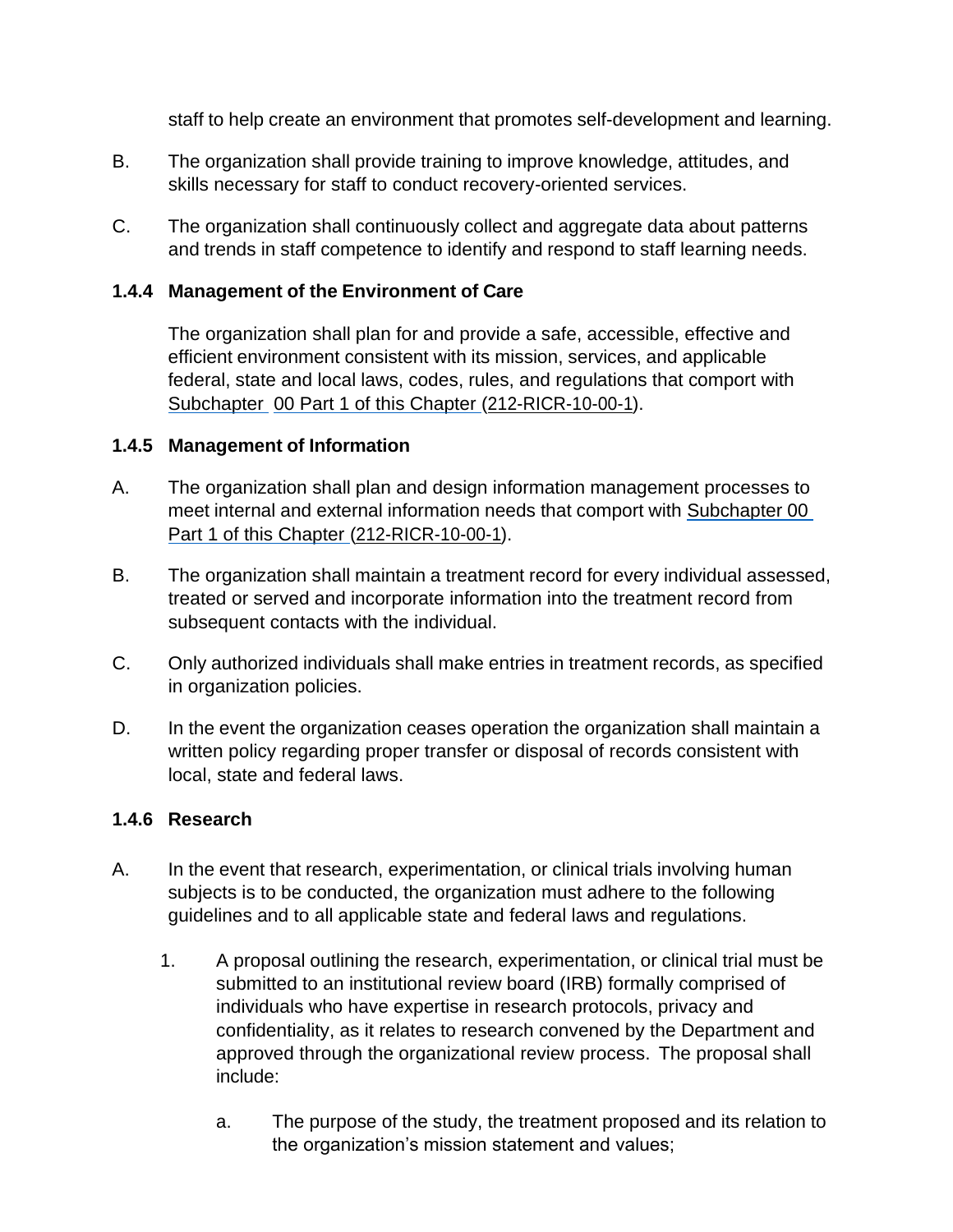- b. A description of the benefits expected;
- c. A description of the potential discomforts and/or risks that could be encountered;
- d. A full explanation of the procedures to be followed;
- e. The criteria for inclusion and exclusion;
- f. The process to be used to explain the procedures to the subject of the study, experiment, or clinical trial;
- g. The authorization form is to be a consent to participate in the research, experimentation, or clinical trial;
- h. The methods of addressing any potential harmful consequences with respect to an individual's right to privacy, confidentiality, and safety.
- i. The inclusion of any vulnerable populations in the study, such as children, pregnant women, and prisoners.
- 2. The authorization form shall include a description of all the elements described in § 1.4.6(A)(1) of this Part and:
	- a. The name and credentials of the person who supplied the information;
	- b. The signature and date of such person;
	- c. The process for the subject to withdraw at any point, without compromising his or her access to the organization's services;
	- d. The participant's signature indicating willingness to participate. If research is proposed in conjunction with a university or college, the organization shall be required to provide documentation verifying that the research has been reviewed by the university's human subject review committee.

# **1.5 Rights of Persons Served in Residential Programs**

- A. Programs that provide twenty-four (24) hour care shall develop and implement policies and procedures that address the rights of the persons served as described in §§ 1.5.1 and 1.5.4 of this Part.
- B. No resident admitted to any community residence shall be deprived of any constitutional, civil or legal right solely by reason of admission pursuant to R.I.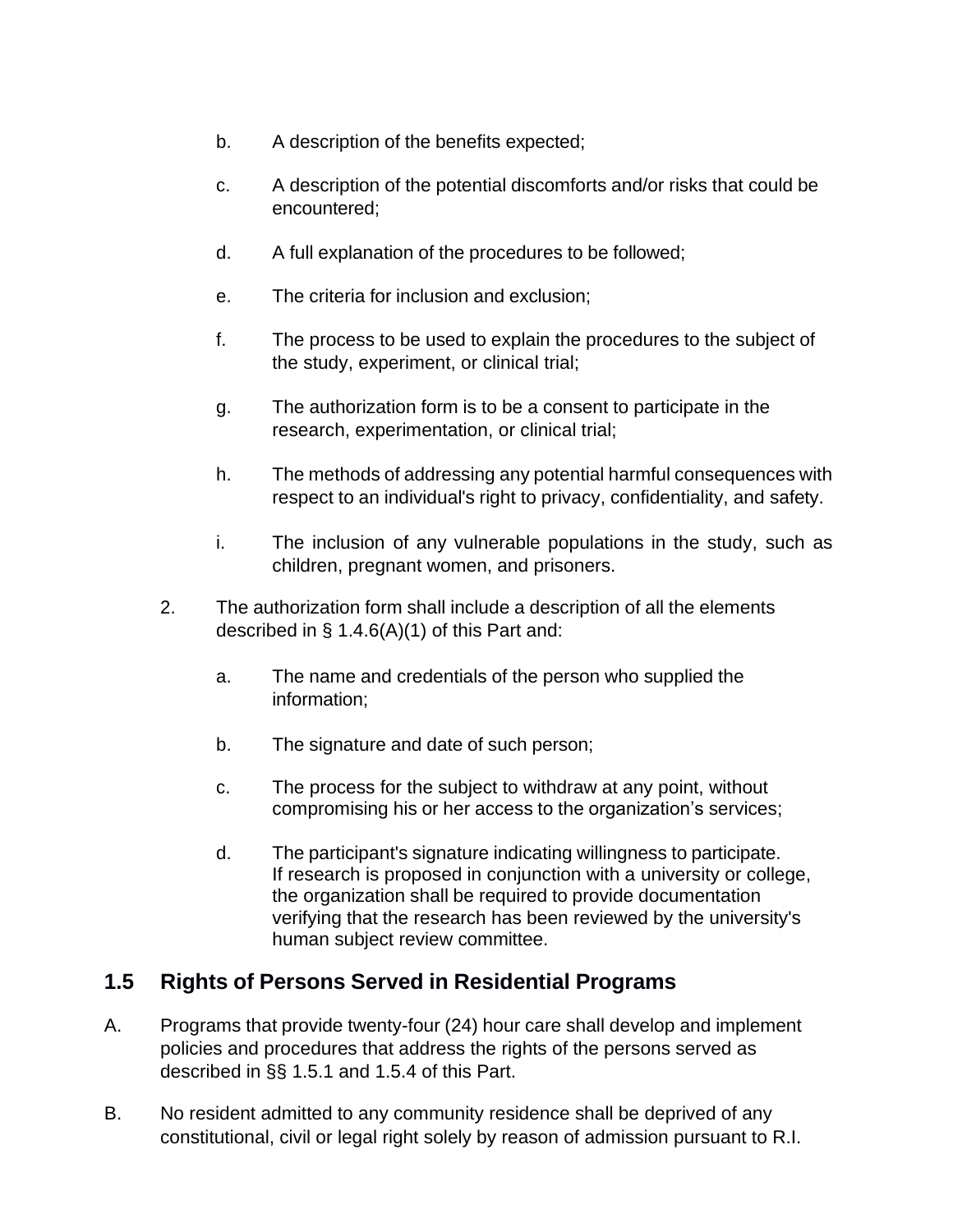Gen. Laws § 40.1-24.5-5. In addition to the rights of persons served noted in § 1.5.3 of this Part, each resident is entitled to the following rights without limitation:

- 1. To privacy and dignity;
- 2. To communicate by sealed mail or otherwise with persons of the resident's choosing;
- 3. To be visited privately at all reasonable times by his or her personal physician, attorney or clergy;
- 4. To vote and participate in political activity with, as needed, reasonable assistance in registering and voting;
- 5. To be employed at a gainful occupation insofar as the resident's condition permits;
	- a. No resident shall be required to perform labor that involves the essential operation and maintenance of the community residence or program or the regular care and supervision of other residents. Residents may be required to perform labor involving normal housekeeping and home maintenance functions as documented in their person-centered plan or as delineated in the community residents' rules and regulations.
- 6. To attend or not attend religious services; and
- 7. Residents have the right to access the Mental Health Advocate and to have assistance, when desired and necessary, to implement this right. R.I. Gen. Laws § 40.1-5-22.
- C. Except to the extent that the residential program director determines that a limitation or a denial of any of the following rights would be in the resident's best interests and, further, unless the director documents the good cause reasons for the denial or limitations in the resident's person-centered plan, the resident shall be entitled to the following:
	- 1. To keep and use one's own personal possessions;
	- 2. To have reasonable access to a telephone to make and receive private calls;
	- 3. To keep and be allowed to spend a reasonable sum of one's own money for consumer purchases;
	- 4. To have opportunities for physical exercise and outdoor recreation;
	- 5. To have reasonable, prompt access to current newspapers, magazines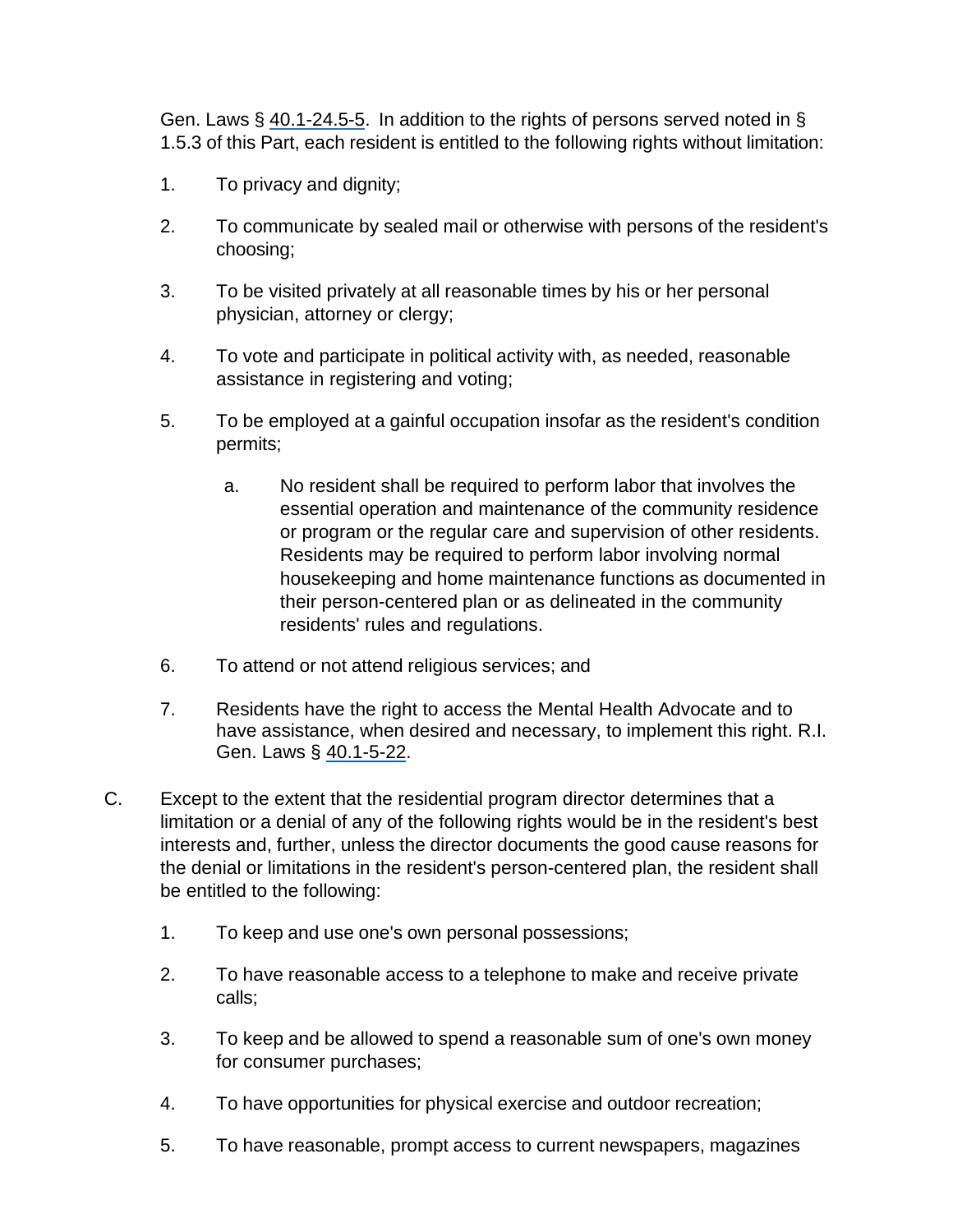and radio and television programming; and

- 6. To receive visitors of one's own choosing at reasonable times. Posted reasonable visiting hours must be maintained in each community residence.
- D. The following shall apply when any of the rights listed in § 1.5(C) of this Part are restricted:
	- 1. Reasons for the restriction must be explained to the resident;
	- 2. The resident's person-centered plan shall address ways for the resident to gain or regain the restricted right(s);
	- 3. Restrictions shall be as limited as possible and should not occur if there is an alternative, less restrictive way for the individual to participate in the program and attain his or her treatment goals;
	- 4. All restrictions shall be reviewed by the treatment team and the program administrators within thirty (30) days of implementation and at least quarterly thereafter; and
	- 5. At the resident's request, information about such restrictions shall be forwarded to family members.
- E. Every effort shall be made by the organization to give a prospective resident an opportunity to visit the BHO's residential program prior to admission. The prospective resident shall participate in making the decision regarding his or her admission.
- F. Individuals served in a twenty-four (24) hour setting who want spiritual support or services shall have reasonable access to them. Access to spiritual support or services shall not infringe on the rights of other residents.

# **1.5.1 Protection of Rights: Human Rights Officers**

A. Each organization shall designate and empower at least one person employed by or affiliated with the organization to serve as a Human Rights Officer (HRO). The HRO must, to the extent possible, have no duties that may conflict with his or her responsibilities as an HRO and the organization must ensure that the HRO is given the time and resources to perform his or her human rights responsibilities. The name of the HRO and the method for contacting her or him shall be given to all persons served and shall be posted in a conspicuous place, such as waiting rooms and/or other common/public places, at all sites where services are provided by the organization.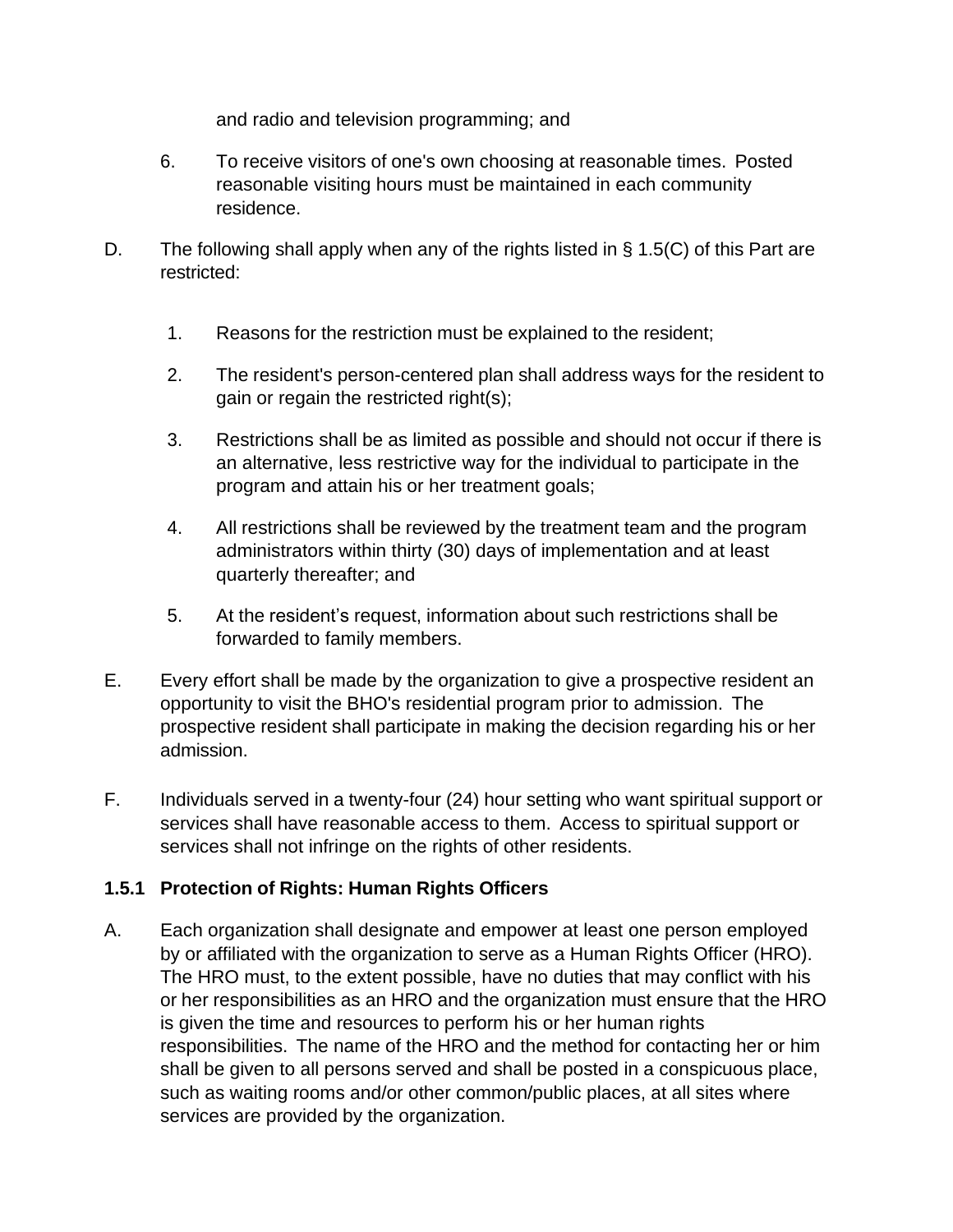- 1. Individuals selected to fulfill the responsibilities of an HRO must have satisfactorily completed a HRO training program approved by the Department and, at a minimum, must meet the following qualifications:
	- a. Ability to serve as an advocate for all persons served while working cooperatively and effectively with staff;
	- b. Knowledge and skills to conduct investigations; and
	- c. Capacity to perform responsibilities in an impartial manner.
- 2. The responsibilities of the HRO include the following:
	- a. Ensuring that persons served are informed of their rights and given opportunities to receive education regarding their rights;
	- b. Providing ways for persons served to have an opportunity to discuss and ask questions about their rights;
	- c. Training all staff, during orientation, regarding the rights of persons served, as defined in these regulations;
	- d. Assisting persons served to exercise their rights;
	- e. Monitoring the implementation of human rights regulations throughout the organization; and
	- f. Fulfilling all HRO responsibilities specified in the Grievance Procedure.
- 3. The above responsibilities shall be included in the HRO's position description and his or her performance relative to these responsibilities shall be evaluated at least annually.

# **1.5.2 Confidentiality**

All persons served have the right to have their records kept confidential pursuant to the applicable federal and state laws and regulations.

# **1.5.3 Grievance Procedure**

- A. Every BHO shall establish an accessible grievance procedure.
- B. The grievance procedure shall be presented to every person served in a manner consistent with the person's learning style and be conspicuously posted in the BHO. The notice of grievance procedure shall include the name and contact information for organizations that provide free legal assistance.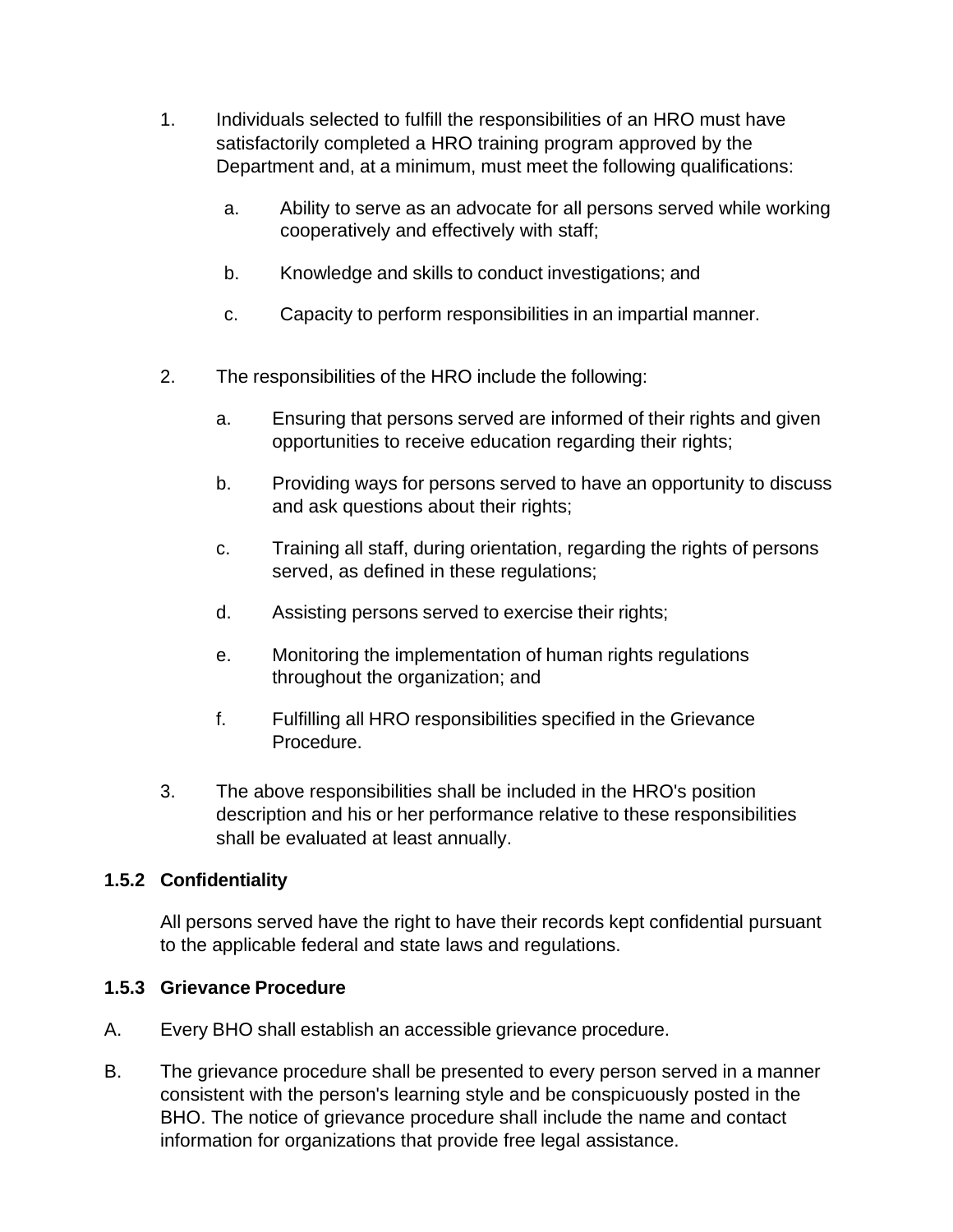- C. The person served shall be entitled to initiate a grievance. It shall be the duty of the BHO to encourage and assist the person in exercising his or her rights.
- D. The person served shall initiate the grievance by filing for a grievance with the director of the BHO. The director shall forthwith forward a copy of the grievance form to the HRO.
- E. The director of the BHO, or his or her designee, with the assistance of the HRO, or his or her designee, shall investigate the grievance and issue a written decision to the person within ten (10) business days of receipt of the grievance. The written decision shall include a copy of the grievance, a list of persons interviewed in the investigation, the steps taken to resolve the grievance, and the conclusion of the BHO director or his or her designee.
- F. The HRO, or his or her designee, shall, if necessary, assist the person in requesting a review.
- G. If the person is not satisfied with the outcome of the grievance proceedings, the person may file for an administrative hearing in accordance with the Appeals Process and Procedures for EOHHS Agencies and Programs, 210-RICR-10-05- 2.

### **1.5.4 Behavioral Management**

- A. Aversive techniques are prohibited in all BHOs.
- B. Behavioral management procedures require the written consent of the person served as identified in the person-centered treatment plan.
	- 1. Persons served and, as appropriate, their families, shall participate in selecting behavior management interventions.
- C. The organization shall develop and implement written policies and procedures that describe the use and the monitoring of behavioral management interventions. These policies and procedures must be consistent with applicable federal and state regulations and incorporate the following standards:
	- 1. The organization shall require a positive approach to behavior management;
	- 2. The least restrictive alternative shall be used in selecting a behavior management intervention;
	- 3. Behavioral management goals and objectives must be integrated with the individual's other goals and objectives and be in accordance with written policies and procedures that govern service expectations, treatment goals,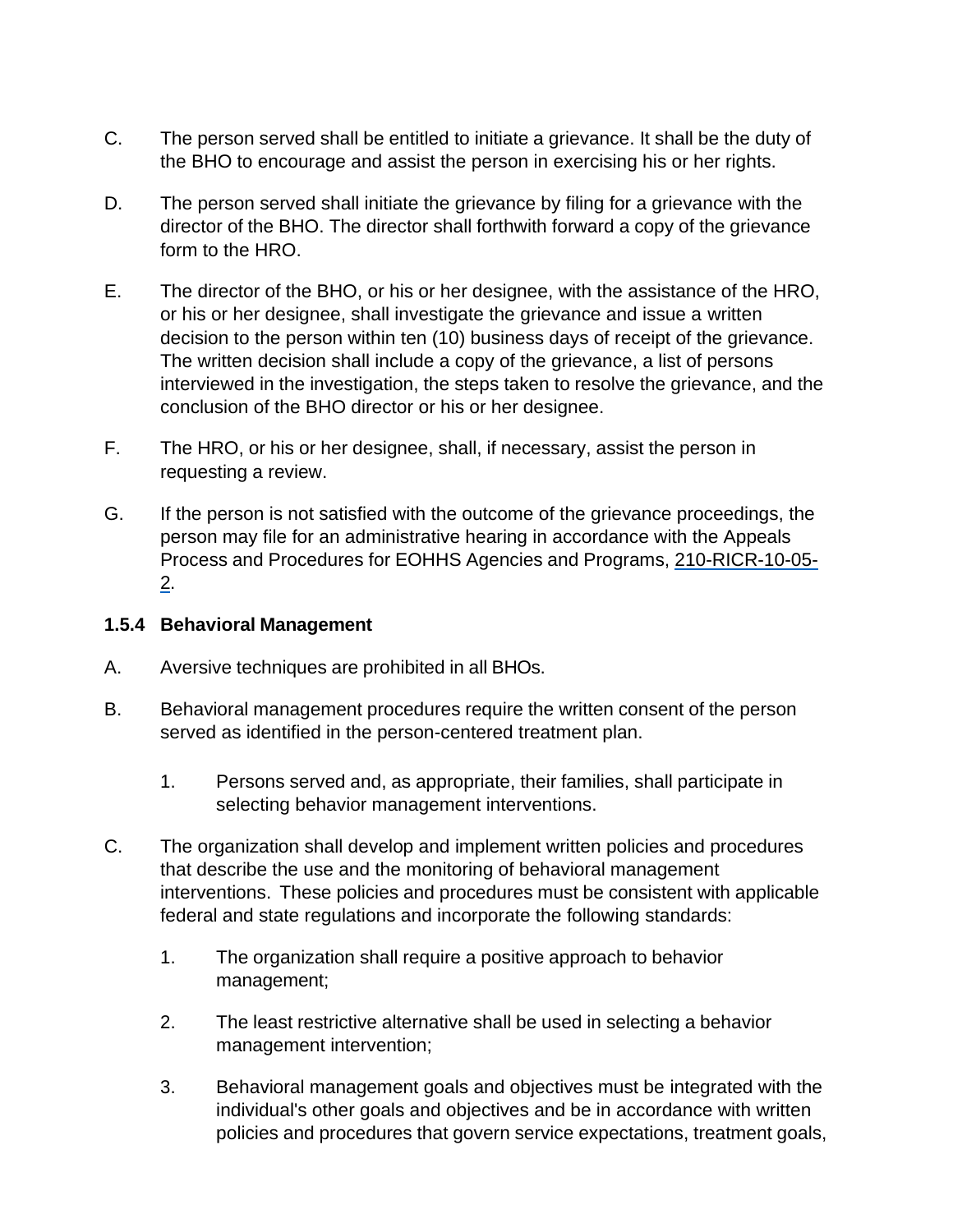safety and security;

- 4. When the organization serves as representative payee for the person served, the person's benefits may not be used as reinforcers or restrictions in a behavioral management agreement;
- 5. A behavioral management agreement that is part of the person-centered plan shall document:
	- a. The behaviors that are the target of the plan;
	- b. The methods to teach appropriate expression of the targeted behavior or alternative adaptive behavior;
	- c. The procedures to be used;
	- d. How often, under what circumstances, and by whom the plan will be implemented; and
	- e. The intended result of the behavioral management interventions.
- 6. Other individuals served by the organization shall not be requested or assigned to carry out any element of the person's behavioral management plan;
- 7. Prohibited interventions include, but are not limited to, the following:
	- a. Corporal punishment;
	- b. Fear-eliciting procedures;
	- c. Denial of any basic need such as shelter, essential clothing, and an adequate, nutritional diet; and
	- d. Denial of the person's legal rights.
- D. All behavioral management plans shall be developed, implemented, and monitored by employees or contractors trained in behavioral management.
- E. The person served has the right to withdraw, at any time, his or her agreement to an element, or to all elements, in a behavioral management agreement or plan and to be advised of the potential risks and impact on his or her treatment process.
- F. The organization shall identify, educate, and approve those staff who will be responsible for the development and implementation of behavioral treatment plans.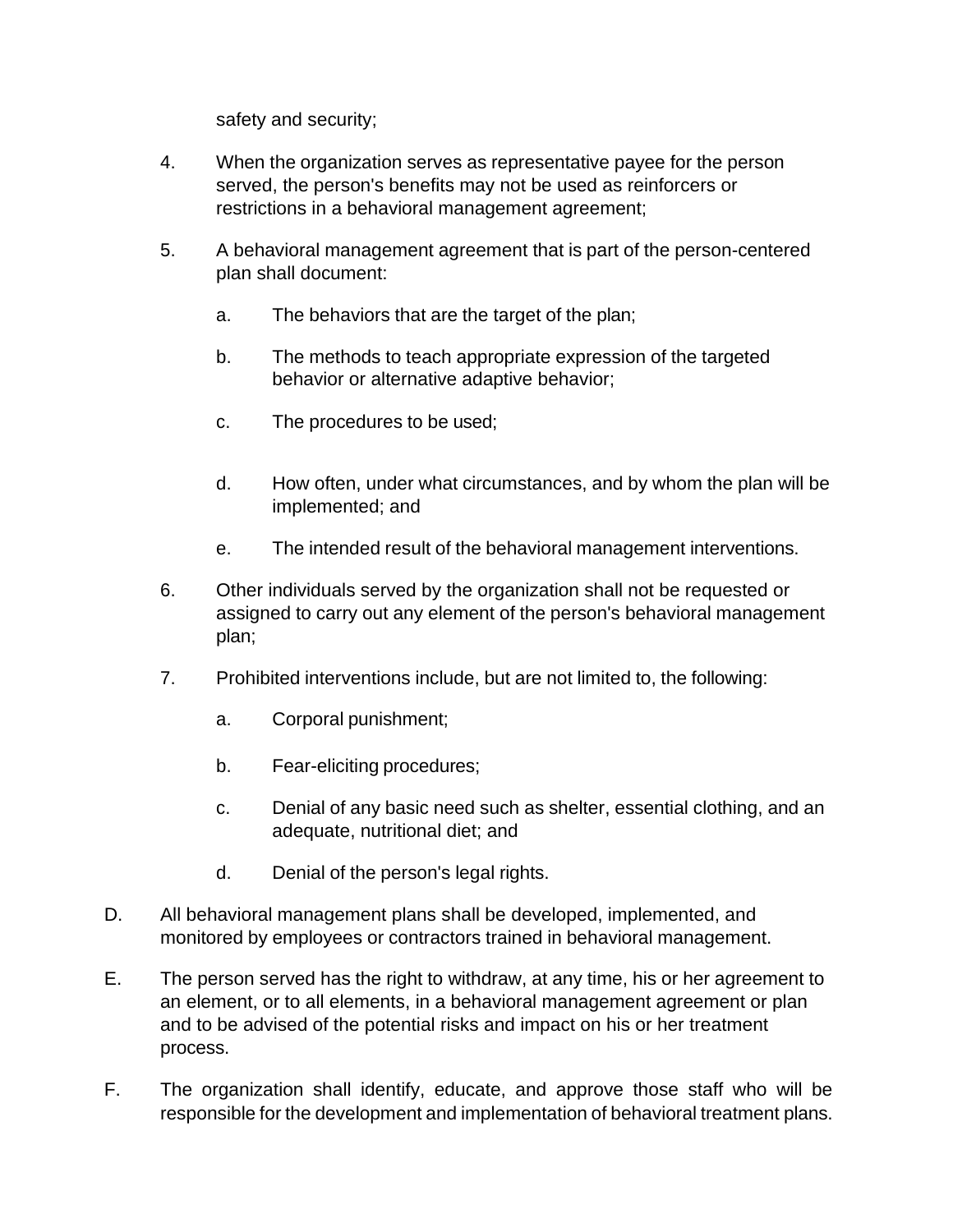- G. Policies and procedures shall specify the mechanism for monitoring the use of behavioral management.
- H. Policies and procedures related to behavioral management shall be available to persons served, and as appropriate, to their families, guardians, and advocates.

### **1.5.5 Seclusion and Restraint**

- A. Seclusion, chemical restraint, and mechanical restraint, as defined in this Part, are prohibited in all BHOs.
- B. Physical restraint as defined in this Part may be used only when there is an imminent risk of danger to an individual or others and no other safe and effective intervention is possible. Nonphysical interventions are the first choice as an intervention, unless safety issues demand an immediate physical response.
	- 1. When physical restraint is used, it shall be applied in a manner that minimizes the possibility of physical injury or mental distress to the individual.
		- a. Only approved physical restraining procedures that have been developed by a nationally recognized organization shall be used.
		- b. The individual served shall not be placed in a prone restraint, as prohibited by R.I. Gen. Laws § 42-158-4.
		- c. The individual shall be removed from restraint as soon as the threat of harm has been safely minimized.
- C. The individual and, if appropriate, the individual's family shall participate with staff who were involved in the episode in a debriefing about each episode of restraint.
- D. The use of physical restraint must be recorded in the individual's treatment record by a staff member who was present at the time of the restraint.
- E. Every use of restraint shall be recorded and reported as an adverse event to the Department's Office of Quality Assurance.
	- 1. The organization shall collect data on the use of restraint in order to monitor and improve its performance and report it to the Department's Office of Quality Assurance.

# **1.6 Services and Programs**

A. All organizations licensed by the Department to provide services and programs shall have staff with appropriate training, education, experience, credentials and licenses to deliver the services and programs covered in this Part.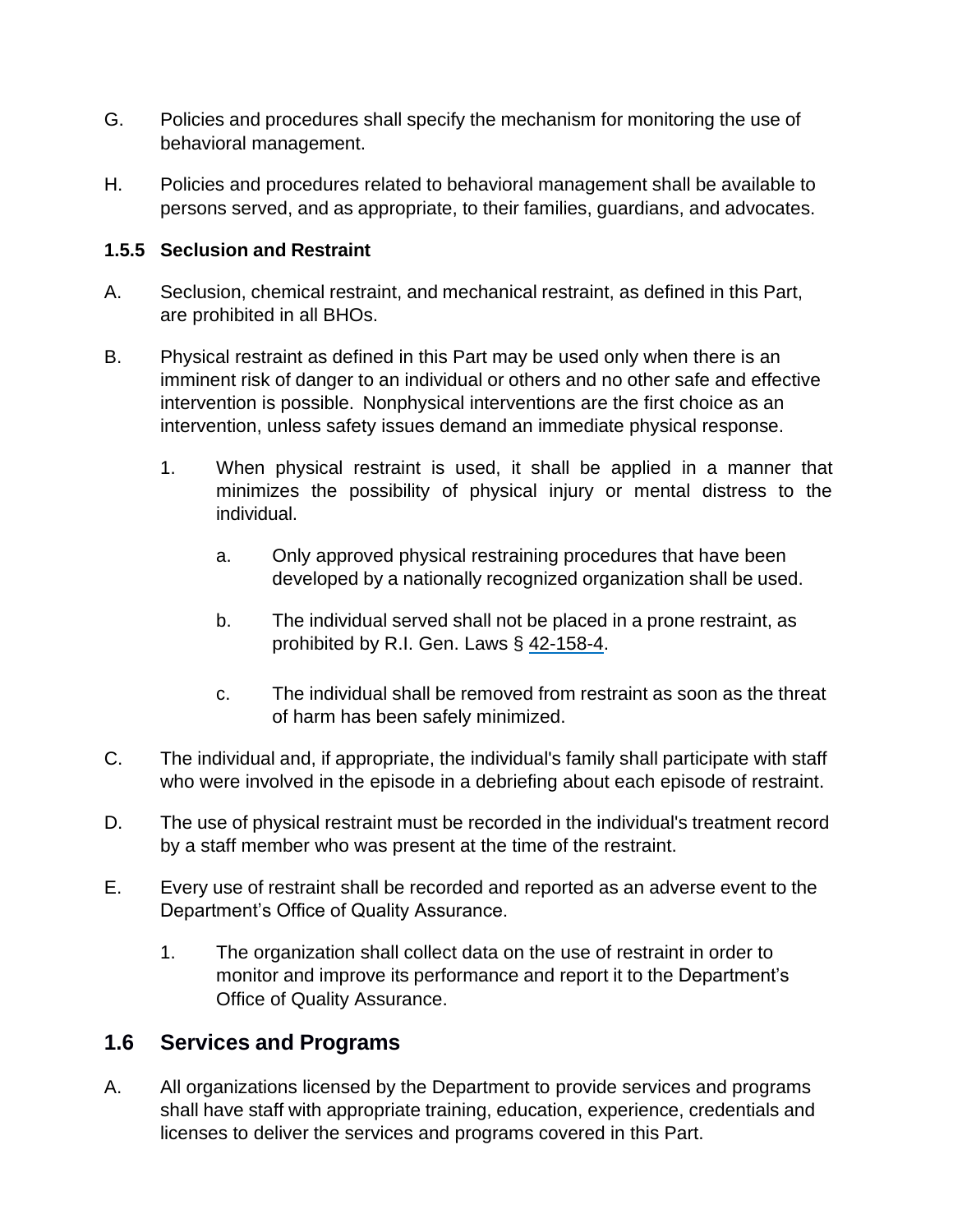- B. Direct Service Staff
	- 1. All staff providing direct services in licensed behavioral health organizations who are not licensed independent practitioners will receive clinical supervision by a supervisor who meets the qualifications in subsection 1.6.C.
	- 2. Hours of supervision will be pro-rated for actual hours worked each month.
	- 3. Licensed staff all professionally licensed staff, including Licensed Practical Nurses (L.P.N.s), who provide a clinical or medical service, and are not independent practitioners, except nurses in an OTP who have no counseling responsibilities, shall receive supervision on a regular and predictable schedule that occurs at least monthly with preference for a minimum of four (4) hours of clinical supervision per month (pro-rated for part-time clinicians), that shall consist of no less than one (1) hour of individual supervision. Each month the remaining three (3) hours of clinical supervision may be in a group setting.
		- a. L.P.N.s must be supervised on an ongoing basis by a person licensed in the State of Rhode Island as a Registered Nurse (R.N.), an Advanced Practice Registered Nurse (A.P.R.N.), or a physician. Dates and times of supervision of an L.P.N. by any of the professionals listed in this subparagraph must be documented and maintained by the organization.
		- b. All L.P.N.s must have the knowledge and skill level commensurate with education and clinical expertise within the scope of work. L.P.N.s must have the required trainings and certifications to perform the work responsibilities at the level of practice for which they are hired or are currently employed.
	- 4. Staff without a license All direct service staff who do not have a professional license, except those who work the third shift in a residential program*,* shall receive supervision on a regular and predictable schedule that occurs at least monthly with preference for a minimum of four (4) hours of clinical supervision per month (pro-rated for part-time direct service staff) of which at least two (2) hours shall be individual clinical supervision. Each month the remaining two (2) hours of documented clinical supervision may be in a group setting. The supervision must be provided by a supervisor who meets the qualifications in subsection 1.6.C. below.
	- 5. Direct service staff who work the third shift in a residential program shall receive a minimum of one (1) hour of clinical supervision each month, at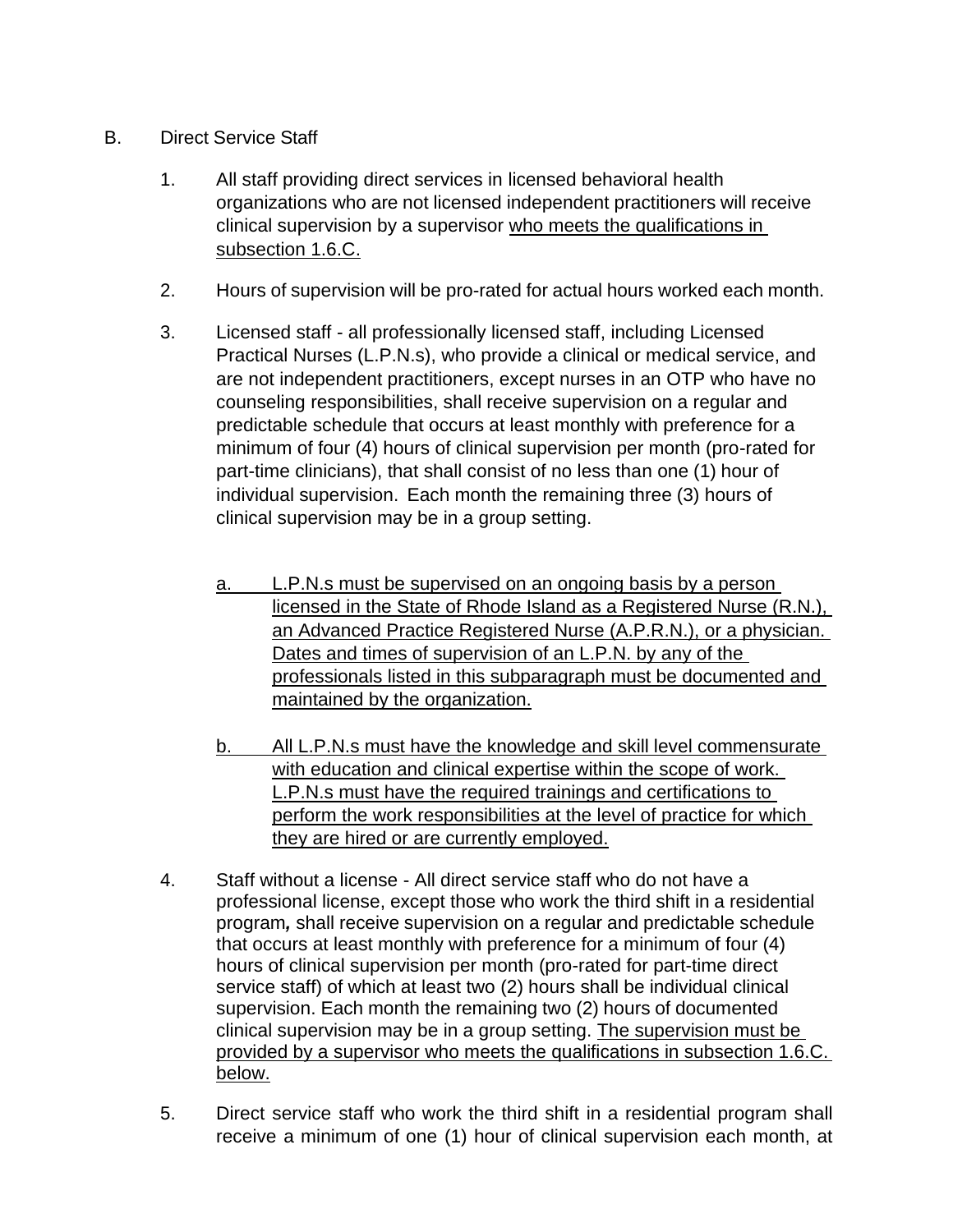least thirty (30) minutes of which shall be individual clinical supervision. The supervision must be provided by a supervisor who meets the qualifications in subsection 1.6.C. below.

- 6. All clinical supervision shall relate to the service the staff person is providing and shall be documented.
- C. Clinical Supervisors
	- 1. Staff providing clinical supervision shall have, at a minimum, the following qualifications with education, credentials, license, and experience relevant to the service they are supervising:
		- a. Licensed Independent Practitioner.
			- (1) These licenses include Licensed Marriage and Family Therapist (LMFT), Licensed Mental Health Counselor (LMHC), Licensed Independent Clinical Social Worker (LICSW), Medical Doctor (MD) and Licensed Ph.D. psychologist, and Advanced Practice Registered Nurse (APRN) as defined in section 1.3.1.A.3 above.
		- b. Registered nurse with an American Nurses Credentialing Center (ANCC) certification as a Psychiatric and Mental Health Nurse (PMH-BC) or at least two (2) years full time experience providing relevant behavioral health services.
		- c.b. Licensed Chemical Dependency Clinical Supervisor (LCDCS) with experience providing substance use counseling and delivering clinical supervision focused on the clinical skills and competencies for persons providing counseling.; or
		- d.e. Licensed Chemical Dependency Professional or Certified Alcohol and Drug Counselor who has completed a Department-approved course in clinical supervision; Certified Co-Occurring Disorder Professional-Diplomate; Certified Advanced Alcohol and Drug Counselor; or Certified Co-Occurring Disorder Professional. Or
			- (1) The Certified Co-Occurring Disorder Professional-Diplomate, Certified Co-Occurring Disorder Professional and Provisional Certified Co-Occurring Disorders Professional credentials issued by the Rhode Island Certification Board have been discontinued. Individuals with the credential may renew or recertify this credential but no new credentials will be issued. The Certified Alcohol and Drug Counselor and Certified Advanced Alcohol and Drug Counselor credentials contain the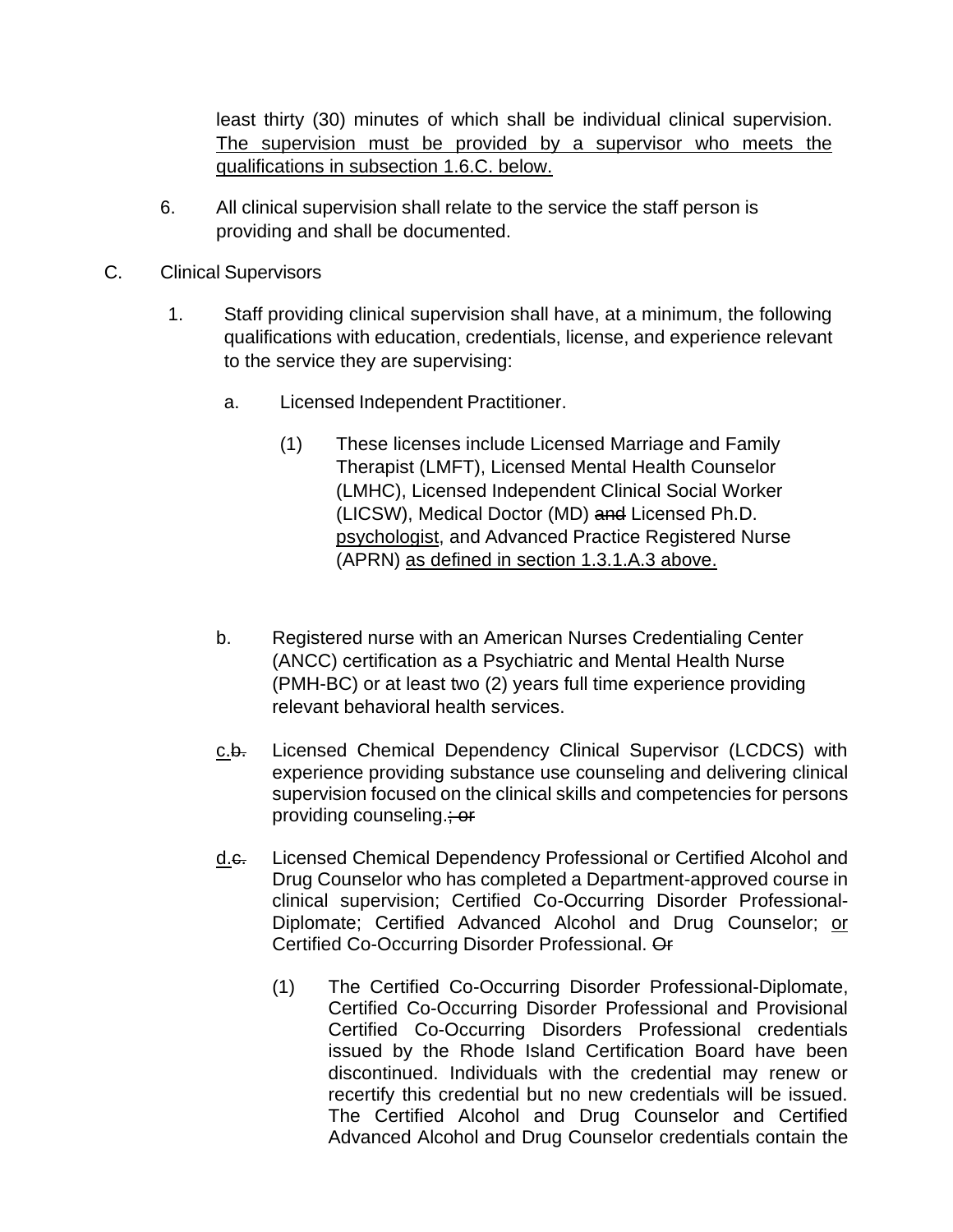co-occurring competencies.

- e.d. Clinician with relevant Master's Degree and license and at least two (2) years full time experience providing relevant behavioral health services.; or
- e. Registered nurse with an American Nurses Credentialing Center (ANCC) certification as a Psychiatric and Mental Health Nurse or, at least, two (2) years full time experience providing relevant behavioral health services.

# **1.6.1 Clinical Screening**

- A. The clinical screening process shall, at a minimum, include:
	- 1. Identifying and addressing the immediate and urgent needs of the person; and
	- 2. Determining the need for assessment or treatment either by the organization or by referral to another provider or organization.
- B. The organization has written policies and procedures describing the clinical screening process and collection of demographic information necessary to complete the screening. Information collected and recorded shall include:
	- 1. Demographic information (such as name and contact information);
	- 2. The person's use of alcohol and other drugs; and
	- 3. Risk factors, including suicidal or homicidal ideation or behaviors, to determine the need for emergency or urgent care.
- C. The organization shall establish written policies and procedures that describe the criteria for scheduling appointments and for admission, and shall include:
	- 1. Criteria to prioritize the scheduling of appointments;
	- 2. Criteria for admitting persons for services;
	- 3. Criteria for denying services; and
	- 4. Criteria for referring to other providers.
- D. When a person is found to be eligible for the organization's services, but not in need of immediate or crisis-related services, an appointment shall be scheduled with reasonable promptness. If the organization lacks the resources to schedule an appointment within six weeks (6) of the screening date, the organization shall refer to another appropriate provider and document the referral.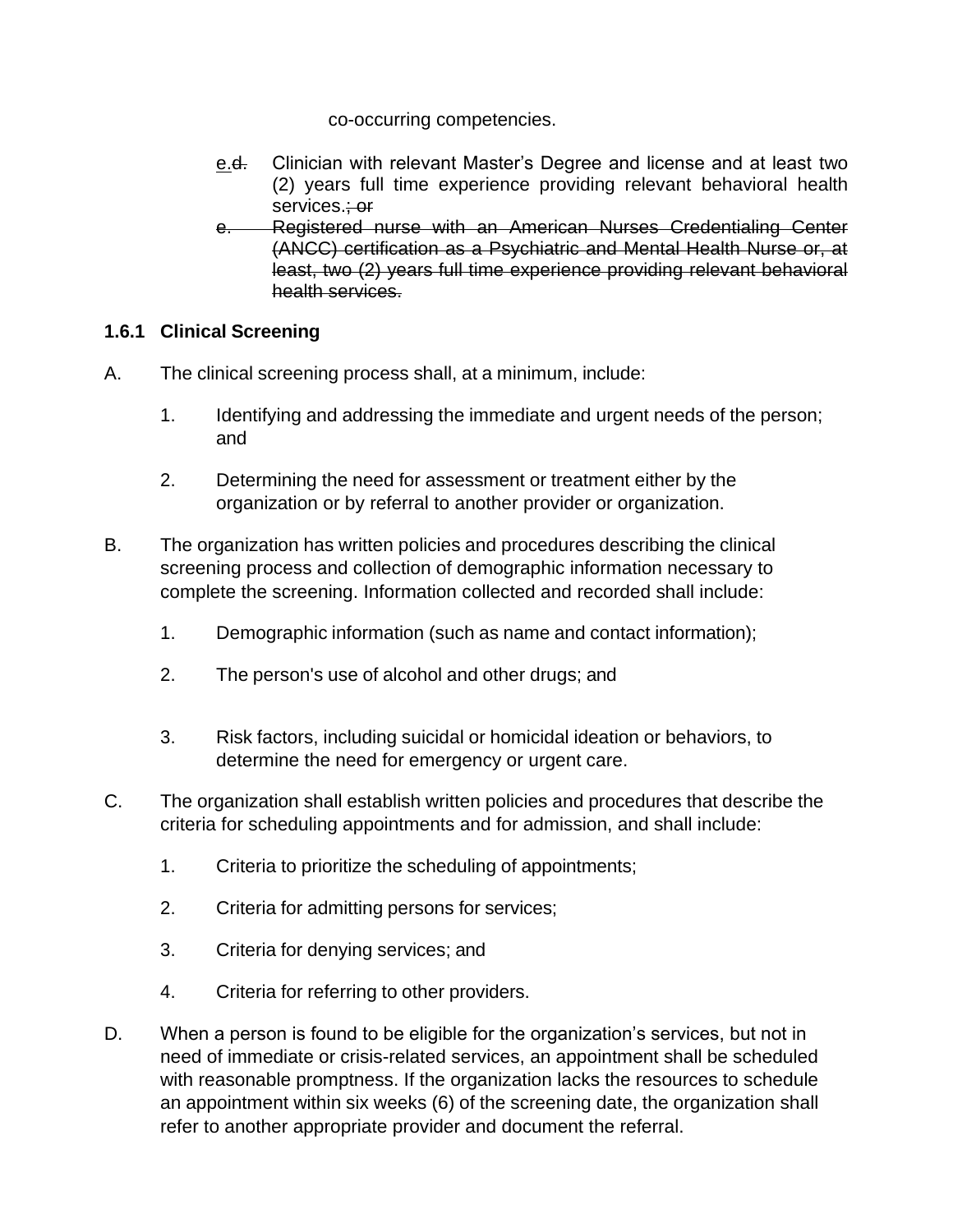- E. When the screening results in a person not being offered services by the organization the following procedures, at a minimum, shall be implemented:
	- 1. The person is informed that he or she may speak with the screening supervisor if he or she states his or her situation has not been adequately understood;
	- 2. Recommendations are provided for alternative services and referral sources;
	- 3. The person is informed that concerns or complaints may be directed to the Department; and
	- 4. The organization maintains documentation of these actions.
- F. Staff conducting clinical screenings shall have access to current information about referral resources that have been approved by the organization.
- G. The organization shall ensure that staff supervising and conducting clinical screenings shall, at a minimum, have the following qualifications:
	- 1. The clinical supervisor shall meet the requirements defined in § 1.6.C.1 $(E)(1)$  of this Part.

#### **1.6.2 Biopsychosocial Assessment**

- A. An assessment of the individual's physical and psychological status and social functioning shall be conducted for each person who is evaluated for admission to the organization.
	- 1. The following shall be determined and documented through the assessment process:
		- a. The treatment needs and expectations identified by the person served;
		- b. The type and level of treatment to be provided;
		- c. The need for specialized medical or psychological evaluations;
		- d. The need for the participation of the family or other support persons;
		- e. Psychological characteristics and mental status exam;
		- f. History of and current behaviors associated with risk taking and lifethreatening ideation and actions; and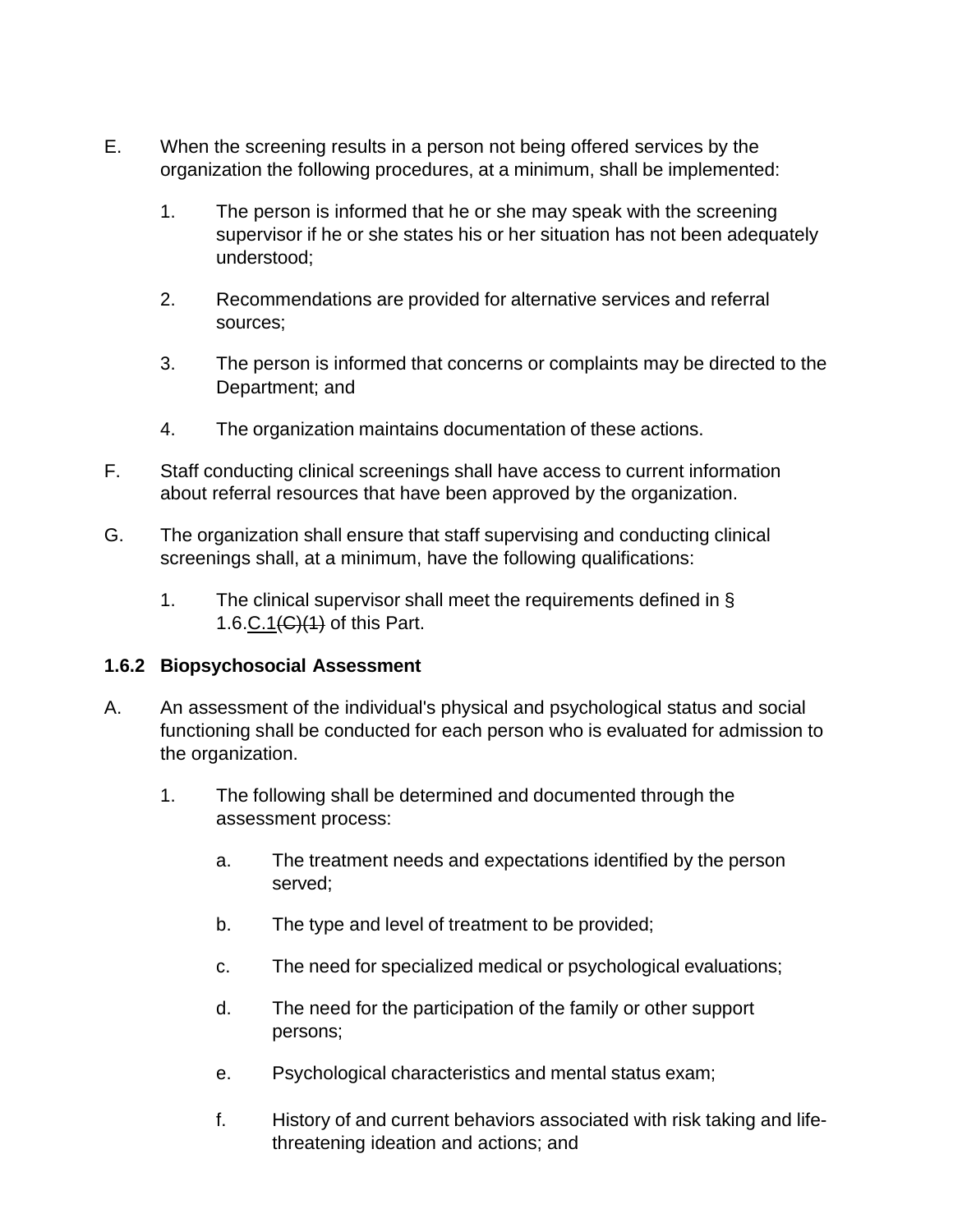- g. History of and current behaviors associated with alcohol and illicit substance use, or other behavioral health disorders.
- B. Each biopsychosocial assessment shall include an integrated summary that analyzes and synthesizes the findings of the assessment. Formulation of the integrated summary shall include:
	- 1. A description of the person that includes his or her strengths, aspirations, and concerns related to the proposed treatment;
	- 2. Formulation and prioritization of the issues for treatment and a description of the factors that contribute to each issue;
	- 3. Clinical judgments regarding both positive and negative factors likely to affect the person's course of treatment and clinical outcomes;
	- 4. Current multiaxial Diagnostic and Statistical Manual of Mental Disorders (DSM) diagnoses and International Classification of Diseases (ICD) codes, both written and coded; and
	- 5. For persons assessed in need of substance abuse services, the assessment summary shall include recommendations for a level and type of service based on current American Society of Addiction Medicine's (ASAM) criteria.
- C. The preliminary treatment plan and integrated summary shall be developed that includes, at a minimum, the following:
	- 1. Individualized goals and service needs with consideration of the individual's expectations and desires; and
	- 2. Identification of preliminary treatment goals and interventions.
- D. The person responsible and the date to be completed shall be documented for each intervention.
- E. The preliminary treatment plan shall be formulated as part of the assessment and shall suffice up to thirty (30) days after the assessment unless other requirements are designated for a specific program.
- F. At least once every twelve (12) months, a review and update of the assessment information and the integrated summary shall be documented. This review/update must be reviewed and validated with the signature of the clinical supervisor within fourteen (14) days of completion. This validation is not required for documents created by licensed clinical staff.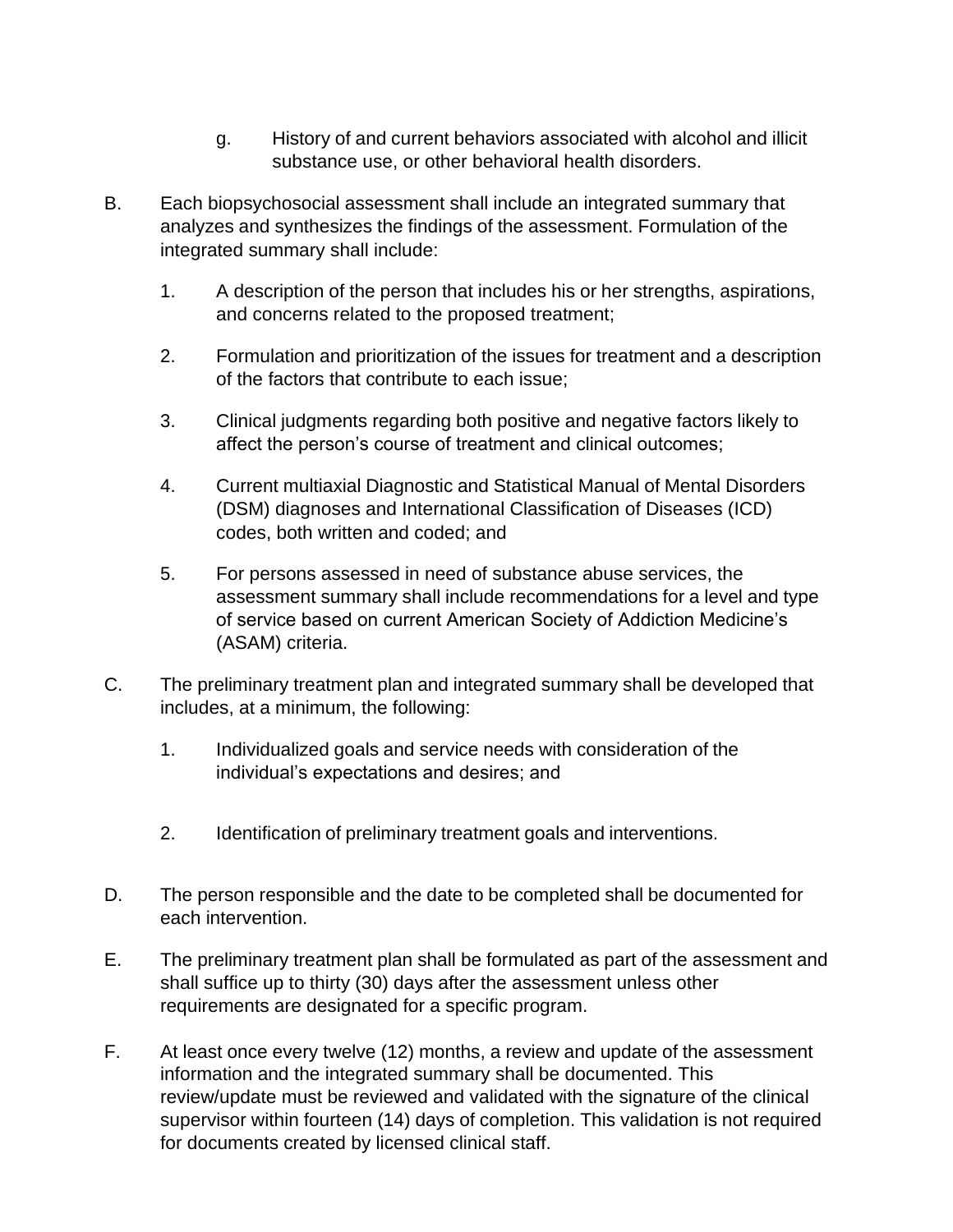- G. Assessment reviews and updates shall be conducted in face-to face interviews with the individual.
- H. The biopsychosocial assessment shall be conducted in its entirety, at least every sixty (60) months. This reassessment must be reviewed and validated with the signature of the clinical supervisor within fourteen (14) days of completion. This validation is not required for documents created by licensed clinical staff.
- I. Unless specified otherwise in this Part, staff conducting initial biopsychosocial assessments shall, at a minimum, have the following qualifications with education and experience relevant to the service they are providing:
	- 1. Licensed Independent Practitioner; or
	- 2. Master's Degree with license to provide relevant behavioral health service or with one (1) year post Master's Degree full-time experience providing behavioral health services; or
	- 3. Advanced Practice Registered Nurse (APRN) as defined in section 1.3.1.A.3 above; or a Registered nurse with either ANCC certification as a Psychiatric and Mental Health Nurse or with one (1) year post RN license full-time experience providing behavioral health services; or Certified Addictions Registered Nurse (CARN); or
	- 4. Licensed Chemical Dependency Professional, Certified Co-Occurring Disorder Professional-Diplomate or Certified Alcohol and Drug Counselor; or
	- 5. Certified Co-Occurring Disorder Professional with no less than one (1) hour of individual clinical supervision each month; or
	- 6. Provisional Alcohol and Drug Counselor or Provisional Certified Co-Occurring Disorders Professional with no less than two (2) hours of individual clinical supervision each month; or
	- 7. Master's Degree staff working toward licensure and individuals enrolled in Master's Degree programs working towards Provisional Alcohol and Drug Counselor, or Provisional Certified Co-Occurring Disorders Professional certification, with no less than one (1) hour of individual clinical supervision per week and additional supervision as required by their respective training or licensing programs.

# **1.6.3 Person-Centered Treatment Plan**

A. Based on the biopsychosocial assessment, a goal-oriented, recovery-focused individualized treatment plan shall be developed and implemented with each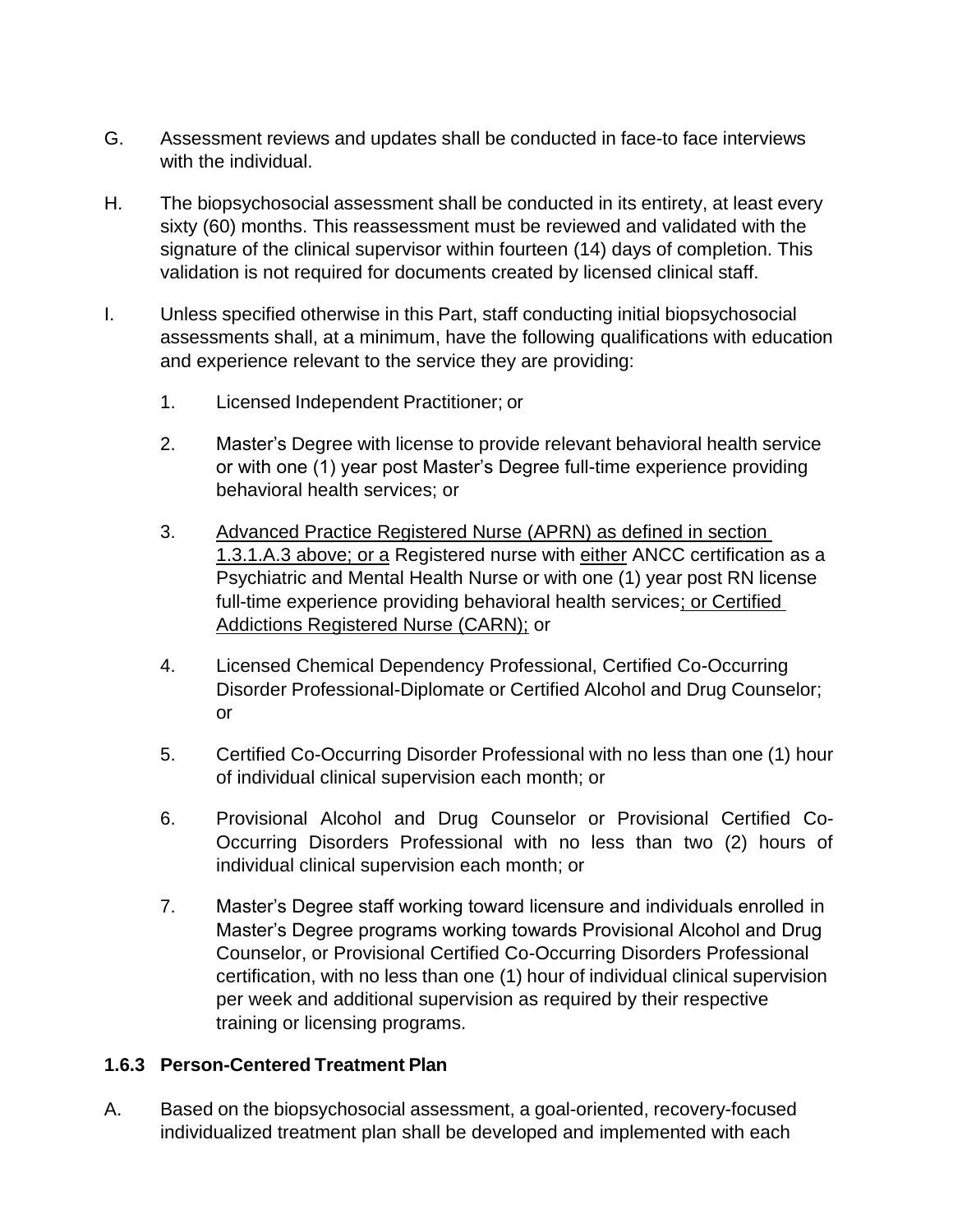person served.

- B. The treatment plan shall contain the following elements:
	- 1. The unique needs, expectations, and characteristics of the person served into an appropriate, personalized, and comprehensive plan;
	- 2. Written and coded multiaxial DSM diagnoses and/or ICD codes demonstrating a clear connection between the diagnoses, the data and integrated summary documented in the assessment, and the goals and interventions identified on the treatment plan;
	- 3. Written statement of each issue that needs to be addressed;
	- 4. Observable and measurable long and short-term goals formulated by the person served;
	- 5. Interventions, services, tasks or supports needed to attain goals:
		- a. When and with what frequency each intervention will occur;
		- b. The person(s) who will perform each intervention;
		- c. Timeframes based on the projected length of time to review progress or to accomplish each specific goal and intervention;
		- d. A member of the professional staff who has the clinical skills and experience to provide the indicated services must be responsible for the overall development and implementation of the treatment plan. This staff member shall be clearly identified in the plan;
		- e. The treatment plan shall be dated and include the signature of the person served and primary provider and, unless the primary provider meets the qualifications in § 1.6(C)(1) of this Part, shall be validated with the signature of the clinical supervisor of the specific service or program. Each staff person's credentials and the date shall be clearly documented with the signature or a statement that the person is unwilling or unable to sign.
	- 6. Validation shall be recorded no later than two (2) weeks after completion of the plan; and
	- 7. The treatment plans of individuals receiving services in a CMHC residential or assertive community treatment program require the signature of a psychiatrist.
- C. A new treatment plan shall be developed at least once every twelve (12) months.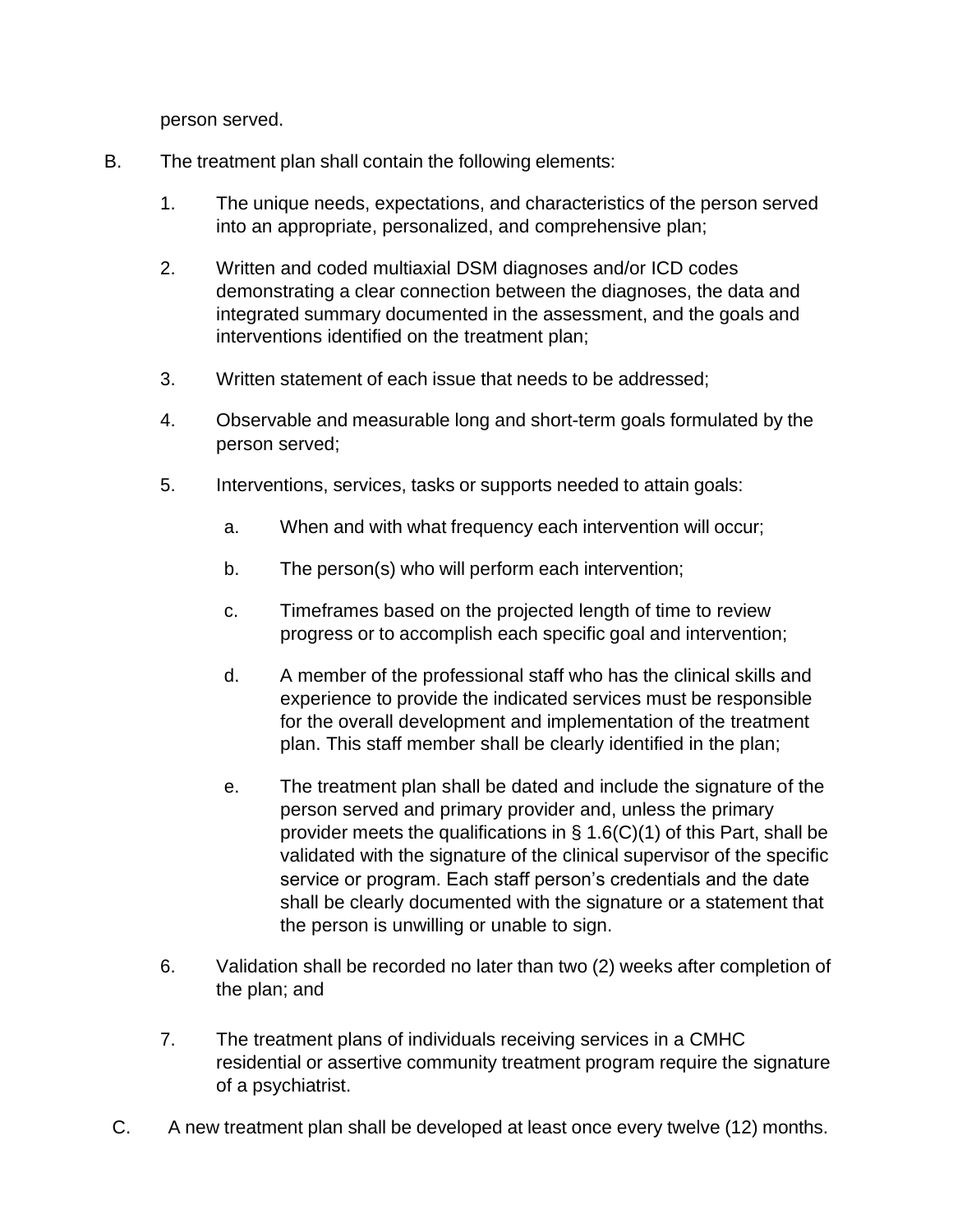### **1.6.4 Person-centered Treatment Plan Review**

- A. Goals and interventions indicated in the treatment plan shall be reassessed, updated and modified every six (6) months as necessary, and at each of the following events:
	- 1. At the time of the individual's admission to a specific service or program;
	- 2. Upon changes in the individual's condition or level of care;
	- 3. At the time of an internal transfer between programs;
	- 4. When an intervention is completed or a goal attained;
	- 5. When an intervention is not helping the individual attain the desired outcome;
	- 6. Upon the individual's frequent use of crisis intervention services;
	- 7. If an individual refuses services or makes him or herself unavailable for services; and/or
	- 8. At the request of the person served.
- B. The results of the review must be specifically referenced in the treatment plan and shall be:
	- 1. Documented on a supplement to the treatment plan that is clearly labeled "Treatment Plan Review," or
	- 2. Documented in a detailed progress note that is clearly labeled "Treatment Plan Review."
- C. Treatment plan reviews shall be signed and validated according to requirements specified in § 1.6.3 of this Part.

#### **1.6.5 Progress Notes**

- A. The person's current status and progress relative to the treatment plan and the treatment process shall be documented as progress notes in the treatment record.
- B. Progress notes shall be recorded according to a standard charting format.
- C. Progress notes shall provide documentation of relevant events occurring during the individual's course of treatment.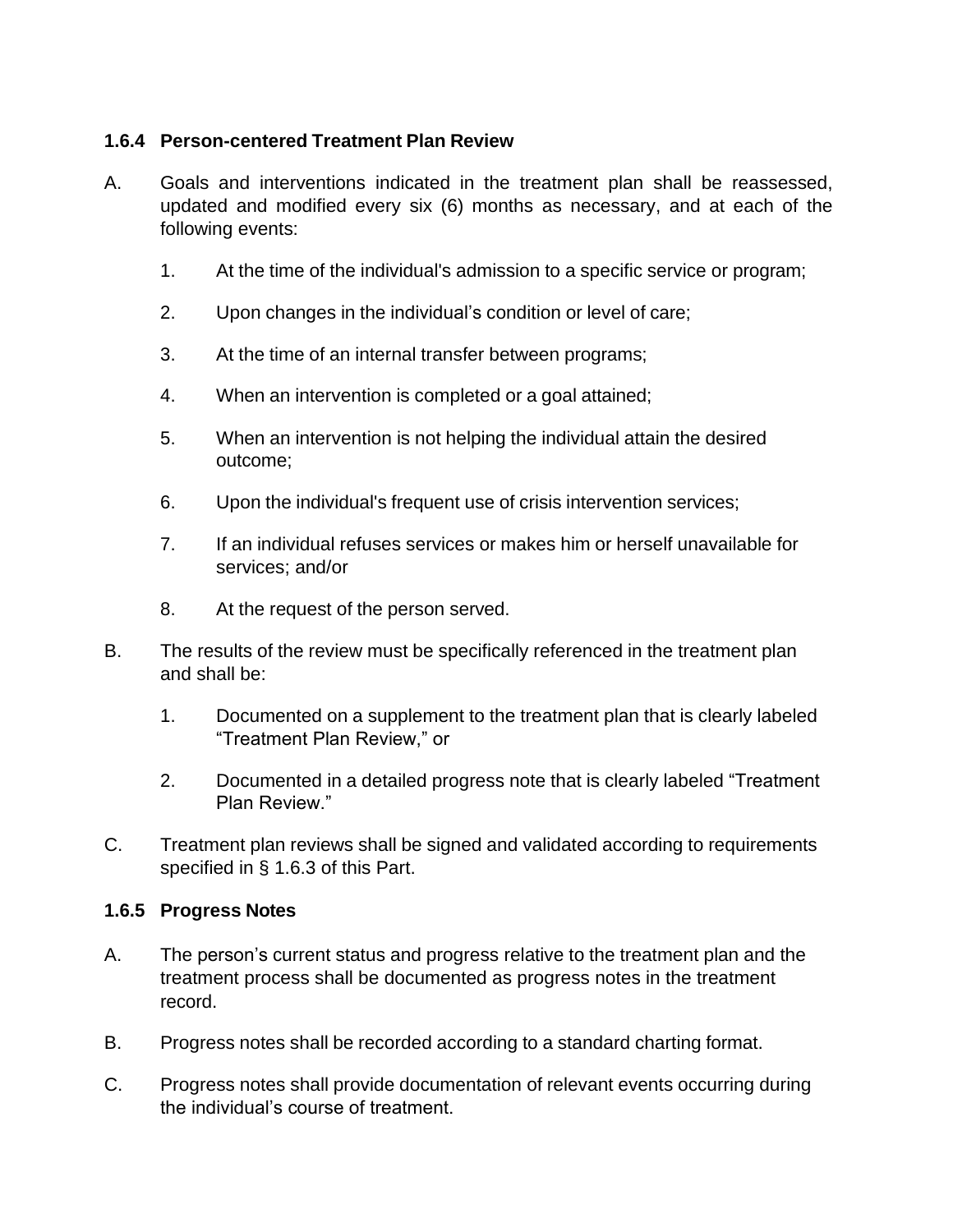- D. The following shall also be recorded in progress notes:
	- 1. Information about the individual's progress in the treatment process;
	- 2. Duration of service;
	- 3. Discussions pertinent to the informed decision-making process;
	- 4. Decisions made by the individual served; and
	- 5. Cancelled and missed appointments.

# **1.6.6 Transition/Discharge Summary and Aftercare Plan**

- A. An aftercare plan shall be developed in partnership with the individual before a planned discharge and he or she shall be offered a copy of the plan.
- B. The aftercare plan shall include:
	- 1. Services to be accessed following transition/discharge;
	- 2. Activities to sustain the progress made during treatment; and
	- 3. A crisis plan for the individual to follow after transition/discharge, when indicated.
- C. A summary shall be formulated that records the most significant information regarding the individual's treatment from the time of first contact until services have ended at the time of the person's discharge from services.
- D. The summary shall be completed no later than fifteen (15) working days after the individual's discharge from the organization.
- E. The transition/discharge summary shall include the following:
	- 1. Circumstances of the discharge;
	- 2. Presenting issues;
	- 3. Current multiaxial Diagnostic and Statistical Manual of Mental Disorders (DSM) diagnoses and International Classification of Diseases (ICD) codes, both written and coded;
	- 4. All significant findings relevant to the person's treatment and recovery;
	- 5. Course and progress of treatment;
	- 6. Outcomes in relation to the identified issues, goals, and treatment;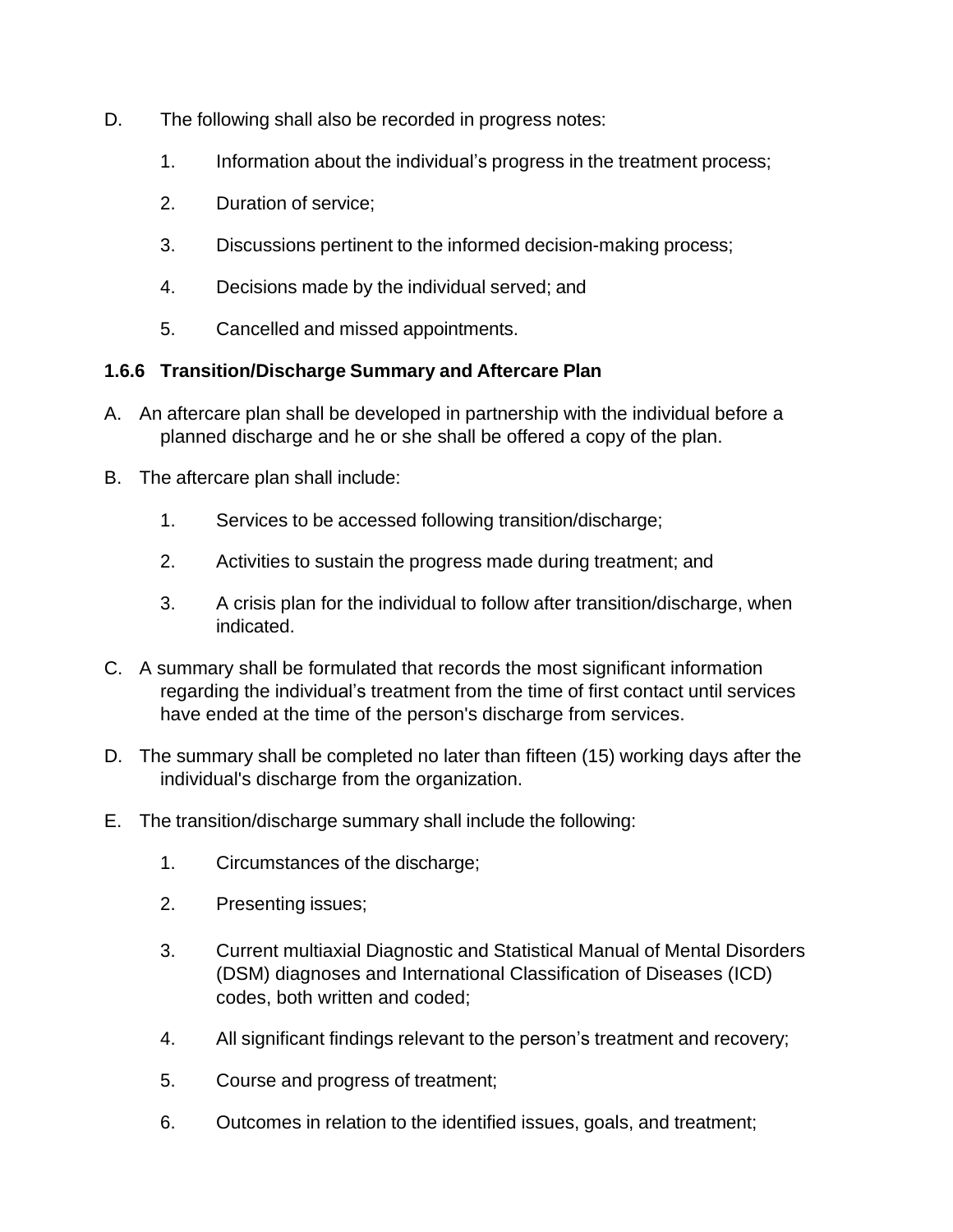- 7. Recommendations and referrals for further services, if indicated; and
- 8. A risk assessment describing the course of treatment prior to discharge.
- F. When a person served is not participating in a particular service or program, the director of such service or program may discharge the person from the program or the organization only when the following conditions have been met:
	- 1. The program staff have worked with the person to resolve issues, made appropriate changes in his or her treatment plan, and have documented such efforts;
	- 2. The program staff have assisted the person to access alternative services; and
	- 3. The person has been given written notice of the pending discharge and has been informed of his or her right to appeal the decision.
- G. Records shall remain open if it is determined that:
	- 1. The individual is at risk for relapse, hospital level care, incarceration, or homelessness without services;
	- 2. The person is prescribed medication by the organization and has not been transitioned to new providers; and/or
	- 3. The individual has been receiving services through Assertive Community Treatment (ACT) or Integrated Health Homes (IHH) and is scheduled to be incarcerated for six (6) months or less.
- H. When a person served does not participate in a planned discharge, the organization shall:
	- 1. Provide information on how to access emergency services and the conditions, if any, of future care from the discharging organization; and
	- 2. Provide follow-up contacts after discharge as required by specific programs or by state law.

# **1.6.7 Outpatient Services and Programs**

- A. Emergency, Crisis Intervention and Crisis Stabilization Services
	- 1. All entities designated as a CMHC are required to operate a crisis intervention and stabilization program for adults who reside in the CMHC's designated service area and who do not have a current behavioral healthcare provider in addition to the individuals they serve.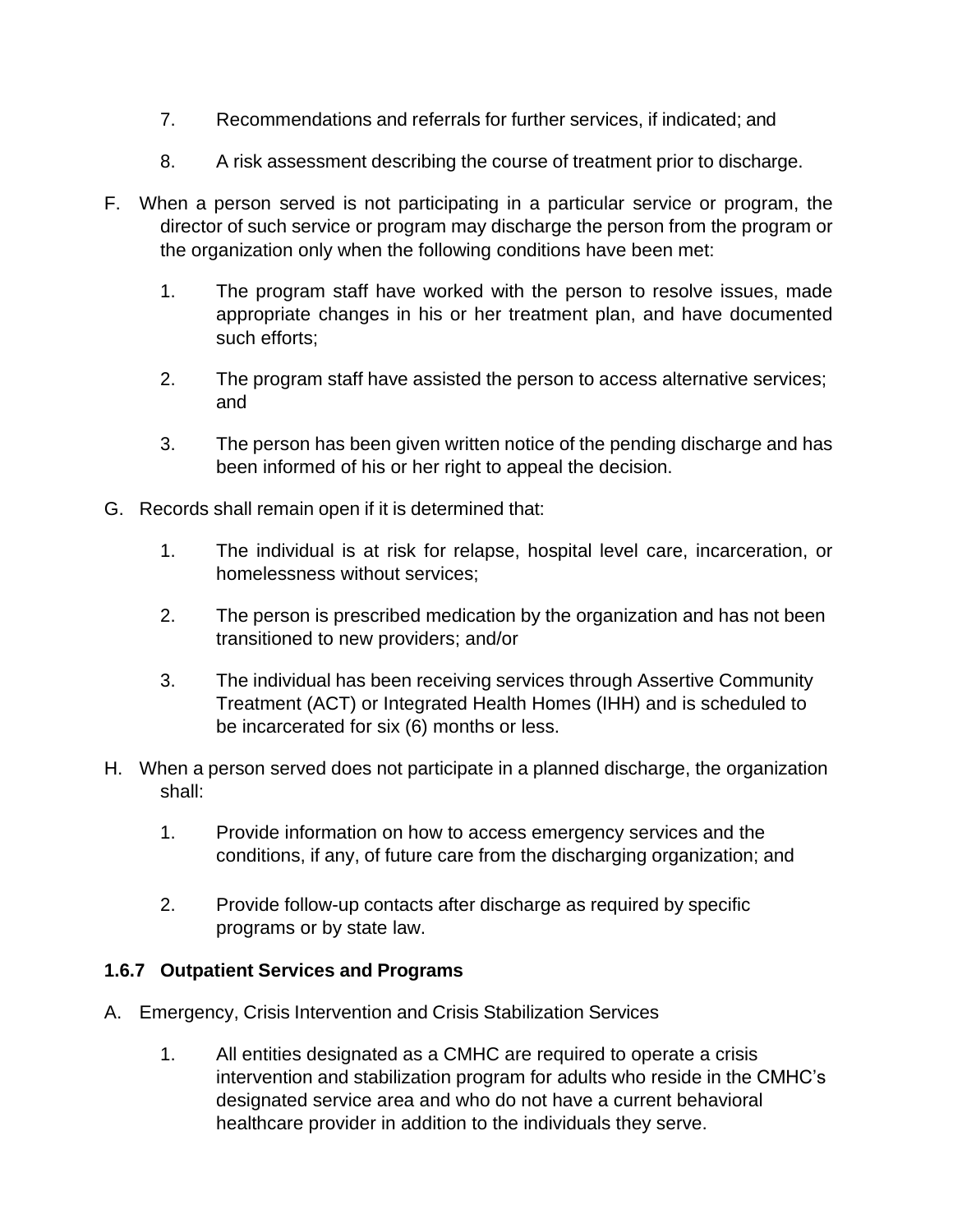- 2. Organizations shall ensure that emergency services are available via telephone and/or face-to-face evaluation twenty-four (24) hours a day, seven (7) days a week.
- 3. Organization crisis programs and services shall establish policies and protocols that, at a minimum, describe the following:
	- a. Admission, treatment, and discharge criteria;
	- b. Physician or nurse-approved protocols for the provision of emergency medical and emergency behavioral healthcare;
	- c. Guidelines for the internal and external transfer, referral, and followup care of persons served, to include referrals for physical and medication evaluations;
	- d. The process for accessing internal and external resources; and
	- e. Procedures for the involvement of significant others during emergency situations.
- 4. The organization will register each person whose initial face-to-face clinical service is an emergency or crisis assessment according to the organization's protocol.
- 5. The implementation of crisis intervention services in CMHCs shall include, but not be limited to, the following:
	- a. An accessible phone line for emergency contacts will be established and the organization shall ensure that a qualified clinician responds within ten (10) minutes of notification from an answering service or from a nonprofessional staff person; and
	- b. Procedures for transferring individuals assessed in the community who are experiencing a medical or psychiatric emergency to a hospital.
- 6. Staffing
	- a. Staffing must include mental health professionals, including a Qualified Mental Health Professional (QMHP), who have the requisite training and experience to be able to assess whether an individual experiencing a behavioral health crisis may be in need of involuntary hospitalization.
- 7. Each CMHC performing psychiatric emergency services triage shall provide the Director of BHDDH with an annual list of its personnel who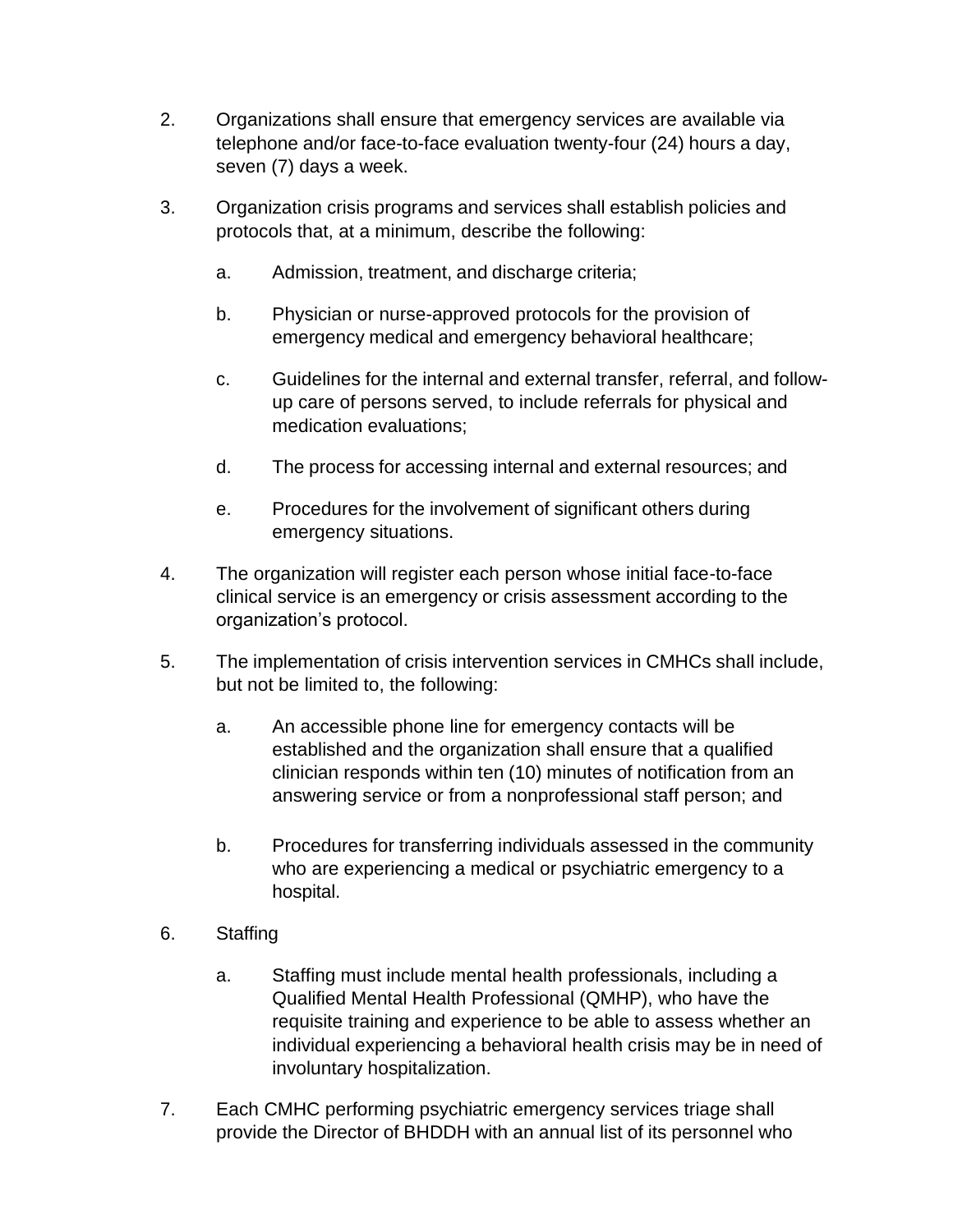qualify under statute or regulation as a QMHPs and act in that role.

- 8. Emergency certifications may only be done by a licensed psychiatrist licensed as a physician in Rhode Island or QMHP as defined in section 1.3.1.A.47 above.
- 9. Each CMHC shall employ, either directly or on a consultation basis, the services of one (1) or more licensed psychiatrists to provide twenty-four (24) hour consultation.
- B. General Outpatient Services and Programs (GOP)
	- 1. Clinical services shall be delivered by adequately trained behavioral health professionals in accordance with applicable program specifications.
	- 2. Organizations providing GOP shall develop and implement policies and procedures describing:
		- a. Admission, continuing care, and discharge criteria; and
		- b. Use of evidence-based (when available) and best practices for treatment of co-occurring disorders.
	- 3. GOP shall provide or will have the capacity to arrange for the following counseling services:
		- a. Individual;
		- b. Group; and
		- c. Family.
	- 4. The supervisor of GOP shall meet the requirements defined in § 1.6(C)(1) of this Part.
	- 5. For GOP clients receiving only medication services prescribed by a psychiatrist, the psychiatrist's progress notes can be used for the treatment plan review.
- C. Intensive Outpatient Services and Programs (IOP)
	- 1. Organizations providing IOP shall, at a minimum, develop and implement policies and procedures describing:
		- a. Admission, continuing care, and discharge criteria;
		- b. Evidence based or best practices offered as part of their services;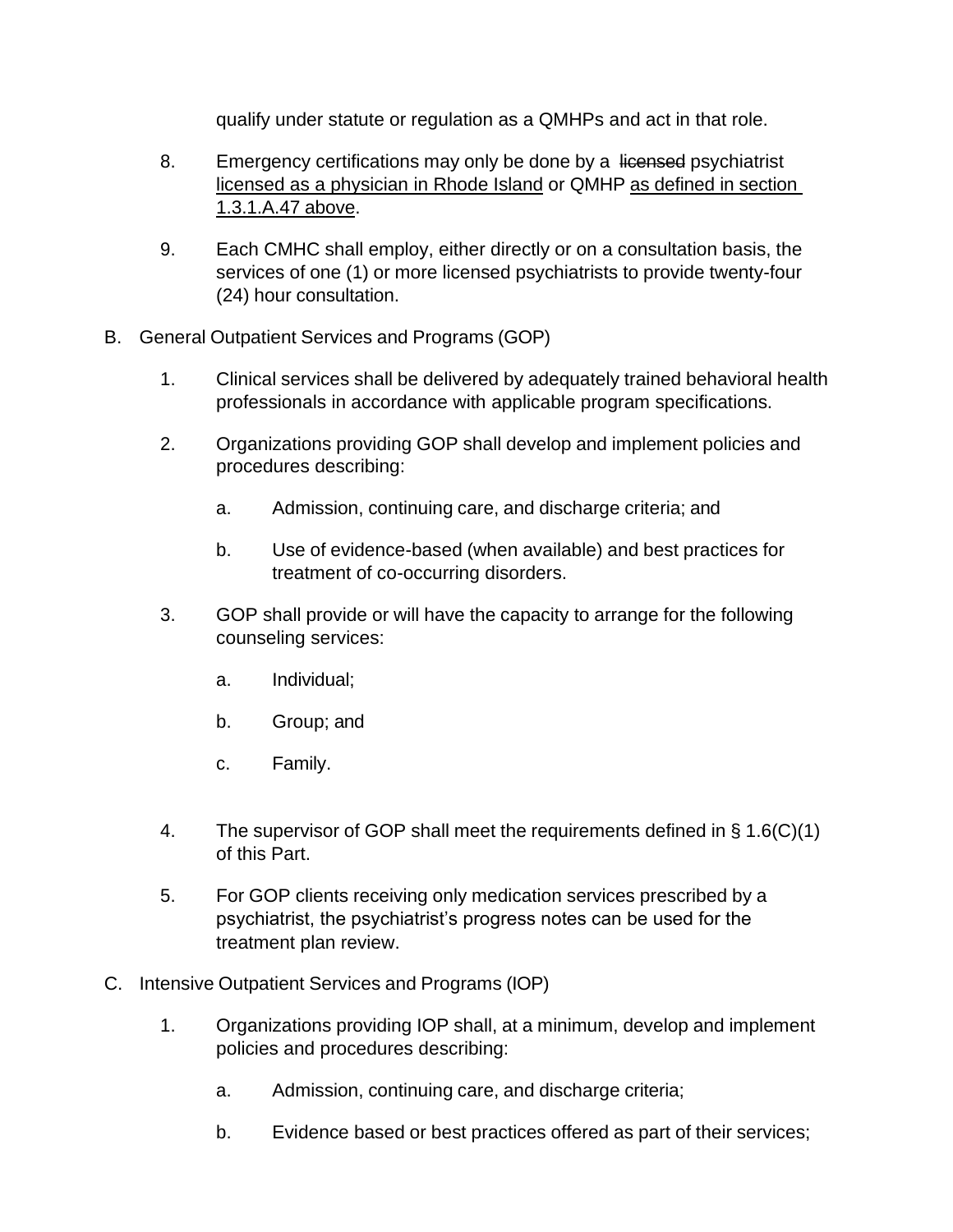and

- c. Mechanisms for providing services in the frequency and intensity appropriate to an individual's needs and treatment goals.
- 2. The American Society of Addiction Medicine's (ASAM) criteria shall be considered when providing services for persons with substance use disorder and/or dependence diagnoses.
	- a. IOP is considered a 2.1 program per the ASAM.
	- b. The following apply to substance use treatment programs providing IOP:
		- (1) A minimum of nine (9) hours per week of skilled treatment services shall be provided for each person served.
		- (2) At least one (1) hour each week shall be an individual counseling session.
- 3. An interdisciplinary team of addiction treatment professionals shall staff the IOP.
- 4. The initial individualized person-centered plan for each person served shall be developed within fourteen (14) days of his or her admission to the program. (If an individual has been referred from an inpatient-residential rehabilitation service, the referring agency's person-centered (treatment) plan may be utilized on a preliminary basis).
- 5. The person-centered plan shall be reviewed at least weekly during the individual's enrollment in the program and revised as goals are accomplished or new treatment issues arise. Such reviews will be documented in the progress notes and on the person-centered plan.
- D. Partial Hospitalization Programs (PHP)
	- 1. Facilities must have accreditation by a recognized national accreditation body.
		- a. The partial hospitalization unit shall operate as a separate, identifiable organizational unit with its own director, or supervisor, and staffing pattern.
		- b. When the unit is a portion of a larger organizational structure, the director or supervisor of the unit shall be identified and responsibilities clearly defined. The organizational structure of the unit will be described in an organizational chart.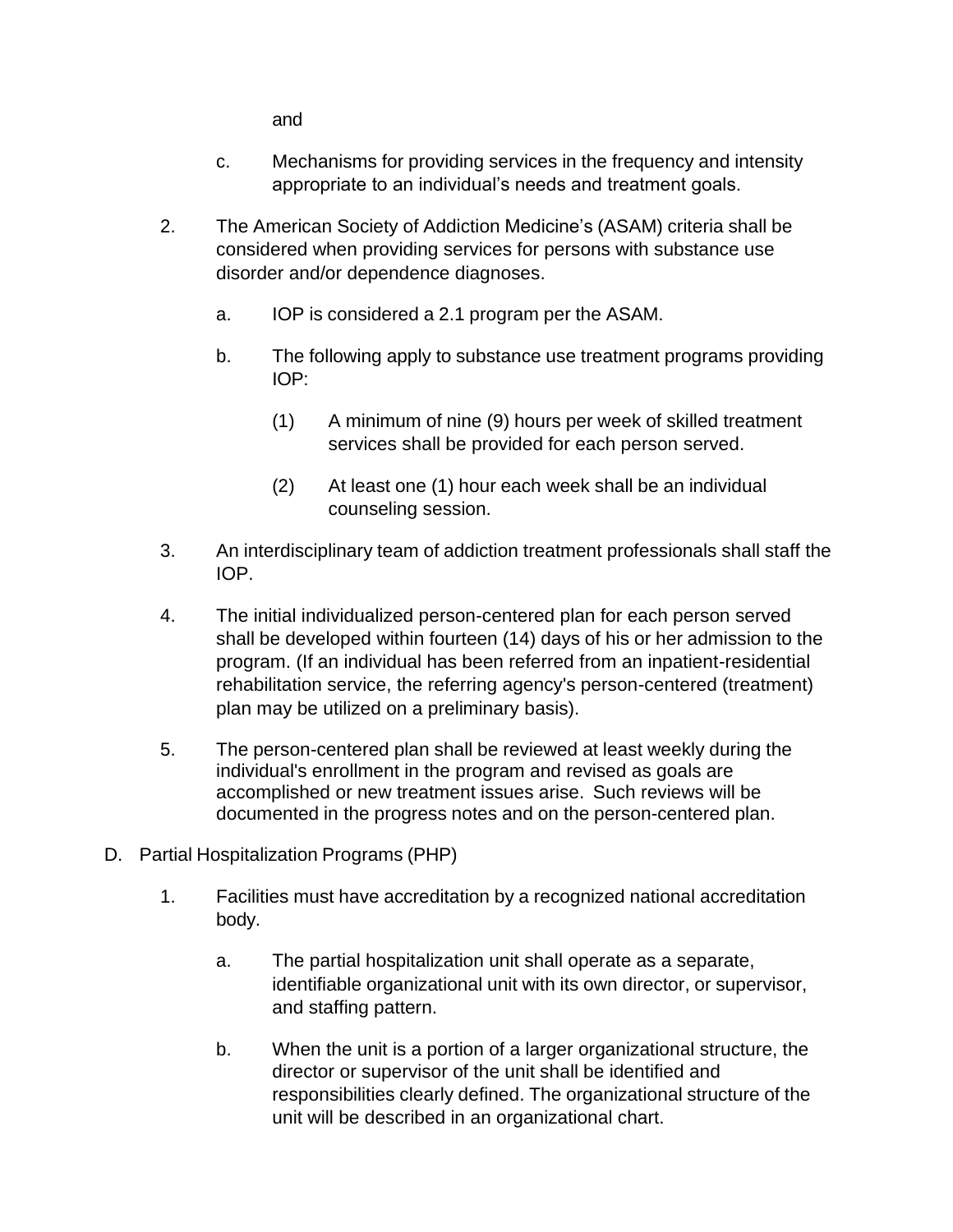- c. A written description of all services provided by the unit shall be on file and available to the Department. The Department shall be notified of any major change in the organizational structure or services.
- 2. PHP shall offer twenty (20) hours per week of clinical treatment and scheduled programming to address the treatment needs of the individuals served.
	- a. PHP may operate seven (7) days per week and shall operate a minimum of five (5) full days a week.
	- b. Staff must be available to schedule meetings and sessions at a variety of times in order to support family/other involvement for the individual.
- 3. PHP can be provided in full-day increments of six (6) hours or half-day increments of three (3) hours. The following services should be offered to clients in all PHP and provided to those who have the clinical necessity:
	- a. Clinical treatment and scheduled programming based on the individual's clinical needs;
	- b. Coordination of care with other care providers and social services;
	- c. Clinical assessment once each program day;
	- d. Individual, group or family therapy at least three (3) times per week;
	- e. Medication reconciliation and evaluation initiated within the first program day;
	- f. Activity therapies or psycho-education, when determined to be clinically appropriate;
	- g. Recreation and social services;
	- h. Access to community based rehabilitation/social services that can be used to help the individual transition to the community; and
	- i. Crisis intervention.
- 4. Psychiatric PHP shall also provide the following:
	- a. At least one (1) psychiatric evaluation and more frequent medication evaluations as needed (based on a one (1) to two (2) week average stay);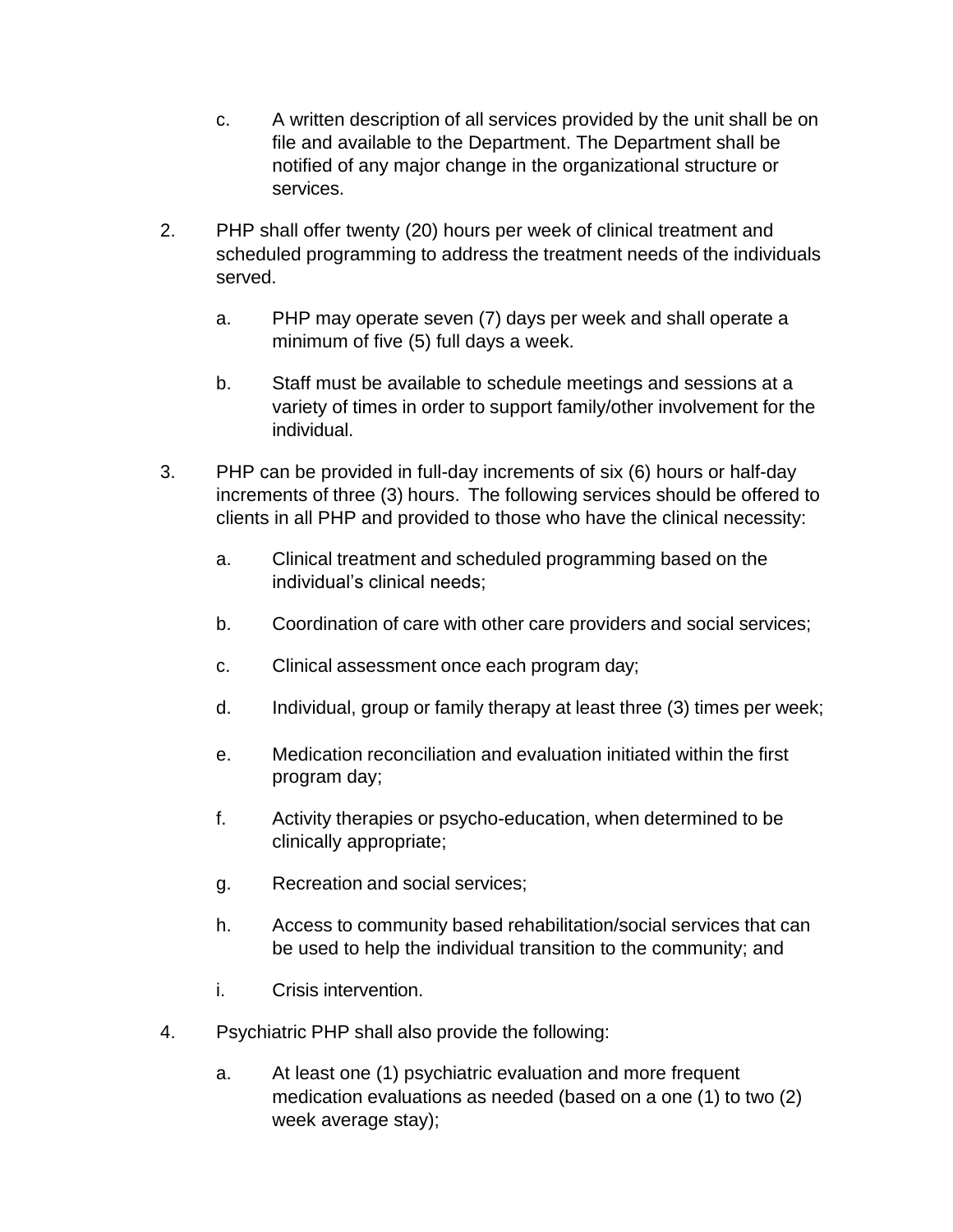- b. Visits four (4) of five (5) days fFace-to-face psychiatrist or mid-level practitioner (such as physician assistant, nurse practitioner or advanced practice registered nurse under psychiatrist supervision) visits four (4) of five (5) days;
- c. Adult PHP shall have a minimum of two (2) hours of assigned psychiatric time per week for every five (5) patients of program capacity. This is to ensure adequate care and supervision for patients in the PHP; and
- d. Substance use evaluation within the first two (2) program days; and
- e. Toxicology screen, self-help, 12-step, and education groups, as needed.
- f. The following requirements related to the person-centered (treatment) plan must be met:
	- (1) The plan will be reviewed at least weekly and more often as necessary, updated as medically indicated, and signed by the treatment team members including the individual being served;
	- (2) The plan will be developed within the first five (5) days of service and reviewed by the treatment team a minimum of once every twenty (20) days of service to the individual patient and modified as appropriate;
	- (3) The plan will be maintained and updated with signed daily case notes and kept in the patient's medical record.
- 5. Substance use PHP are considered to be a level 2.5 program per the ASAM and shall also provide the following:
	- a. Substance evaluation on admission and at least once a week;
	- b. Discharge plan initiated upon admission;
	- c. Individual, group or family therapy at least three (3) times per week;
	- d. Psychiatric evaluation and management as needed;
	- e. Medical and medication evaluation at least once per week;
	- f. Recovery or education groups at least one (1) hour per day, at least three (3) times per week;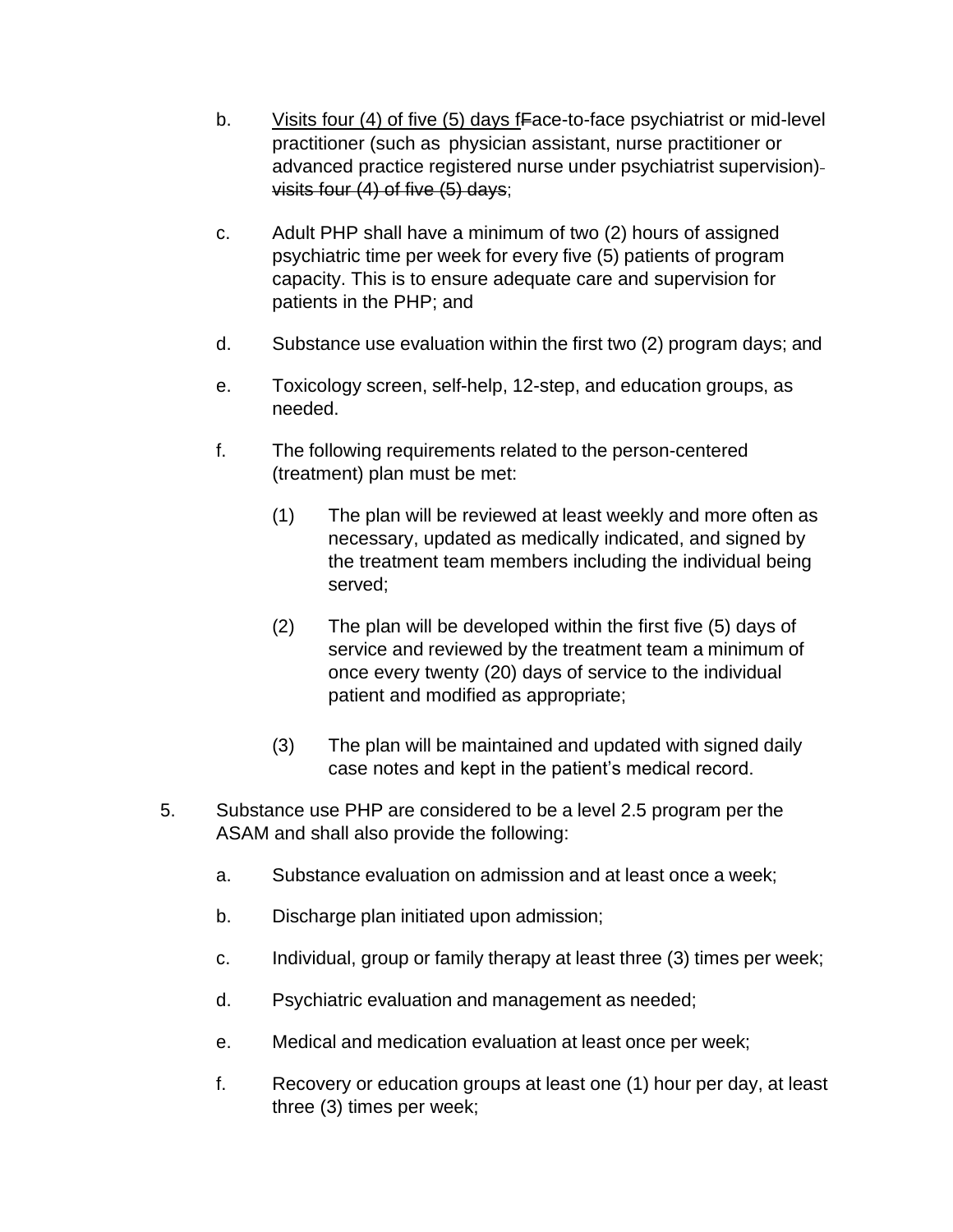- g. 12-step or other self-help group; and
- h. Toxicology screen and/or breathalyzer as needed.
- 6. Staffing and personnel
	- a. PHP are staffed by an interdisciplinary team of credentialed addiction or mental health professionals including counselors, psychologists, social works and board-certified physicians. A physician shall be available for emergencies twenty-four (24) hours per day /seven (7) days per week.
	- b. The following also apply to treatment team composition for psychiatric PHP:
	- (1) The program director shall be a licensed mental health professional and have a minimum of two (2) years of post- graduate clinical experience;
	- (2) A treatment team shall consist of a treatment team leader, a psychiatrist when the treatment team leader is not a psychiatrist, and other appropriate staff.
	- (3) The treatment team leader shall be a licensed mental health professional.
	- (4) The treatment team leader shall be a physician or psychologist for patients undergoing involuntary treatment.
- 7. Staff/patient ratio
	- a. Adult PHP shall have a minimum of one (1) full-time equivalent (FTE) clinical staff member to every six (6) patients. RN services are provided in a RN/client ratio sufficient to meet patient care needs, and other positions staffed in sufficient numbers to meet patient and program needs. Staff/patient ratio is to be determined on the basis of the designed program capacity, such as, a program with a program capacity of thirty (30) would require five (5) FTE staff.
	- b. When there are changes in the program capacity, appropriate staffing changes shall be made as required. Staff should be of appropriate disciplines and shall include at least one (1) member, other than program director, who is a licensed mental health professional or one member who is a psychiatric nurse.
	- c. All clinical staff time devoted specifically to the PHP, including that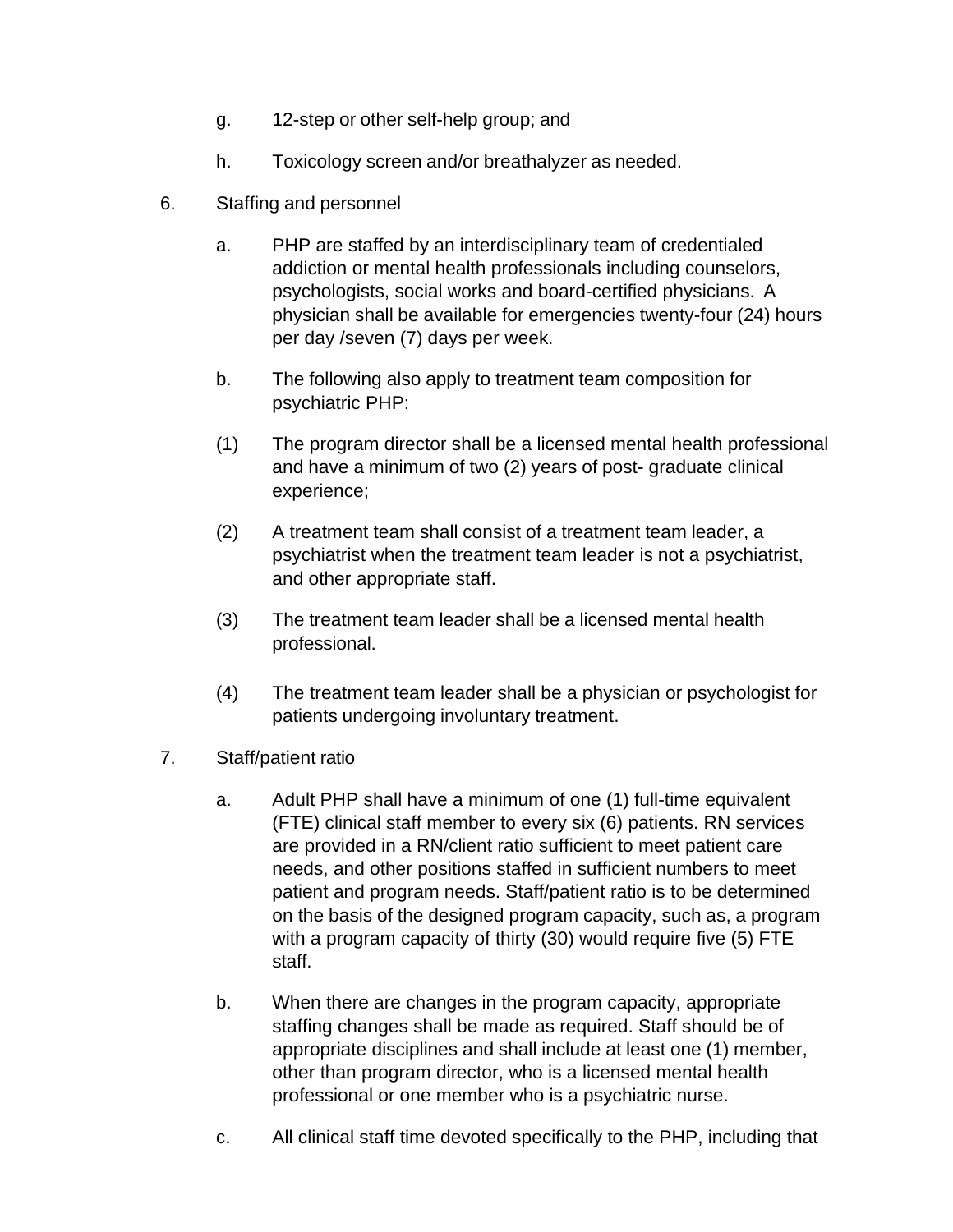of the program director and medical staff, will be included when calculating patient/staff ratio. If a staff member devotes their time to another program or facility, the time should reflect the amount of actual time spent at the specified facility; such as, if a full-time (32 hours weekly) psychiatrist spends fifty percent (50%) of her/his time consulting at an outpatient facility and fifty percent (50%) of time at the PHP, sixteen (16) hours or 0.5 FTE would be devoted to the PHP.

- 8. The treatment team leader shall assure that staff trained and experienced in the use of the modalities proposed in the person-centered (treatment) plan will participate in its development, implementation and review.
- 9. The treatment team leader is responsible for the implementation and review of the individualized person-centered plan, for the coordination of service delivery from other service providers and for the review of progress notes and discharge summary.
- 10. Combined programs. Facilities may be licensed for different types of programs at the same location; however, such facilities shall have clearly separate programs and shall meet all the staffing and other requirements for the projected program capacity of each program.

#### **1.6.8 Medication and Laboratory Services**

- A. The organization shall establish and implement policies and procedures that guide the safe and effective use of medication. These policies and procedures, at a minimum, shall address the following:
	- 1. Ordering, procuring, storing, controlling, prescribing, preparing, dispensing, and documenting medications according to law and regulation;
	- 2. Storage, distribution and administration of controlled medications, including documentation and record keeping required by law;
	- 3. Proper storage, distribution, and control of investigational medications and those used in clinical trials;
	- 4. Qualification of "as needed" prescriptions or orders and times of dose administration;
	- 5. Process and documentation of informed consent;
	- 6. Control and distribution of sample drugs;
	- 7. Distribution of medications to individuals at home visits, therapeutic outings, and at discharge;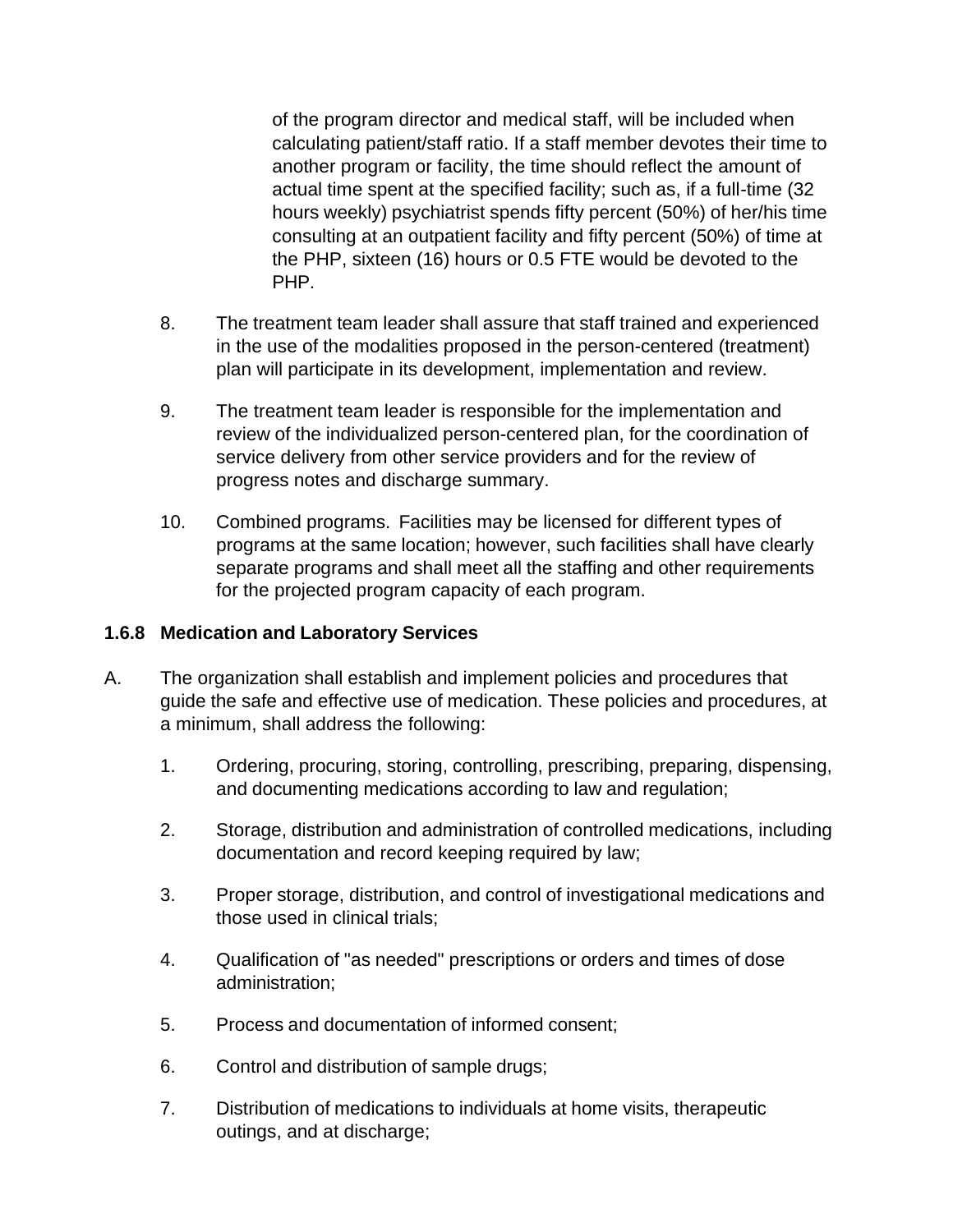- 8. Procurement, storage, control, and distribution of prepackaged medications obtained from an outside source when no on-site pharmacy service exists;
- 9. Process for documenting and reporting medication errors;
- 10. Protocols to follow when drug reactions and other emergencies related to the use of medications occur; and
- 11. Involuntary and administrative discharges of persons who are prescribed medications by the organization's medical staff.
- B. An individual who is receiving medication shall be seen at least quarterly by the prescribing physician or prescribing APRN, unless the physician or APRN documents that longer intervals are clinically appropriate.
	- 1. For each meeting with the person served, the prescribing physician or prescribing APRN shall document the following in the person's record:
		- a. All medications he or she prescribes, renews, or discontinues at the meeting shall be recorded according to medical practice standards;
		- b. The reason for prescribing, continuing, or discontinuing a medication;
		- c. Any changes in medications or protocol;
		- d. The effectiveness of a continued medication;
		- e. Any signs or reports of side effects;
		- f. The treatment, if necessary, to address or prevent side effects;
		- g. Discussion with the person regarding risks and benefits of medications recommended or prescribed at the meeting;
		- h. Comments by the person served regarding his or her response to medication and, when indicated, the person's request to change or discontinue a medication; and
		- i. All other medications that the person is currently taking shall be reviewed and those that are new shall be documented, to ensure that the combination of medications is reasonable and safe.
- C. Verbal orders may be given, received and transcribed only by qualified, licensed medical staff employed by the organization.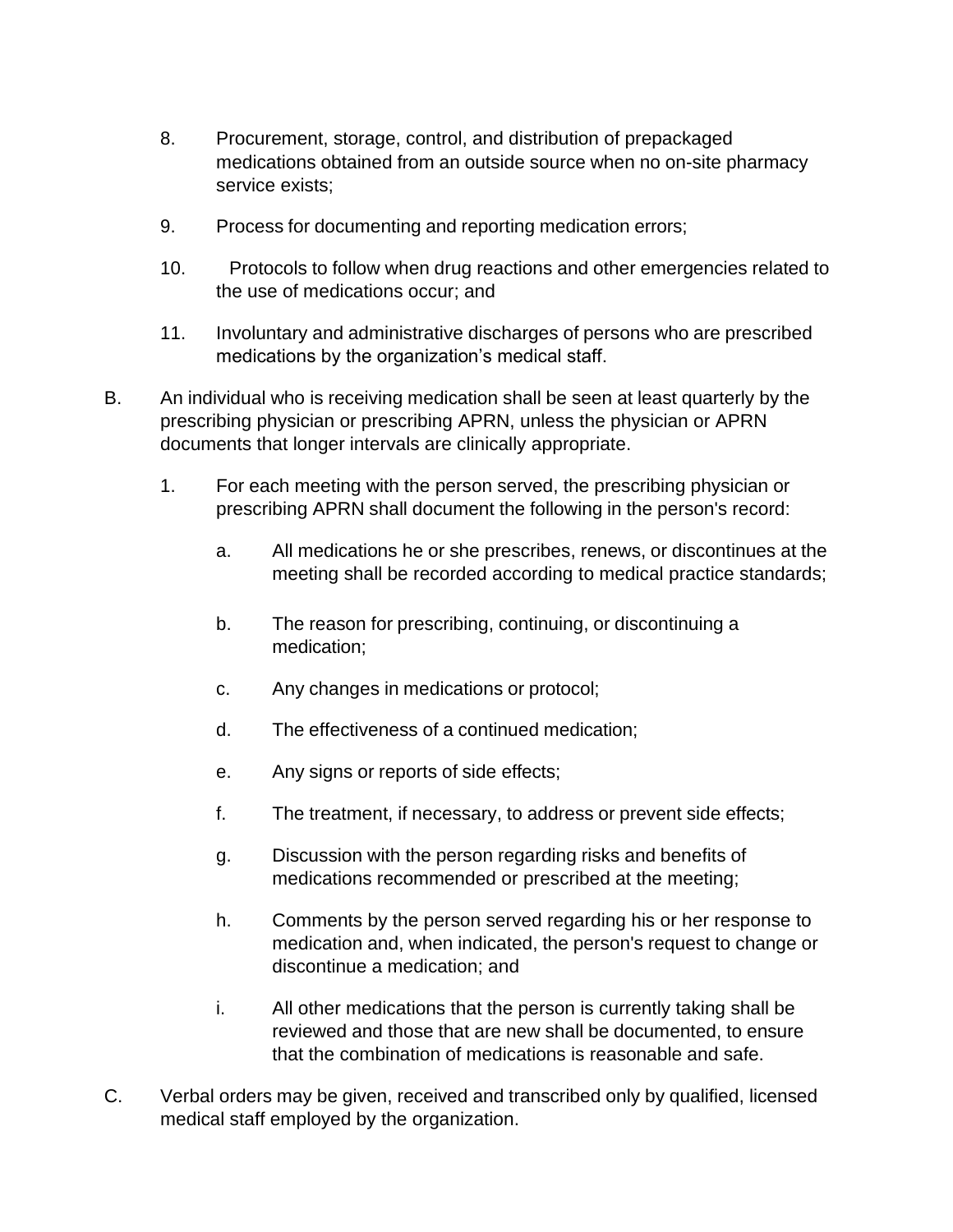- 1. Each verbal order shall be recorded in writing, dated and identified by the names and credentials of the individuals who gave it and received it.
- 2. The person who gave the verbal order must sign it the next day he or she is working at the organization.
- D. Medications shall not be used for the convenience of a program, as a reward, or for the behavioral control or punishment of persons served.
- E. To minimize opportunities for error, medications shall be provided for persons served in the most ready-to-administer form possible in accordance with best practice guidelines of a particular program or service and all applicable statutes and regulations.
- F. Medications provided to persons served shall be properly and safely labeled using a professional, standardized method.
- G. Medications shall be administered as prescribed and only by persons authorized by state law and regulations to administer medications.
- H. Medications shall be given only to the individuals for whom the medications are prescribed.
	- 1. In Opioid Treatment Programs, responsible adults may be approved to pickup the medication of a person served who, for medical reasons, is incapable of physically accessing the site of the program.
- I. Medication that is administered by or at the organization shall be administered in accordance with the following provisions:
	- 1. Persons served shall administer their own oral medications, unless contraindicated for therapeutic reasons.
	- 2. As needed, persons served shall receive training in the self-administration of medications and this training shall be documented in the person's clinical record.
	- 3. The assistance that non-medically licensed staff may provide to a person served shall be limited to reminding the person to take the medication and giving the person the opportunity to take the medication at the prescribed time.
	- 4. For each dose of medication that is administered, the following information shall be documented:
		- a. The name, strength, and dose of the medication;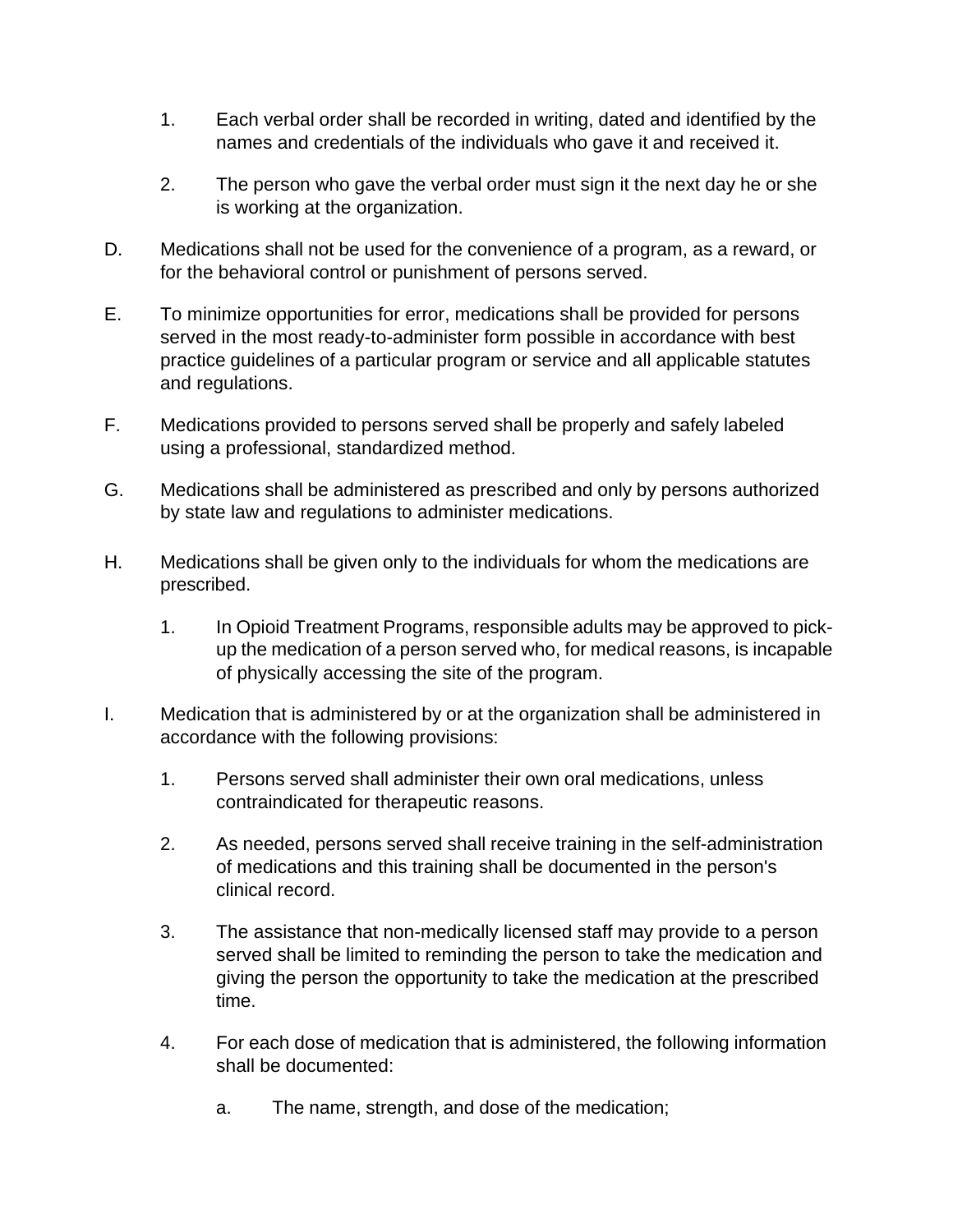- b. The time the medication was administered;
- c. How the medication was administered, if other than orally; and
- d. The signature of the person who administered the medication or such person's ID when an automated dosing system is used.
- 5. Whenever a prescribed medication has not been administered or taken as ordered:
	- a. The prescribing physician or APRN shall be notified in accordance with standards of medical practice;
	- b. Notation of the missed medication and the reason for it shall be documented on the medication form.
- J. Medications shall be administered only in accordance with a current medication order.
	- 1. When a medication is administered at an organization site, a copy of the current medication order must be available at the site of the administration.
	- 2. All medication orders shall be maintained in the individual's treatment record.
- K. The following information regarding medications is provided to persons served, to program staff, and, as appropriate, to family members:
	- 1. The risks associated with each medication;
	- 2. The intended benefits;
	- 3. Potential side effects;
	- 4. Contraindications;
	- 5. Procedures to be taken to minimize risks and side-effects;
	- 6. A description of the clinical signs and symptoms that indicate a medication may need to be discontinued;
	- 7. The rationale for each medication;
	- 8. Alternatives to the use of medications, as appropriate;
	- 9. Alternative medications, as appropriate;
	- 10. The proper storage of medications; and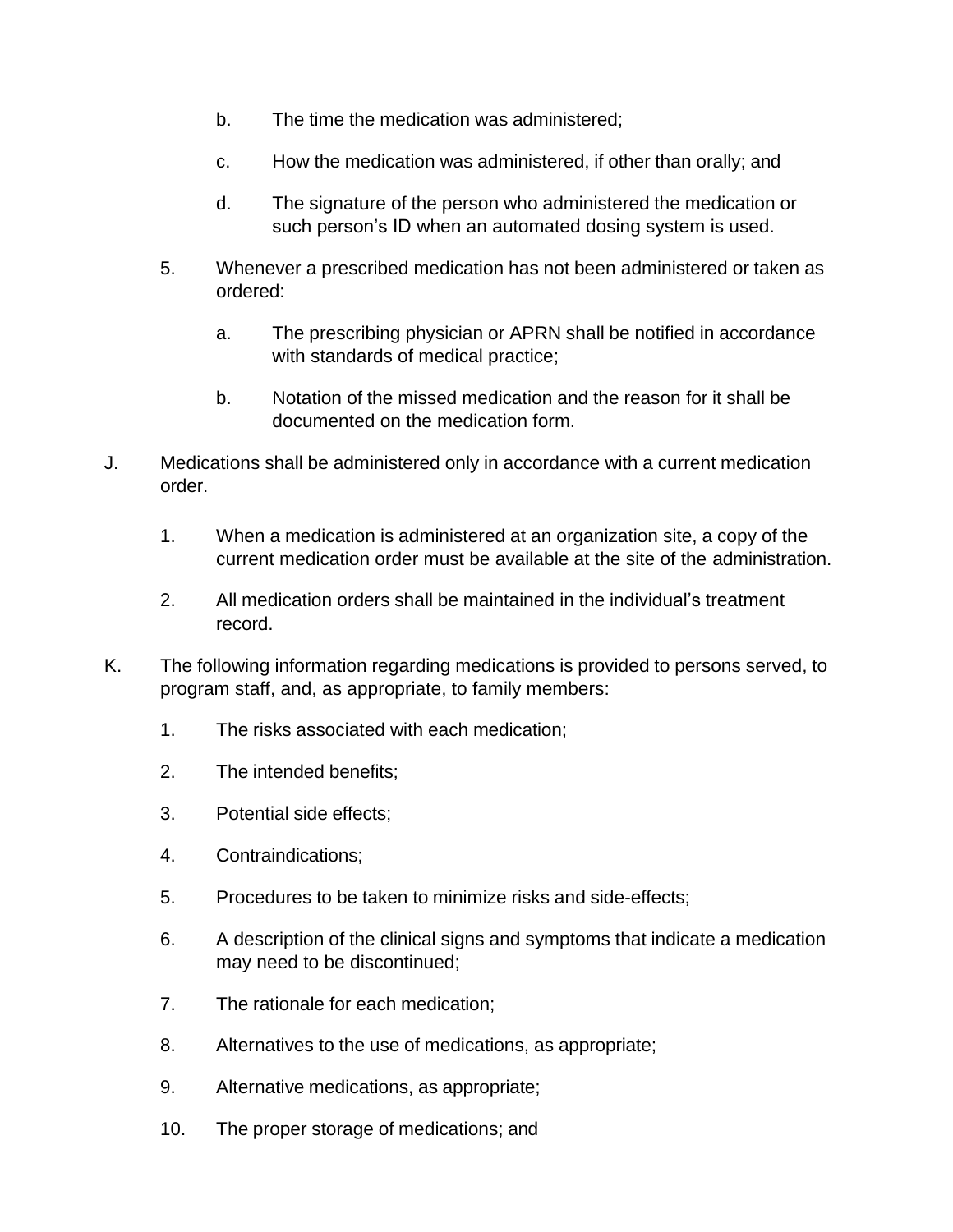- 11. The availability of financial supports and resources to assist the persons served with handling the costs associated with medications, when indicated.
- L. Physicians and APRNs shall involve the person served in decisions related to his or her use of medications.
- M. Prescribed medication shall be accounted for in accordance with local, state, and federal laws. Any theft, loss, spillage, or error in administration of a medication shall be reported to the administrator of the organization, the Rhode Island Board of Pharmacy and the federal Drug Enforcement Administration, as applicable.
	- 1. The Department shall be notified of any adverse event involving medications.
- N. Organizations that provide substance use services shall have policies and procedures for drug testing. These policies shall be made available to the persons served and shall include the following:
	- 1. Individuals may, at their own expense, have drug tests confirmed.

# **1.6.9 Services for Persons with Co-occurring Mental Health and Substance Related Disorders**

- A. Organizations shall organize their services so that individuals with co-occurring disorders are identified as soon as possible and receive treatment in an integrated manner.
	- 1. The organization shall develop and implement policies and procedures that ensure that individuals with co-occurring disorders receive timely services according to evidence-based practice standards established for substance use disorder treatment providers.
	- 2. The organization shall utilize guidelines from most current toolkits or resources including but not limited to: Integrated Treatment for Co-Occurring Disorders Evidence-Based Practices (EBP) KIT and/or TIP 42: Substance Abuse Treatment for Persons With Co-Occurring Disorders as the source of the policies and procedures.
	- 3. Policies and procedures should include at a minimum:
		- a. Screening for co-occurring disorders as part of the biopsychosocial assessment.
		- b. Education and training shall be provided for front line staff that includes, but is not limited to: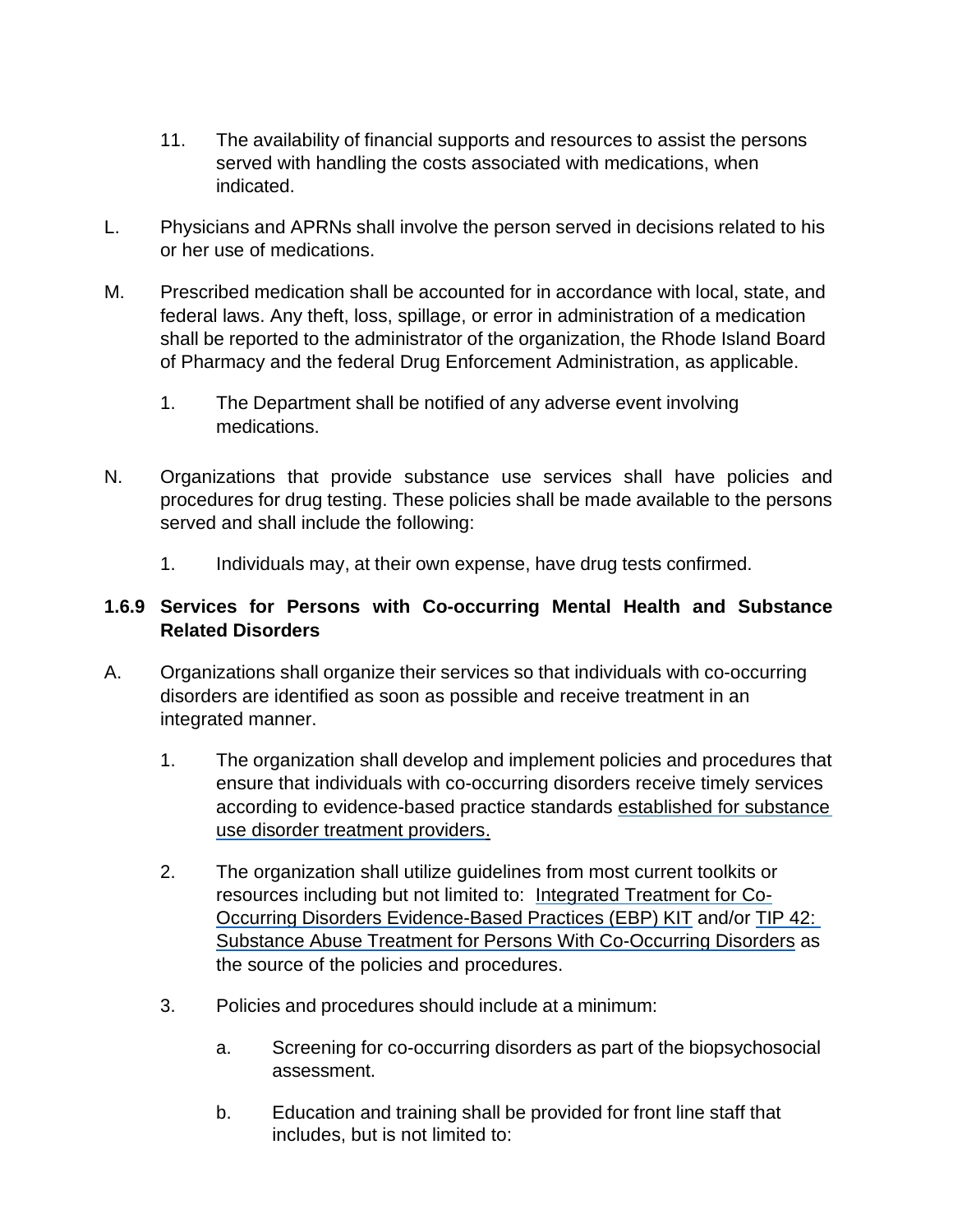- (1) Policies and procedures established by the organization to support individuals with co-occurring disorders;
- (2) Identifying individuals with co-occurring disorders;
- (3) Connecting individuals to the appropriate level of care; and
- (4) Referral and active care coordination.
- 4. The following elements shall be in place in any specialized treatment program that serves individuals with co-occurring mental and substancerelated disorders:
	- a. If services are provided by different practitioners, consultation among all of them must occur in a timely manner on a regular basis and documented in the record.
- 5. Staffing and Qualifications. The following qualifications are recommended for staff providing co-occurring clinical services:
	- a. Dual licensure in mental health and addictions; or
	- b. Certified Co-Occurring Disorder Professional-Diplomate or Certified Advanced Alcohol and Drug Counselor; or
	- c. Certified Co-Occurring Disorder Professional or Certified Alcohol and Drug Counselor.
	- d. Advanced Practice Registered Nurse as defined in section 1.3.1.A.3 above.
- 6. Psychoeducational components of treatment shall address both disorders, and effects of each.
- 7. A psychiatrist, or Advanced Practice Registered Nurse as defined in section 1.3.1.A.3 above, shall be available on-site or through consultation.
- 8. Prior to medication being prescribed, programs are required to check the DOH Prescription Drug Monitoring Program, 216-RICR-20-20-3, in accordance with the provisions of R.I. Gen. Laws § 21-28-3.32 and obtain a toxicology screen.
- 9. Medication management and toxicology screenings shall be integrated into the person-centered plan unless otherwise indicated.
- 10. Interventions, goals, and objectives to treat both disorders shall be included in the person's individualized person-centered plan.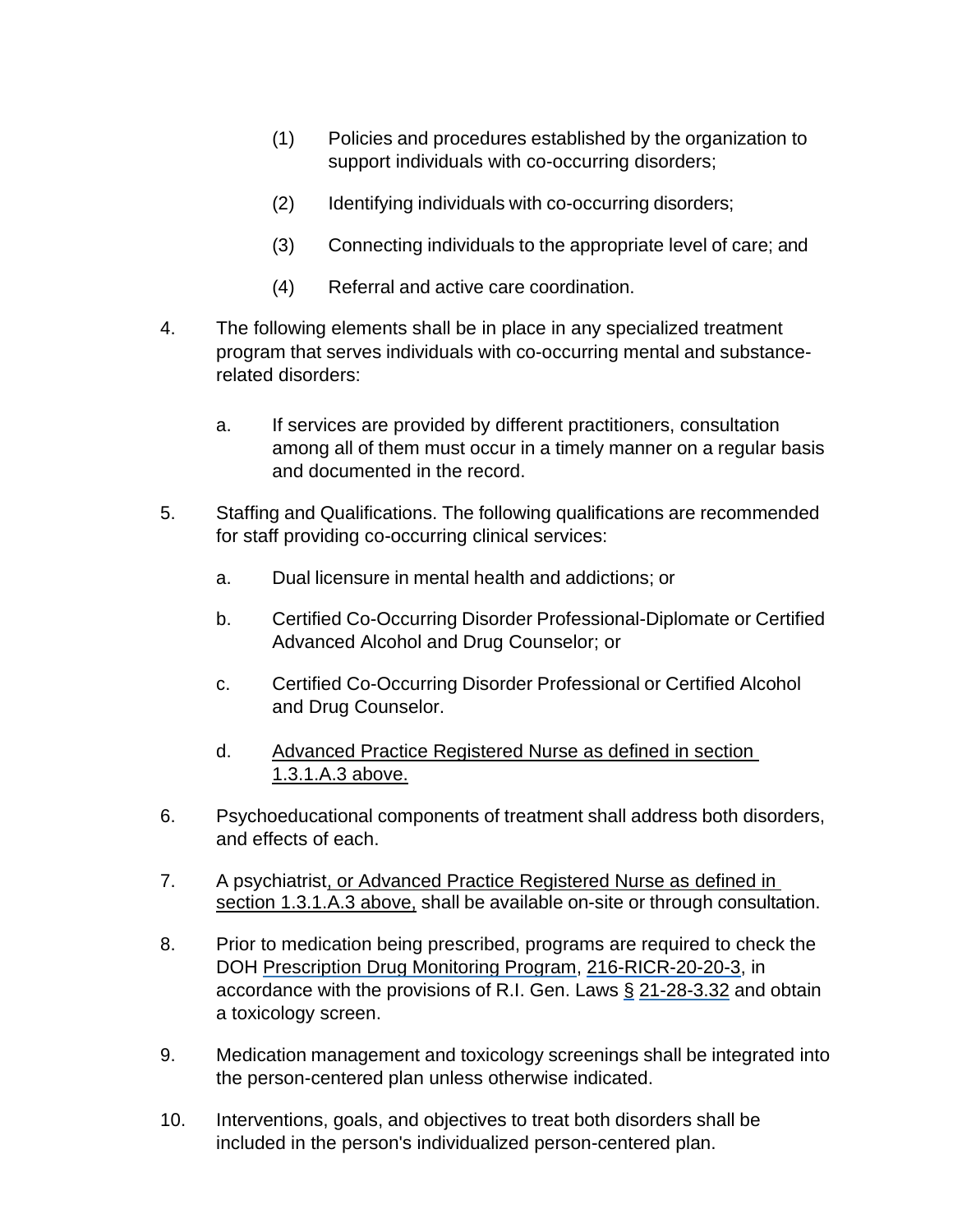- 11. All interventions shall be consistent with and determined by the individual's stage of change and recovery from each disorder.
- 12. Group treatment shall be gender specific and designed to address both mental health and substance use issues.
- 13. Outreach and engagement activities shall be provided to family and significant others to promote understanding, involvement and support of the individual's treatment and recovery.

## **1.6.10 Support Services**

- A. Community Psychiatric Supportive Treatment/Case Management (CPST)
	- 1. Organizations offering case management and/or community psychiatric supportive treatment for supported employment and substance use shall ensure that the following services are available and provided according to the specific needs and choices identified in the individualized personcentered treatment plan:
		- a. Assistance necessary for the person to attain the goals of his or her person-centered treatment plan for recovery.
		- b. Ongoing vocational and substance use assessments and review of supports and services to ensure the continuing availability of required services.
		- c. Substance use and vocational counseling, support, and treatment services identified in the person's individualized person-centered plan.
		- d. Assistance in further developing the competencies the person needs to increase his or her social support network and to minimize social isolation and withdrawal brought on by behavioral health issues.
		- e. Assistance in the development and implementation of a plan for accessing benefits and entitlements and for assuring income maintenance.
		- f. Assistance with securing and maintaining employment in an appropriate setting.
		- g. Assistance with engaging in personally meaningful activities, to include educational pursuits and volunteer work.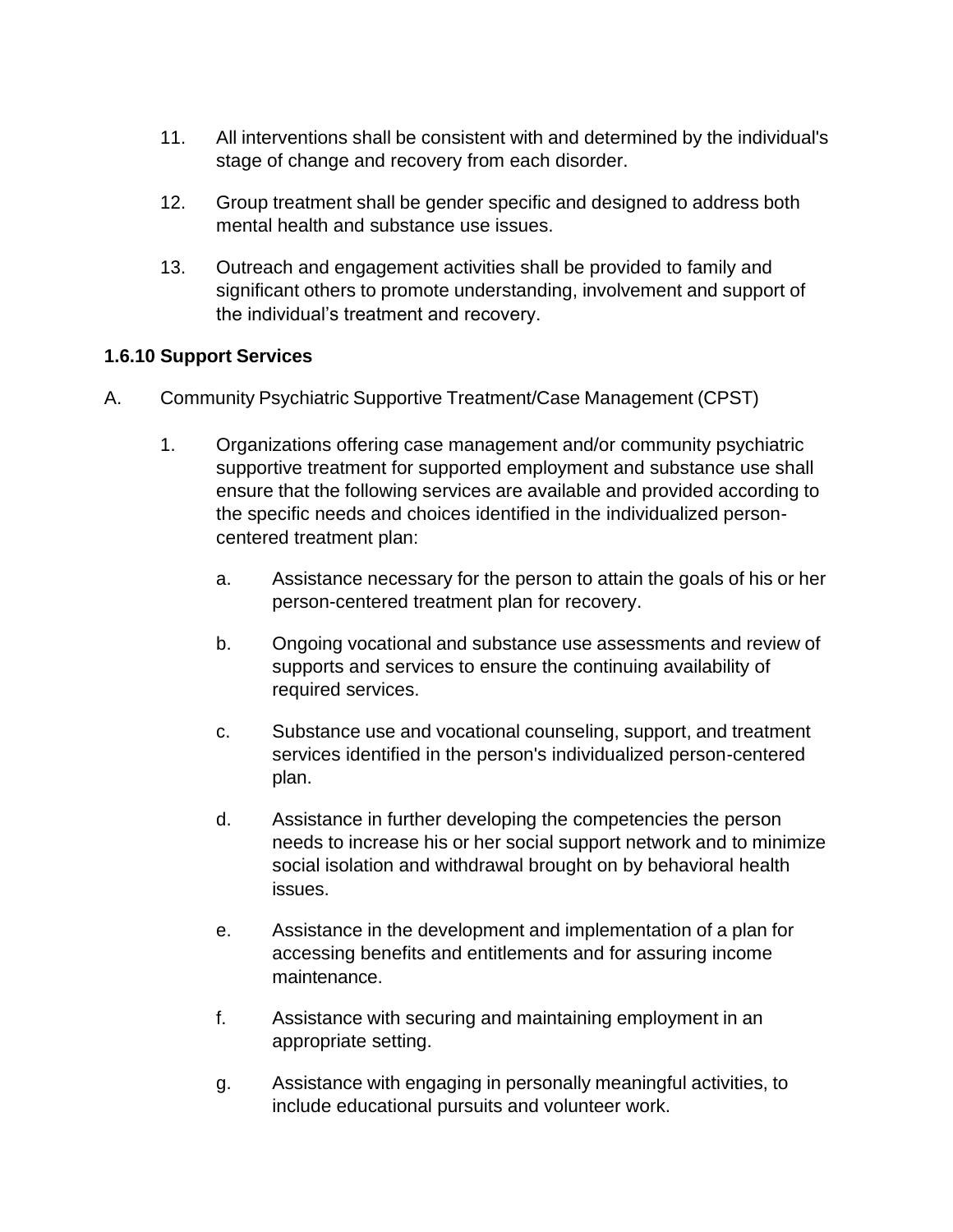- h. Assistance in developing and maintaining a tobacco, alcohol, and other drug-free lifestyle.
- i. Assistance in developing the skills to self-manage his or her illness.
- j. Assistance in accessing needed self-help and peer support services.
- k. Assistance in learning specific skills and abilities related to effectively functioning in each major life area.
- l. Assistance in locating and effectively utilizing all necessary community services in the medical, social, legal, and behavioral health areas and ensuring that all services are coordinated.
- m. Development of a pre-crisis plan and assistance in crisis intervention and stabilization as needed.
- n. Coordination with other providers to monitor the person's health status, medical conditions, and his or her medications and potential side effects.
- o. Staff shall provide or help the individual access the services identified in the person's individualized person-centered treatment plan.
- p. Families, significant others, and collaterals shall participate in case management services with the written authorization of the person served.
- q. When the person is in need of, but avoiding treatment, outreach is conducted to encourage the person's participation in treatment.
- r. All case management services are carried out in partnership with the person served.
- 2. Staffing
	- a. Supervisors will identify appropriate training to assure clinical competency in supported employment and substance use for staff providing case management services. Staff will be provided opportunities to participate in training opportunities identified.
	- b. Staff providing case management services shall have a minimum of an Associate's Degree.
	- c. Clinical supervisors of case management or CPST services shall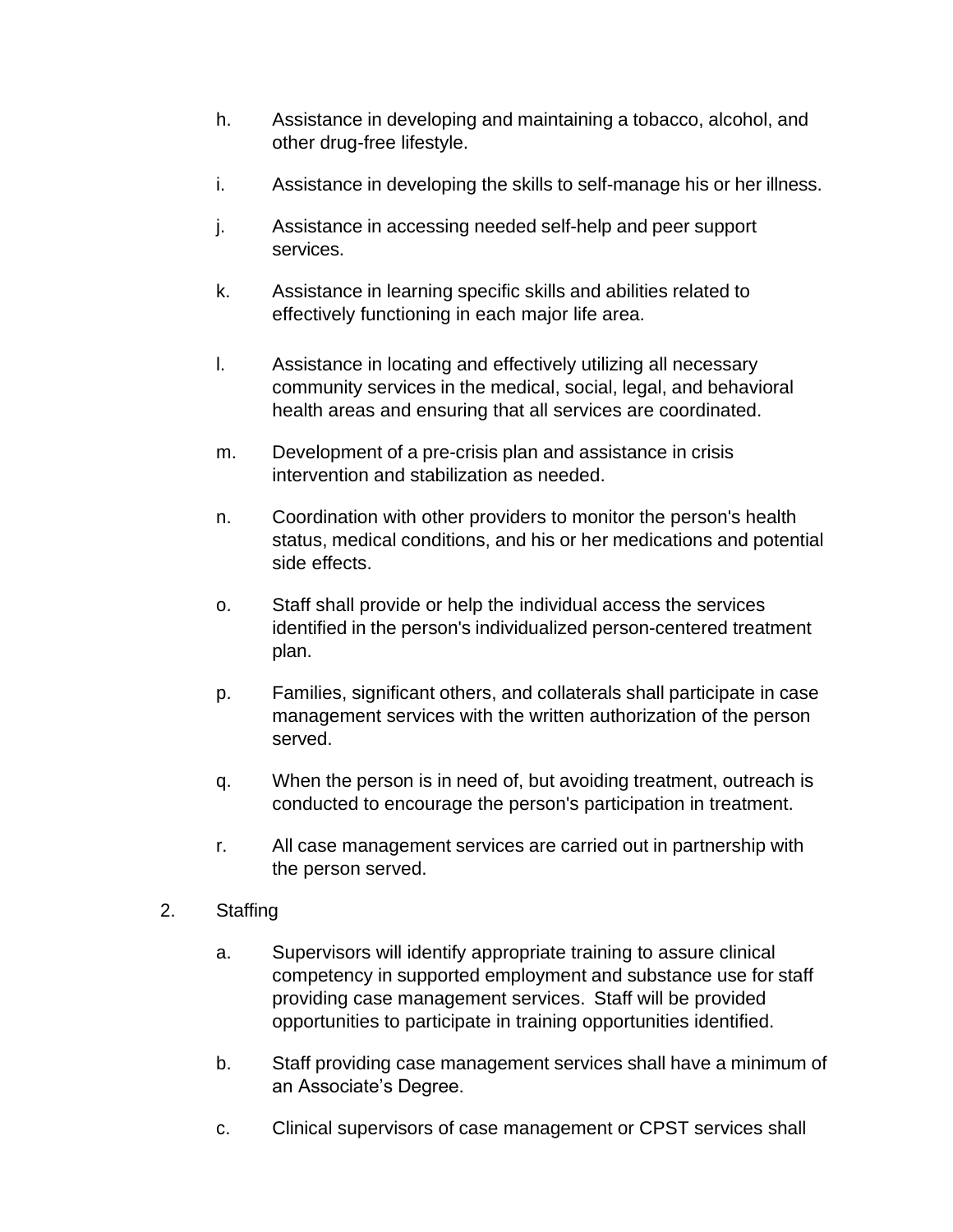have, at a minimum, the qualifications listed in § 1.6 of this Part; or a Bachelor's Degree in a relevant human service field and have a minimum of three (3) years full time experience providing behavioral healthcare services to the population served.

#### B. Clubhouse

- 1. A Clubhouse is organized to support people living with mental illness. During the course of their participation in a Clubhouse, members gain access to opportunities for friendships, family, employment, education and to the services and support they may individually need to continue their recovery.
	- a. Organizations with a Clubhouse shall be accredited by Clubhouse International.
	- b. Organizations seeking to start a Clubhouse shall apply for accreditation by Clubhouse International. <http://clubhouse-intl.org/>
	- c. Documentation for Clubhouse services shall follow requirements set forth by the Managed Care Organizations in collaboration with the Department.

### **1.6.11 Specialty Services**

- A. Integrated Health Home (IHH)
	- 1. Admission/Eligibility Criteria. Clients eligible for IHH services shall meet diagnostic and functional criteria established by the Department.
		- a. Diagnostic eligibility:
			- (1) Schizophrenia
			- (2) Schizoaffective Disorder
			- (3) Schizoid Personality Disorder
			- (4) Bipolar Disorder
			- (5) Major Depressive Disorder, recurrent
			- (6) Obsessive-Compulsive Disorder
			- (7) Borderline Personality Disorder
			- (8) Delusional Disorder
			- (9) Psychotic Disorder.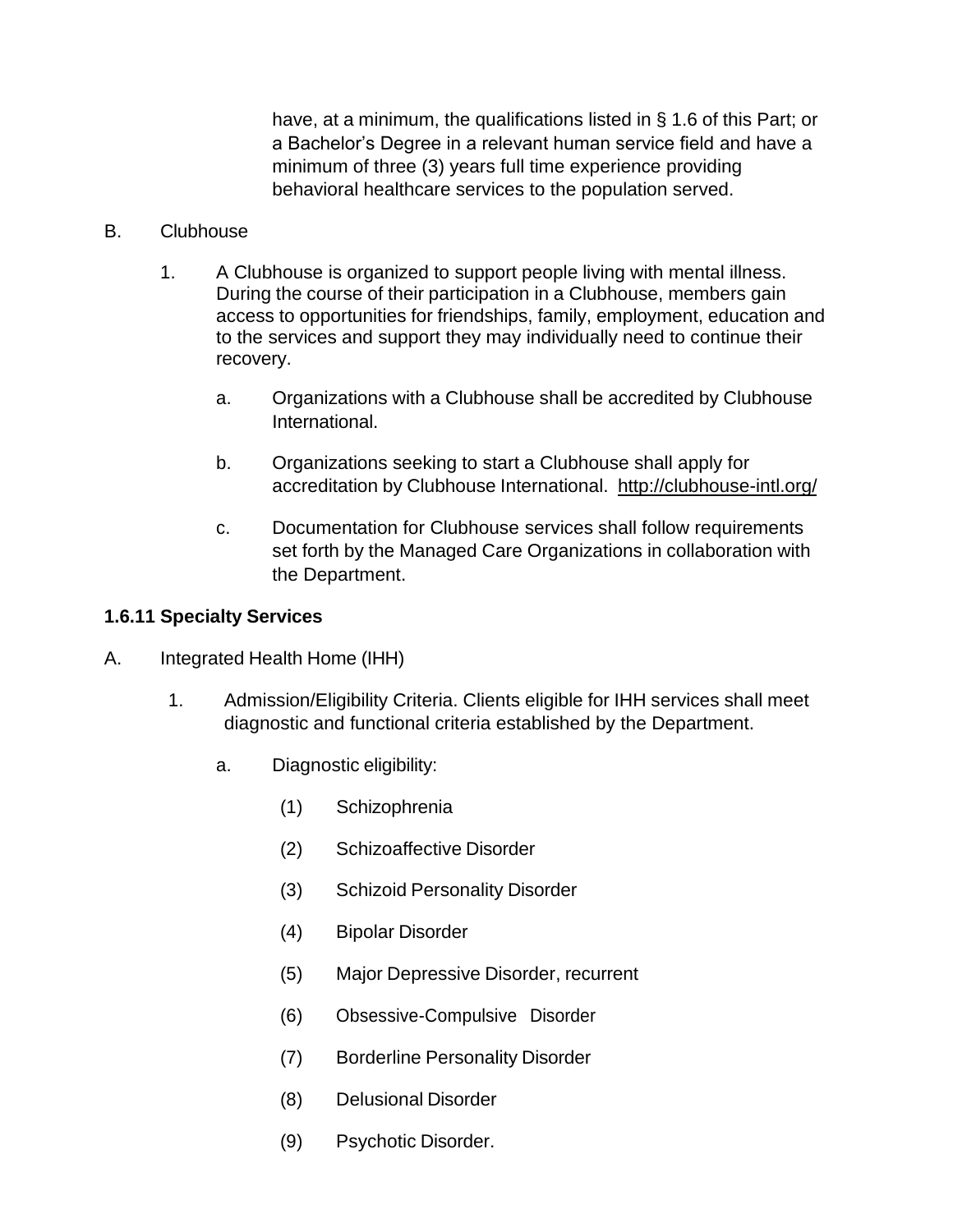- b. Functional Eligibility: Clients with a Daily Living Assessment of Functioning (DLA) score of >3.0-5.0 are eligible for IHH services.
- 2. IHH Services– The description of services is in the IHH-ACT Manual. These are the core services to be provided:
	- a. Comprehensive Care Management;
	- b. Health Promotion;
	- c. Care Coordination Chronic Condition Management and Population Management;
	- d. Comprehensive Transitional Care from inpatient to other settings, including appropriate follow-up;
	- e. Individual and Family Support services, which includes authorized representatives; and
	- f. Referral to Community and Social Support Services, if relevant.
- 3. Staffing requirements: IHH Baseline Staffing Model (per 200 clients):

| Title                                                                                                                                                                  | FTE            |
|------------------------------------------------------------------------------------------------------------------------------------------------------------------------|----------------|
| Master's Level Program Director                                                                                                                                        | 1              |
| Registered Nurse and either a second Registered Nurse or<br>an L.P.N. who must be supervised by an R.N. in compliance<br>with $§1.6.B.3$ and $§1.6.B.3.a$ of this Part | $\overline{2}$ |
| <b>Hospital Liaison</b>                                                                                                                                                |                |
| <b>CPST Specialist</b>                                                                                                                                                 | 6              |
| <b>Peer Specialist</b>                                                                                                                                                 | 1              |
| <b>Medical Assistant</b>                                                                                                                                               | 1              |
| Total number of staff on team                                                                                                                                          | 12             |

- 4. Staff Composition Variances
	- a. There are ten (10) core positions that must be maintained. Flexibility is permitted for one (1) CPST Specialist and the Medical Assistant without prior approval, e.g. not filling these two (2)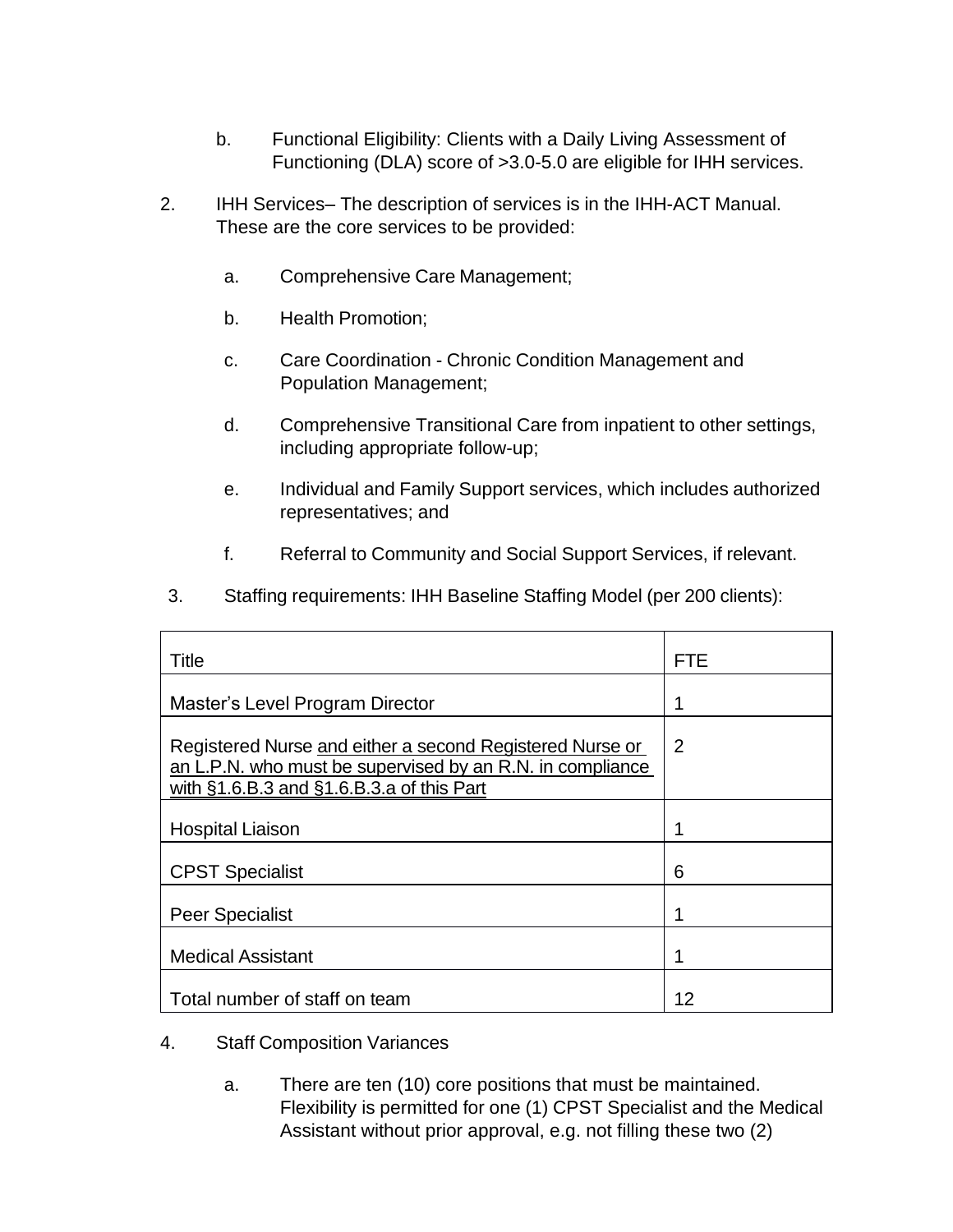positions to add more nursing or increasing team salaries to increase retention.

- b. Specific variance request for positions or required qualifications must be submitted to the Department.
- 5. Discharge Criteria
	- a. Discharge from the IHH occurs when clients and program staff mutually agree to the termination of services or transfer to a different level of care (ACT or GOP), or a different behavioral healthcare provider. This shall occur when clients:
		- (1) Have successfully reached individually established goals for discharge, and when the client and program staff mutually agree to the termination of services.
		- (2) DLA results indicate need for higher or lower level of care.
		- (3) Decline or refuse services and request discharge, despite the team's best efforts to develop an acceptable treatment plan with the client.
- B. RI Assertive Community Treatment (ACT)
	- 1. The IHH-ACT manual serves as the best practice guidelines for implementation of ACT.
	- 2. Admission/Eligibility Criteria. Clients eligible for ACT services shall meet diagnostic and functional criteria established by the Department.
		- a. Diagnostic eligibility:
			- (1) Schizophrenia
			- (2) Schizoaffective Disorder
			- (3) Schizoid Personality Disorder
			- (4) Bipolar Disorder
			- (5) Major Depressive Disorder, recurrent
			- (6) Obsessive-Compulsive Disorder
			- (7) Borderline Personality Disorder
			- (8) Delusional Disorder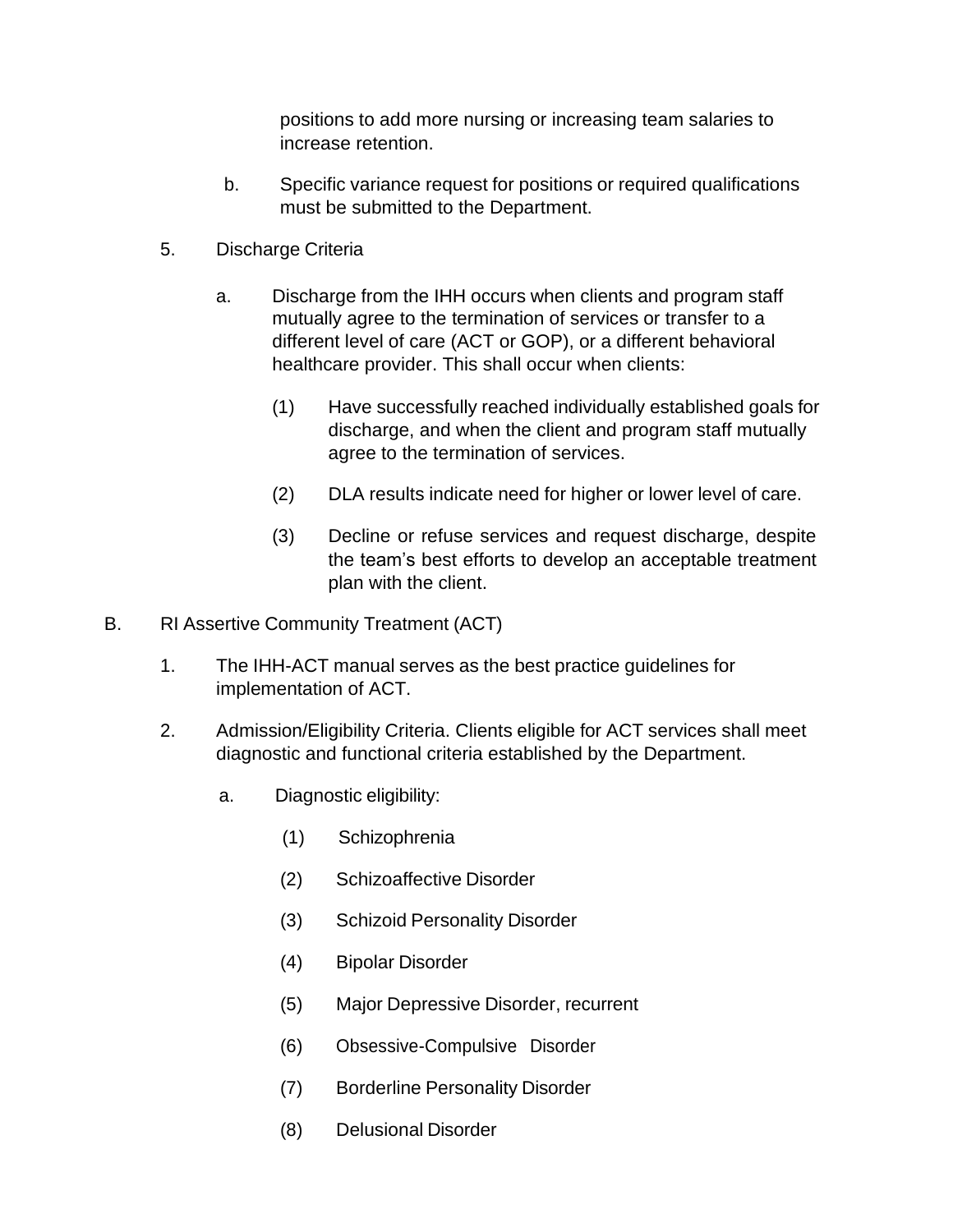- (9) Psychotic Disorder.
- b. Functional Eligibility: Clients with a Daily Living Assessment of Functioning (DLA) score of <3.0 are eligible for ACT services.
- 3. An ACT team is mobile and delivers the following core ACT services in the community (further description is in the IHH-ACT manual):
	- a. Service Coordination/Case Management;
	- b. Crisis Assessment and Intervention to be provided twenty-four (24) hours a day/seven (7) days a week/three hundred sixty-five (365) days a year;
	- c. Symptom Assessment and Management;
	- d. Medication Prescription, Administration, Monitoring and Documentation;
	- e. Co-Occurring Substance Use Disorder Services;
	- f. Work-Related Services;
	- g. Activities of Daily Living/ADL's;
	- h. Social/Interpersonal Relationship and Leisure-Time Skill Training;
	- i. Peer Support Services;
	- j. Support services or direct assistance to ensure that clients obtain the basic necessities of daily life, including but not limited to:
		- (1) Medical and dental services;
		- (2) Safe, clean, affordable housing;
		- (3) Financial support and/or benefits counseling (e.g., SSI, SSDI, Food Stamps, Section 8, Home Energy Assistance);
		- (4) Social service;
		- (5) Transportation;
		- (6) Legal advocacy and representation;
		- (7) Education, Support, and Consultation to Clients' Families and Other Major Supports.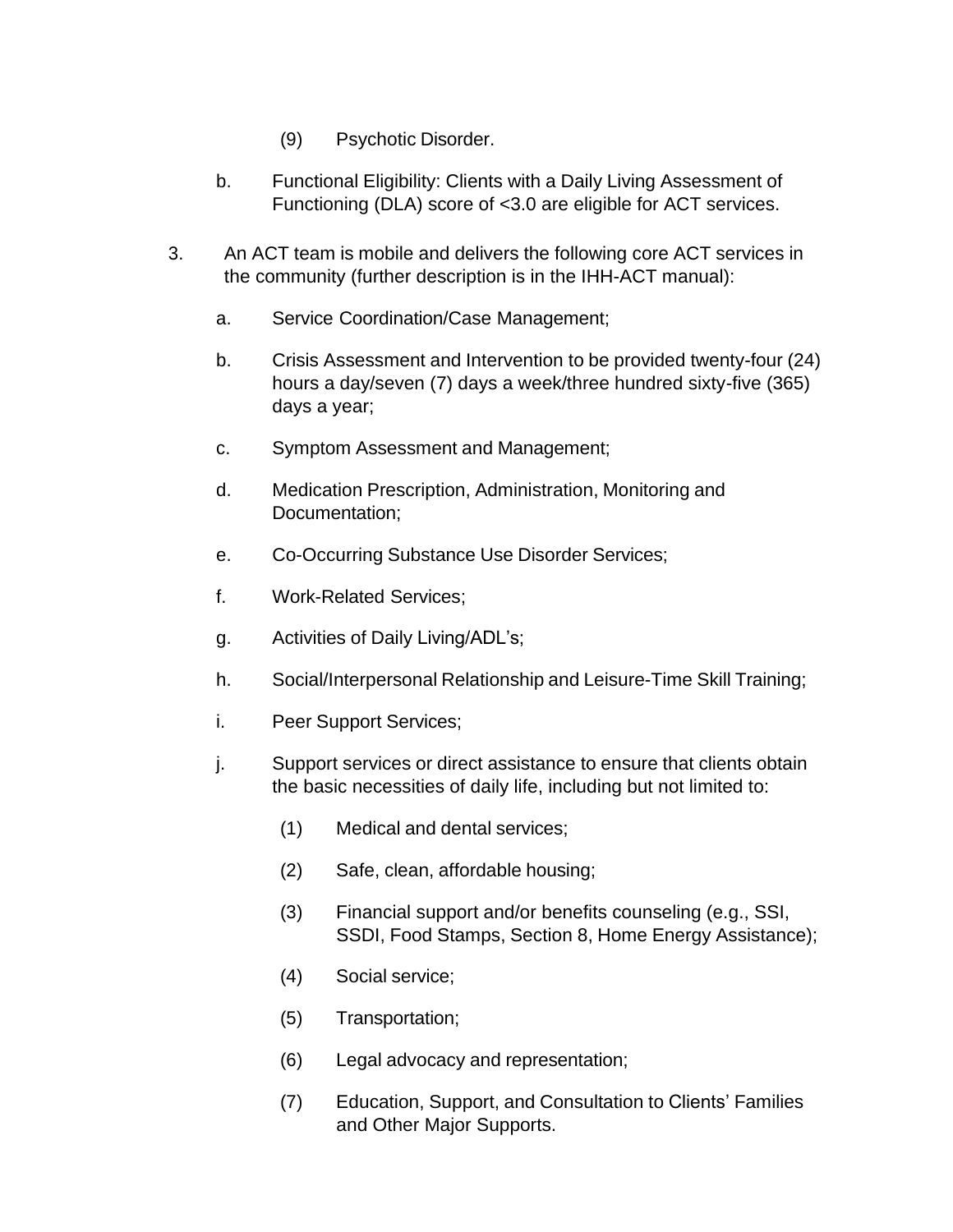| TITLE                                                                                                                                                              | <b>FTE</b>     |
|--------------------------------------------------------------------------------------------------------------------------------------------------------------------|----------------|
| Program Director (LICSW, LMHC, LMFT, LCDP, RN)                                                                                                                     | 1              |
| Registered Nurse and either a second Registered Nurse or an<br>L.P.N. who must be supervised by an R.N. in compliance with<br>§1.6.B.3 and §1.6.B.3.a of this Part | $\overline{2}$ |
| <b>Master's Level Clinician</b>                                                                                                                                    | 1              |
| <b>Vocational Specialist (BA level)</b>                                                                                                                            | 1              |
| Substance Use Disorder Specialist (BA level)                                                                                                                       | $\overline{2}$ |
| <b>CPST Specialist</b>                                                                                                                                             | 4              |
| <b>Peer Specialist</b>                                                                                                                                             | 1              |
| Psychiatrist or an A.P.R.N. as defined in section 1.3.1.A.3 above                                                                                                  | .75            |
| Total staff on team                                                                                                                                                | 12.75          |

4. Required Staffing Model per 100 clients:

- 5. Staff Composition Variances
	- a. Any requests for variance in staffing composition, whether position or qualifications, must be submitted in writing to the Department's licensing unit for approval.
- 6. Discharge Criteria. Discharge from the ACT program can be based on the following criteria:
	- a. When clients and program staff mutually agree to the discharge;
	- b. Termination of services and transfer to a different level of care (IHH or GOP). This shall occur when clients:
		- (1) Have successfully reached individually established goals for discharge, and when the client and program staff mutually agree to the termination of services.
		- (2) DLA results indicate need for higher or lower level of care.
		- (3) Decline or refuse services and request discharge, despite the team's best efforts to develop an acceptable treatment plan with the client.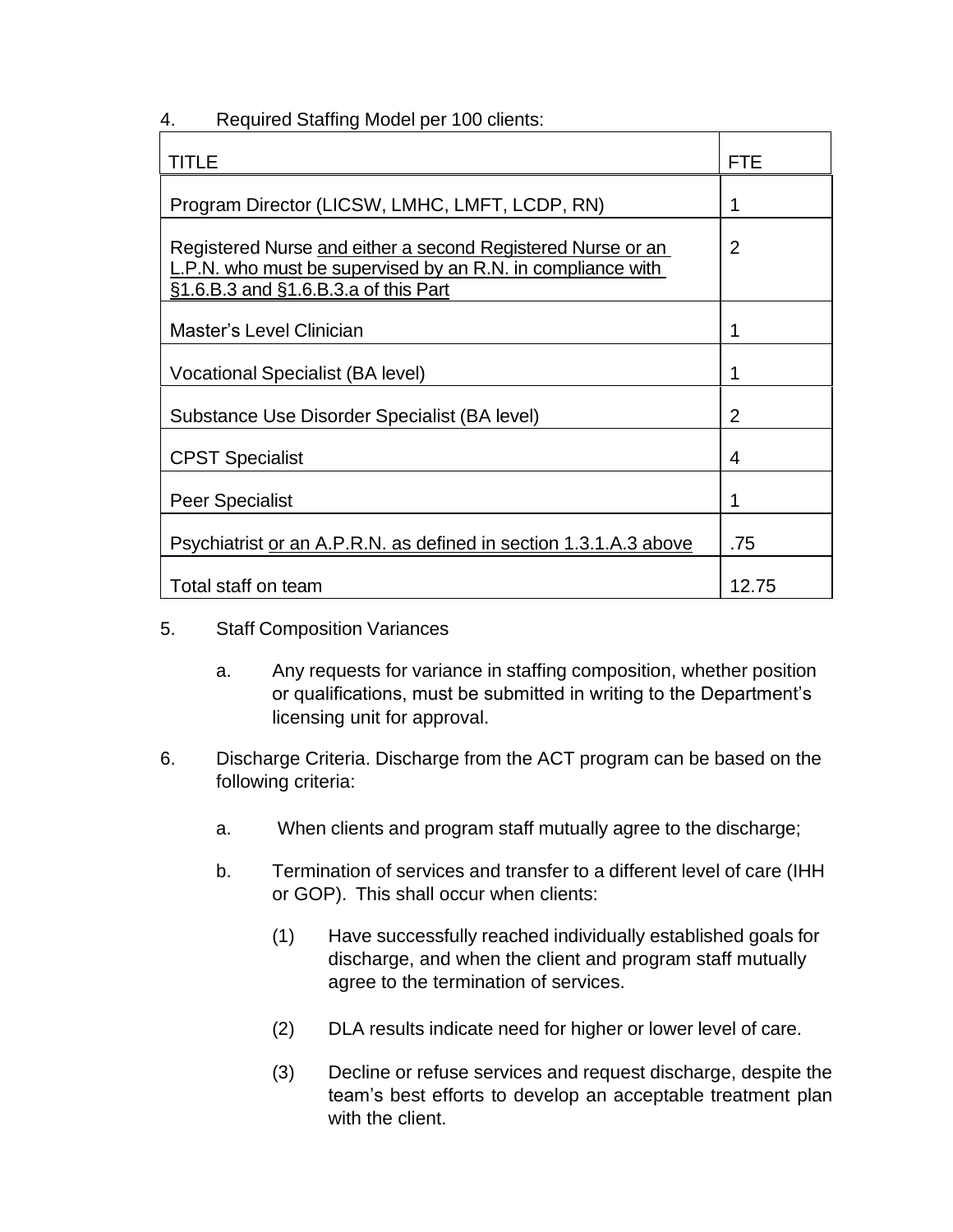(4) Do not participate in any services for a period of ninety (90) days, despite documented efforts to engage in treatment.

### **1.6.12 Residential Services**

- A. Behavioral Health Stabilization Unit (BHSU). A BHSU shall provide the following services:
	- 1. 24-Hour Crisis Services: All staff shall be trained in risk assessment and crisis intervention services.
		- a. Upon arrival to the program, individuals are to receive a face-toface initial triage review by a Licensed Independent Clinician or Practitioner to assess acuity, risk status, and client level of need for the interim period prior to a full assessment and development of an initial person-centered plan.
	- 2. Hospital Step Down Services: The unit must offer step-down services for clients who do not require inpatient hospitalization or detox but who require further stabilization before returning to the community.
	- 3. Principal point of contact/accountability for each individual served.
	- 4. Psychiatry Services
		- a. The unit must have a psychiatrist available twenty four seven  $(24/7)$ . or or an A.P.R.N. as defined in section 1.3.1.A.3 above a Psychiatric Clinical Nurse Specialist or other mid-level practitioner under the supervision of a psychiatrist -- to respond to medication orders and any medical concerns.
		- b. The psychiatrist must also be scheduled to be on-site at the program for psychiatric assessments and medication reviews as required by the specific client mix at any given time.
	- 5. Inpatient Psychiatric and Medical Admissions
		- a. The unit shall have a staff member meeting the requirements of the Mental Health Law, R.I. Gen. Laws § 40.1-5-7, on-site twentyfour/seven (24/7) to facilitate inpatient psychiatric admission from the unit site to an inpatient facility if required.
		- b. The unit shall also have an RN, or unit L.P.N. who has access to an RN or APRN, on-site 24/7 for medication services and to facilitate transfers for medical admissions.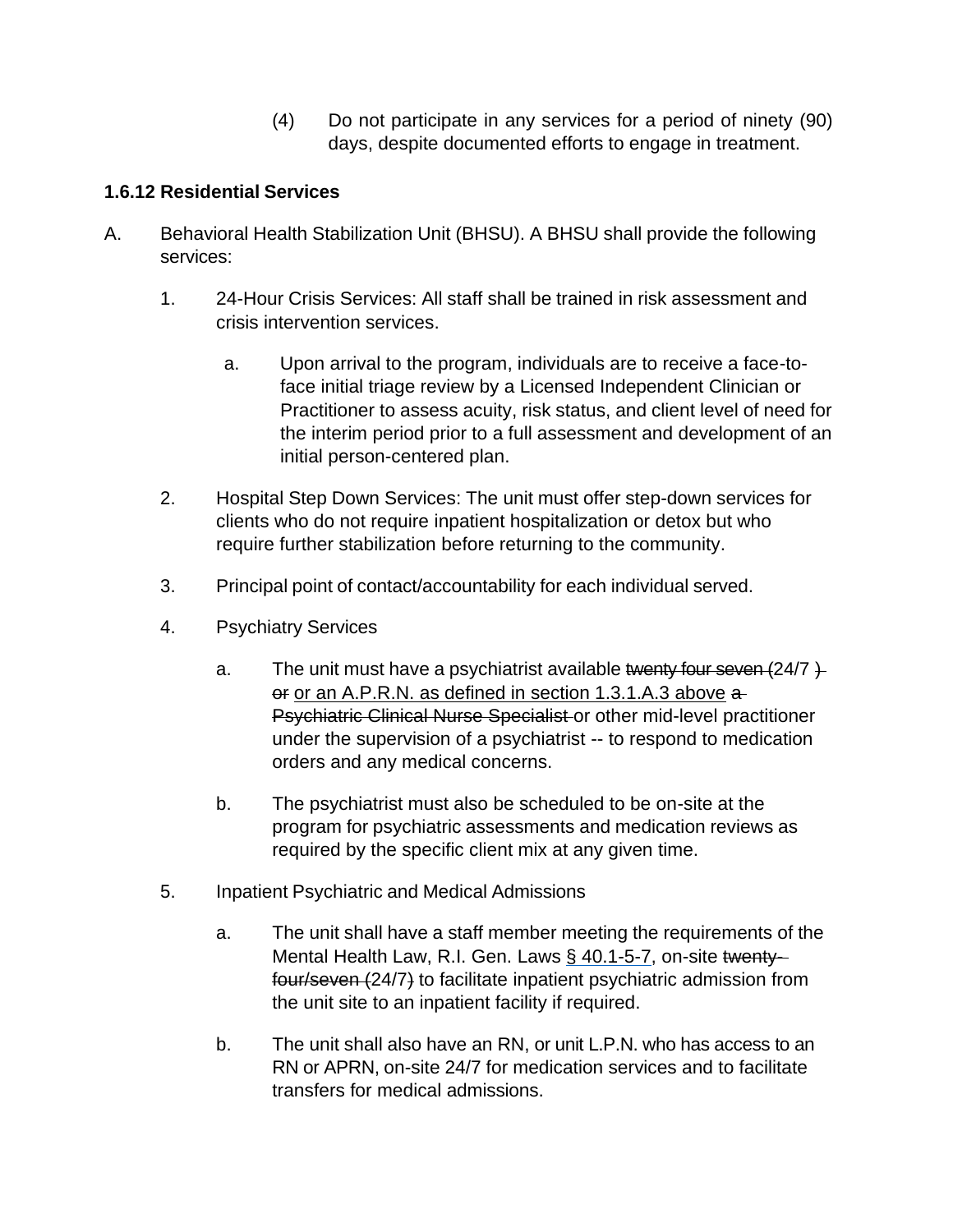- 6. Treatment for co-occurring mental health and substance related disorders shall meet the requirements of § 1.6.9 of this Part.
- 7. Group and Individual Counseling: All individuals have access to participate in group and/or individual counseling as indicated by their treatment needs and person-centered plan.
- 8. Family Psychoeducation and Supportive Services
	- a. Services are available to family members to be involved in personcentered (treatment) planning and discharge meetings.
	- b. Education, information, and support is to be provided to family members.
- 9. Eligibility/Admission
	- a. Individuals must be eighteen (18) years of age or older and a resident of Rhode Island;
	- b. Individuals must have the capacity to safely stay in an unlocked facility;
	- c. Individuals must voluntarily agree to be admitted into the unit; and
	- d. Individuals must be medically stable.
		- (1) Disputes regarding medical clearance must be resolved at the physician level.
- 10. Exclusion Criteria. Clients exhibiting one (1) or more of the following may be excluded from the program at the discretion of the BHSU Program Director.
	- a. Acute substance intoxication;
	- b. Acute psychosis with evidence of impaired judgment or lack of impulse control as evidenced by psychiatric symptoms of command hallucinations or delusional thinking;
	- c. Acute mania impairing judgment and impulse control;
	- d. Gross functional impairment due to vegetative signs of depression such as remaining in bed all day, deterioration of cognitive ability and inability to perform self-care;
	- e. Assaultive ideation, evidenced by threats and likelihood to harm, kill or injure others;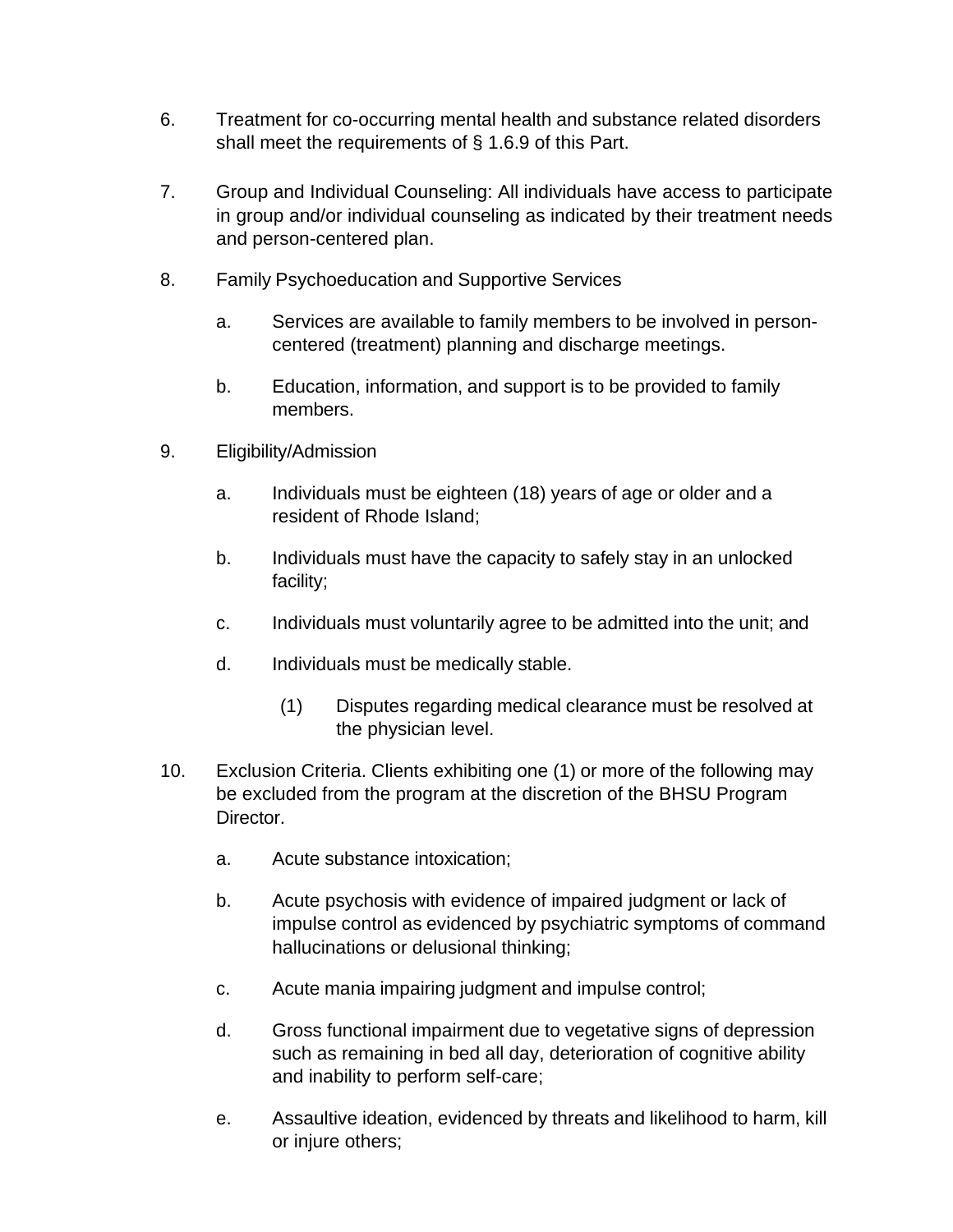- f. Assaultive behaviors evidenced by threats and/or restraining orders combined with the likelihood to act on those behaviors;
- g. Active self-injurious behaviors such as head banging, lacerating wrists, and threatening to elope from the unit;
- h. Recent suicide attempt with a continued threat or plan to act on suicidal ideation; and
- i. A determination that the client's physical condition is too compromised for the unit to handle despite medical clearance at the point of the original evaluation must be made at the physician level and documented at the unit. All refusals based on this item must be reported to the Department within forty-eight (48) hours with full documentation being forwarded to the Department upon request.
- 11. Admission Procedures
	- a. The unit shall have the capacity to accept admissions twenty four-(24) hours a day, seven (7) days a week (24/7) 24/7.
	- b. The initial phone screening must be supervised by a Licensed Independent Clinician or Practitioner who shall have overall clinical responsibility for the screening process.
	- c. Upon completion of the phone screening, the unit must have the capacity to finalize the disposition with the referral source within sixty minutes.
	- d. The unit RN, or unit L.P.N. who has access to an RN or APRN, shall contact the referring emergency room to receive the nurse-tonurse report prior to receiving the admission for emergency room referrals. The unit RN, or unit L.P.N. who has access to an RN or APRN, shall request copies of all pertinent medical information regarding the client including lab work, toxicology results, etc.
	- e. For community-based referrals or referrals not from an emergency room, all pertinent medical and clinical information requested by the unit RN, or by the unit L.P.N. who has access to an RN or APRN, shall be reviewed prior to admission.
	- f. Individuals shall receive a medical pre-screening or physical examination by the unit RN, or by the unit L.P.N. who has access to an RN or APRN, immediately upon arrival at the unit.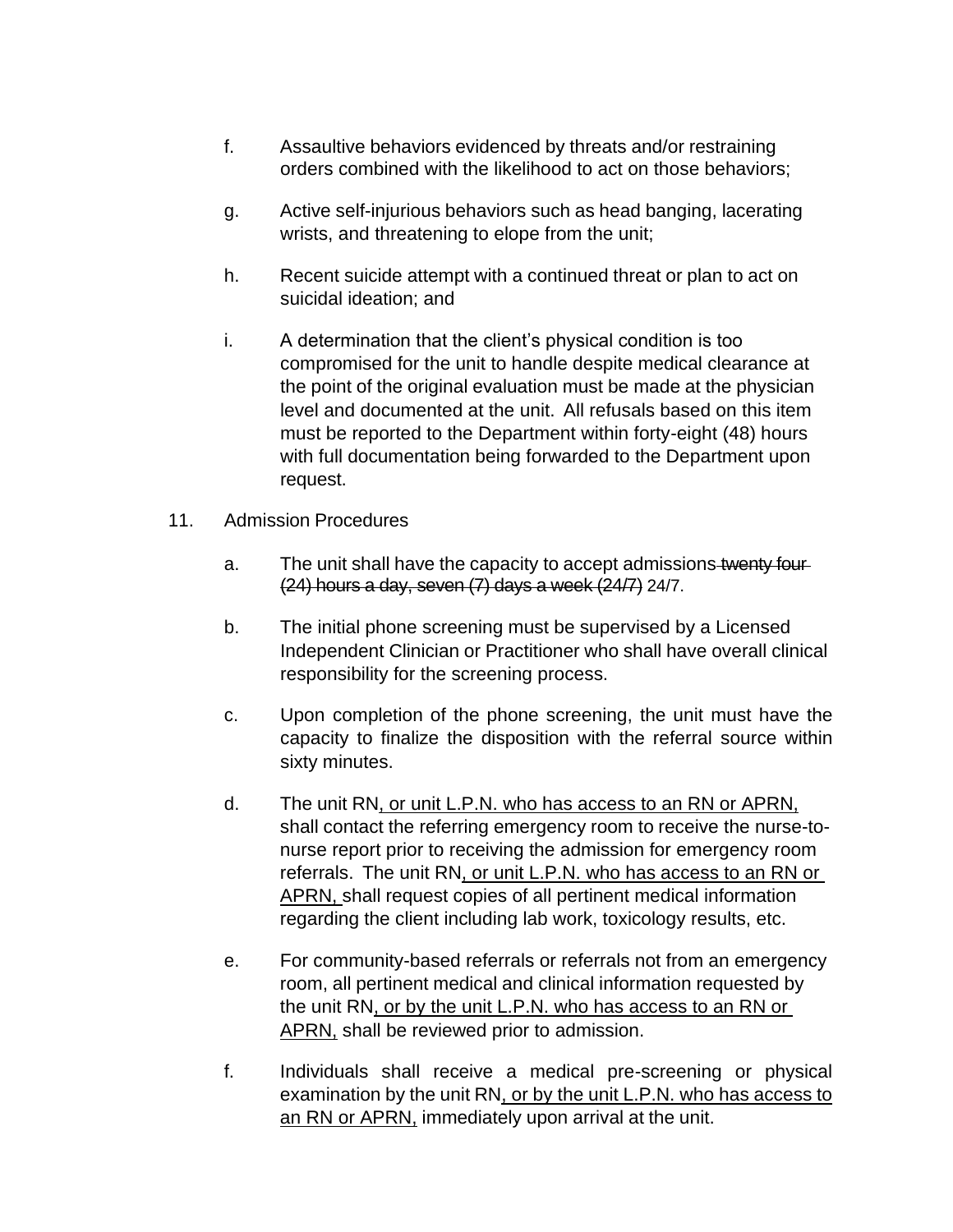- g. Once cleared by the unit RN, or by the unit L.P.N. who has access to an RN or APRN, individuals shall undergo a safety check including a trauma-informed search of the client and any belongings that the client brings with them at the time of admission unless clinically contraindicated.
	- (1) The search must be conducted by two (2) unit staff, be culturally sensitive, and include efforts to maximize the information given to the patient; maximize client choice wherever possible; assume a collaborative and respectful stance; and minimize coercion.
	- (2) A decision to bypass the safety search based on clinical grounds must be authorized by a Licensed Independent Clinician or Practitioner supervising the admission.
- h. A Licensed Independent Clinician or Practitioner shall conduct an initial assessment within twenty-four (24) hours of admission and collaborate with the individual and treatment team to develop a person-centered (treatment) plan. This assessment should take into consideration any findings of the triage assessment and, if conducted upon the client's arrival to the unit, may replace the triage assessment.
- 12. Discharge Planning
	- a. All individuals shall have a discharge plan, which shall be started within twenty-four (24) hours after admission;
	- b. Arranged follow up appointments are not to exceed forty-eight (48) hours for the first appointment from discharge;
	- c. A follow up medication appointment must be scheduled within fourteen (14) days;
	- d. Individuals referred to homeless shelters shall have scheduled follow up appointments with providers; and
	- e. Transportation issues are to be resolved and documented in the individual's record describing how the individual shall attend the first appointment. (i.e. family member, self, public transit, staff to transport etc.).
- 13. Discharge Criteria. Clients may be discharged if one (1) or more of the following criteria are met:
	- a. Treatment issues identified in the person-centered plan are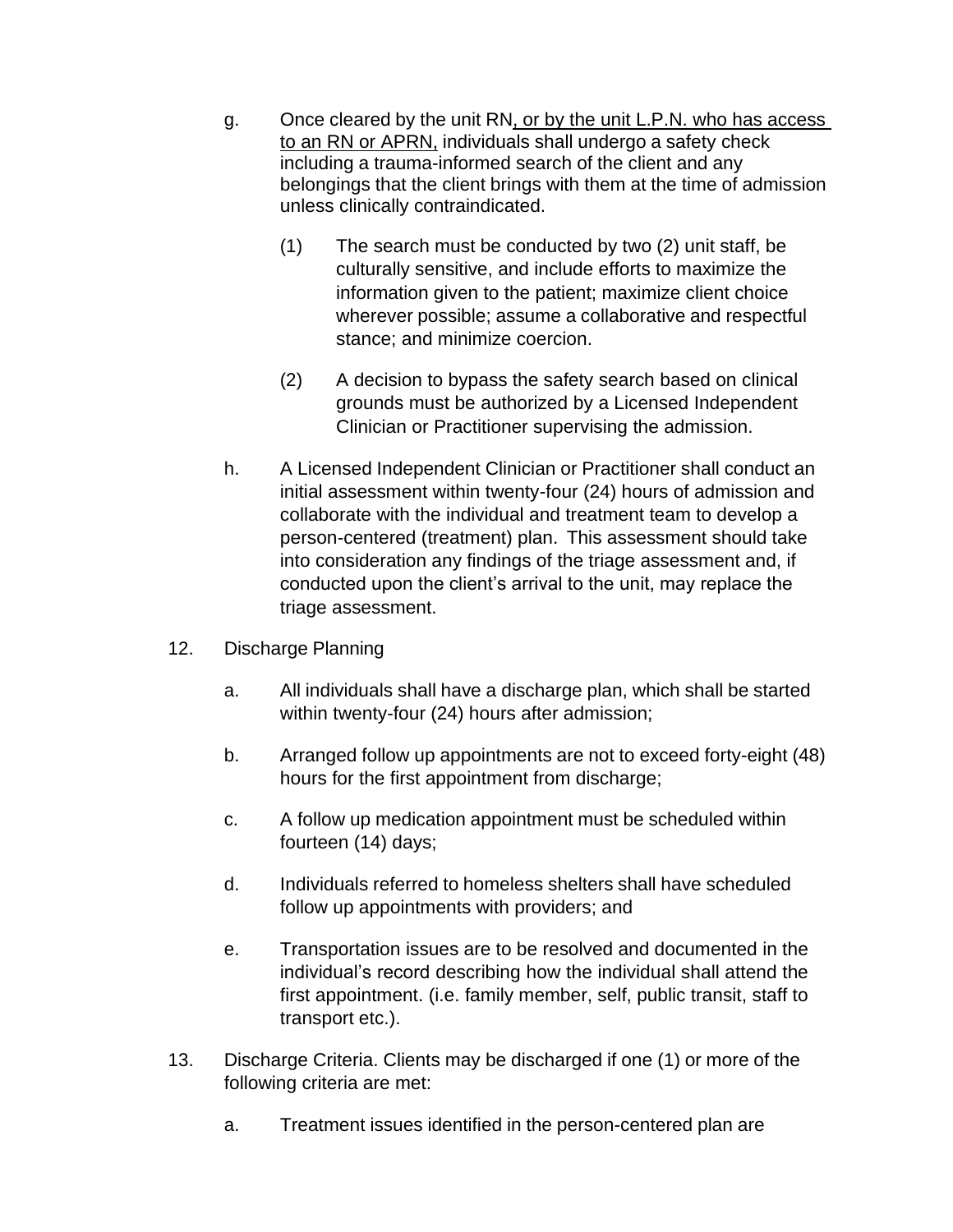resolved.

- b. The crisis is stabilized and client can be referred to less intensive treatment.
- c. A higher level of care is required.
- d. The client exhibits physical aggression towards staff or other residents.
- e. Involvement in criminal/antisocial activity while in the program, i.e., stealing, drug use, possession or distribution, threats or intimidating behavior towards others.
- 14. Length of Stay. Length of stay shall be individualized based on each individual's service needs.
- 15. Staffing:
	- a. On-site coverage at all times 24 /7 by nurses, counselors, and care managers, as well as access to a psychiatrist or other supervised prescriber available to respond within thirty (30) minutes.
		- (1) The program must have on-site scheduled psychiatry time as required by the client mix at any given time.
		- (2) The unit shall also have an RN, or an L.P.N. who has access to an RN or APRN, on-site 24/7 for medication services and to facilitate transfers for medical admissions.
		- (3) Clinical supervisors of residential staff shall have, at a minimum, the qualifications defined in  $\S$  1.6.C.1( $C$ )(1) of this Part.
	- a. All staff providing direct services who are not Licensed Independent Clinicians or Practitioners shall receive clinical supervision on an ongoing basis, as specified in § 1.6(B)(2) of this Part.
- 16. Environment of Care
	- a. The maximum capacity that can be located in one facility is sixteen (16) beds.
	- b. There should be no more than two (2) clients in one (1) room. Exceptions to this policy require prior approval of the Department and are limited to allowing one (1) room to have three (3) clients.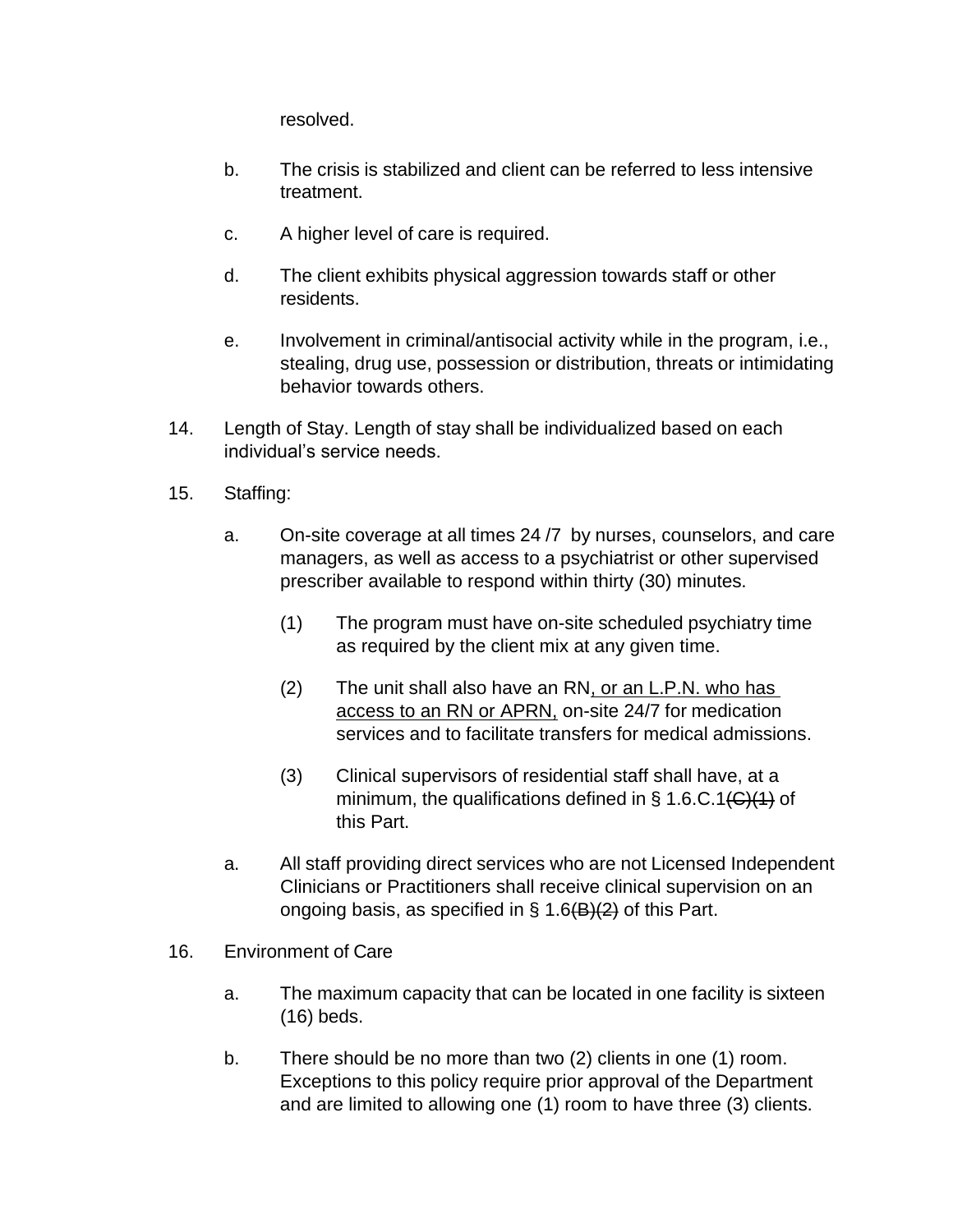- c. A program must have the capacity to supervise clients individually in a room if clinically necessary.
- d. During all hours of operation in all residential programs, there are provisions for the availability of at least one (1) individual trained in basic First Aid and in cardiopulmonary resuscitation (CPR).
- 17. Required training for staff includes: safety drills, infection control policies, and risk management procedures.
- B. MHPRR Mental Health Psychiatric Rehabilitative Residences (MHPRR). Basic Mental Health Psychiatric Rehabilitative Residence (MHPRR) is a congregate licensed residential program with no more than sixteen (16) beds which provides twenty-four (24) hour staffing. This population includes individuals with refractory psychosis; dual diagnosis (individuals with developmental disabilities and mental health issues); addiction and mental health issues (co-occurring disorders), who cannot be treated in the community through outpatient supports. A physician must authorize all MHPRR services, based on the Psychiatric Rehabilitative Residence Individual Care Checklist.
	- 1. The provider must provide staff on site coverage 24-hours a day/7 days a week  $(24/7)24/7$  as long as there are client(s) physically present in the residence.
		- a. Availability of 1:1 staffing when a resident is in crisis.
		- b. The minimum standard staffing pattern of direct care staff to residents approved by the Department is:
			- (1) Staffing can be based on the acuity of residents in the household. Preference is for one (1) direct care staff to eight (8) residents during periods when residents are awake (1:8).
			- (2) Direct care staff to resident ratio is at minimum one (1) to sixteen (16) between the hours of 11pm and first shift (1:16).
			- (3) The Department reserves the right to require the BHO to have increased staffing levels based upon health and safety needs.
		- c. At least one (1) staff person trained in CPR.
	- 2. The provider must abide by the Policy and Procedure for MHPRR (Group Home) priority list process.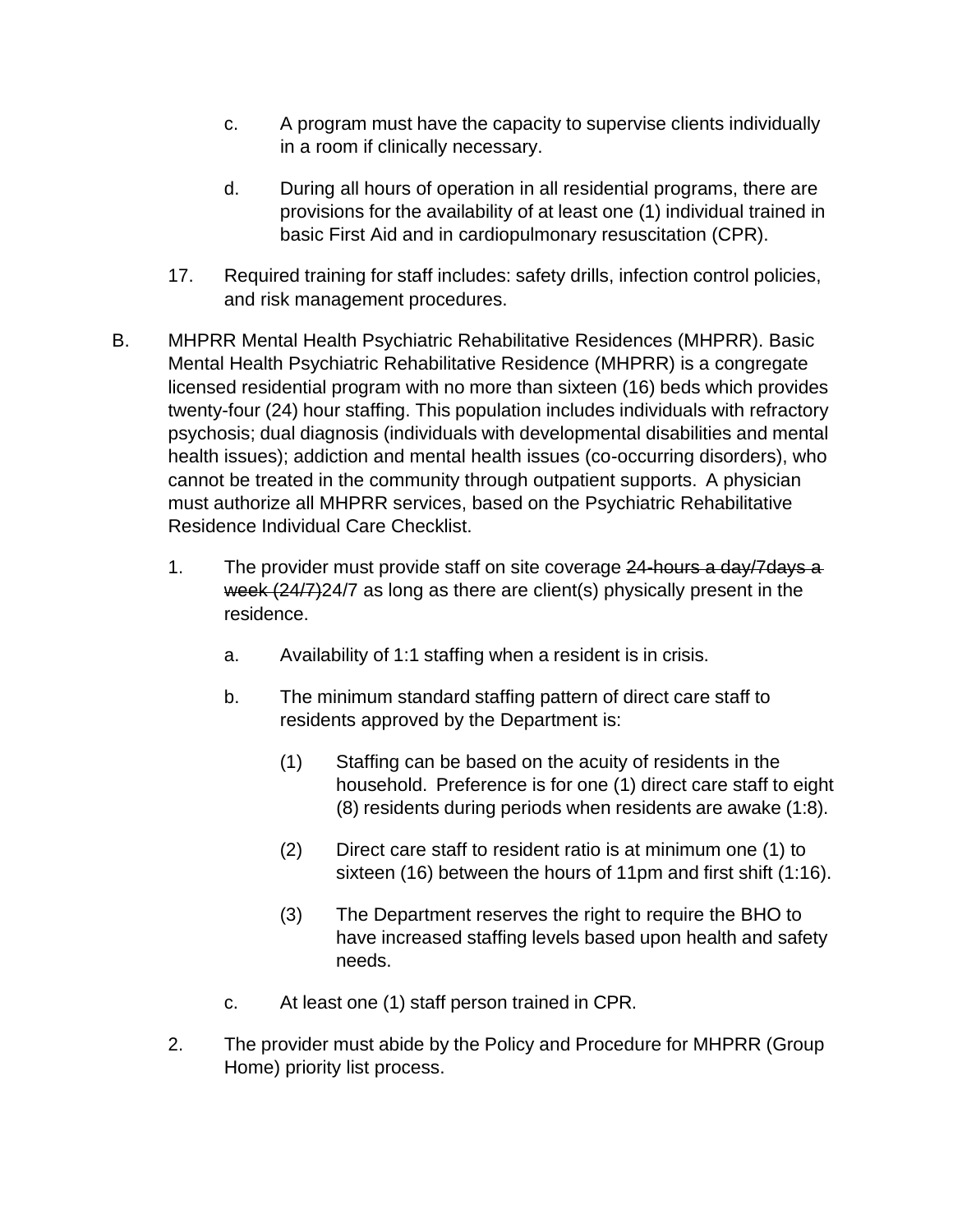- 3. The service elements offered by a residential program include the following based on each resident's individualized recovery-focused, person-centered plan:
	- a. Mental health therapeutic and rehabilitative services for the resident to attain recovery;
	- b. Medication prescription, administration, education, cueing and monitoring;
	- c. Educational activities (appropriate to age and need);
	- d. Menu planning, meal preparation and nutrition education;
	- e. Skill training regarding health and hygiene;
	- f. Budgeting skills training and/or assistance;
	- g. Community and daily living skills training;
	- h. Community resource information and access;
	- i. Transportation;
	- j. Social skills training and assistance in developing natural social support networks;
	- k. Cultural/spiritual activities;
	- l. Counseling: Individual, group and family;
	- m. Social casework: Client-based advocacy; linkage to outside service providers; monitoring the use of outside services; individualized person-centered planning and skill teaching; income maintenance; and medical care assistance;
	- n. Limited physical assistance as required: Mobility; assistance with non-injectable medications; dressing; range-of-motion exercises; transportation; and household services; and
	- o. A comprehensive person-centered treatment plan shall be completed with each resident and, as appropriate, his or her family within thirty (30) days of admission. The treatment plans and treatment plan reviews of each resident of a MHPRR program must be signed by the psychiatrist who is treating the resident.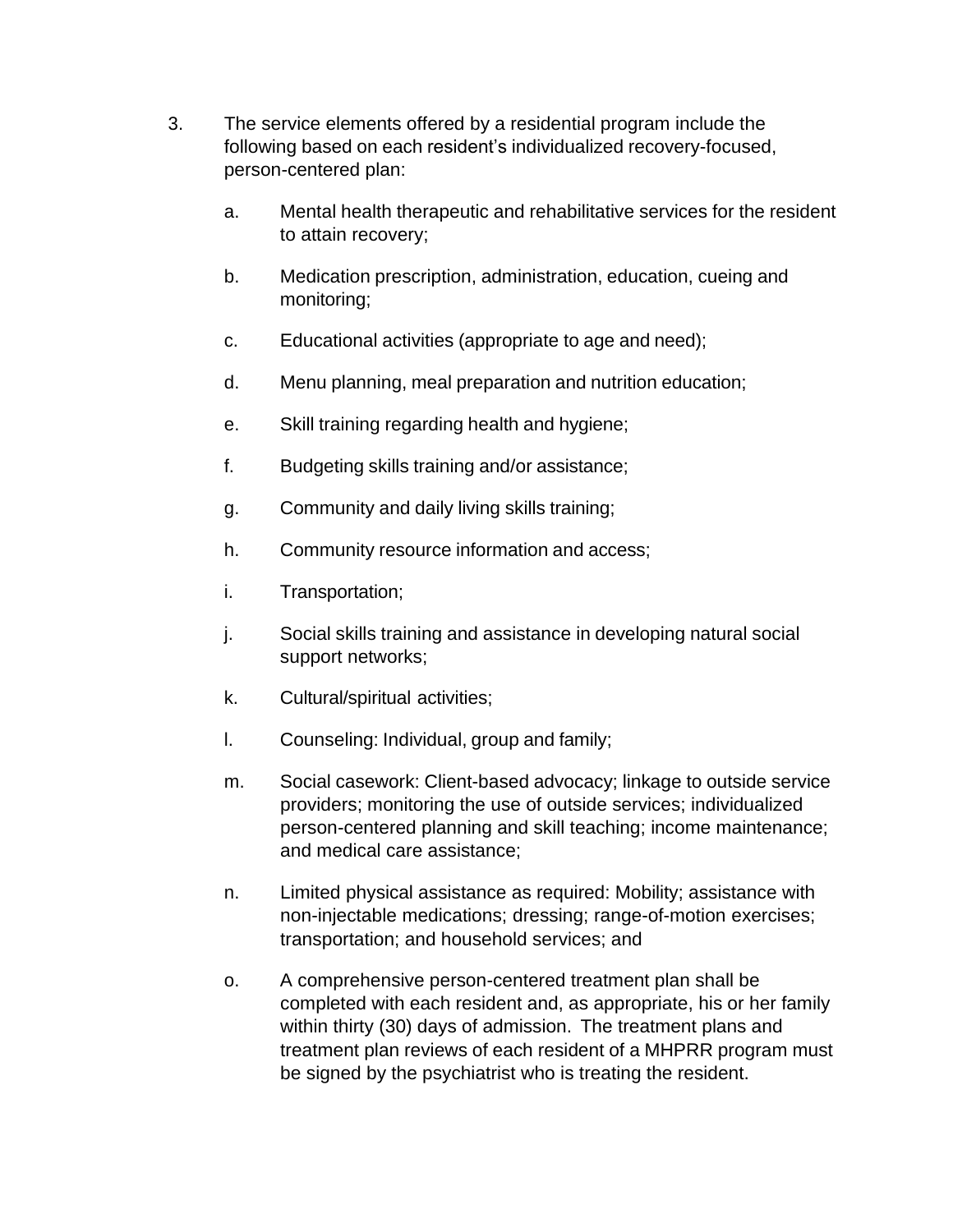- p. If a comprehensive medical history and physical examination have been completed within sixty (60) days before admission to the program, a durable, legible copy of this report may be used in the treatment record as the physical assessment. If not, a physical health assessment, including a medical history and physical examination, shall be completed by a qualified medical, licensed, independent practitioner, within thirty (30) days after admission to a residential program.
- 4. In addition, each residential program shall provide the following for its residents:
	- a. A homelike and comfortable setting;
	- b. Opportunities to participate in activities not provided within the residential setting;
	- c. Regular meetings between the residents and program personnel;
	- d. A daily schedule of activities;
	- e. Sleeping arrangements based on individual need for group support, privacy, or independence, as well as, the individual's gender and age; and
	- f. Provisions for external smoking areas, quiet areas, and areas for personal visits.
- 5. Environment of Care
	- a. The maximum capacity that can be located in one facility is sixteen (16) beds.
	- b. There should be no more than two (2) clients in one (1) room. Exceptions to this policy require prior approval of the Department and are limited to allowing one (1) room to have three (3) clients.
- C. Specialized Mental Health Psychiatric Rehabilitative Residence
	- 1. Specialized Mental Health Psychiatric Rehabilitative Residence is a congregate licensed residential program with no more than sixteen (16) beds which provides twenty-four (24) hour staffing for populations with complex co-occurring conditions in which the clients receive a wide range of care management, co-occurring treatment of substance use and mental health, psychiatric rehabilitation and individual care services. A physician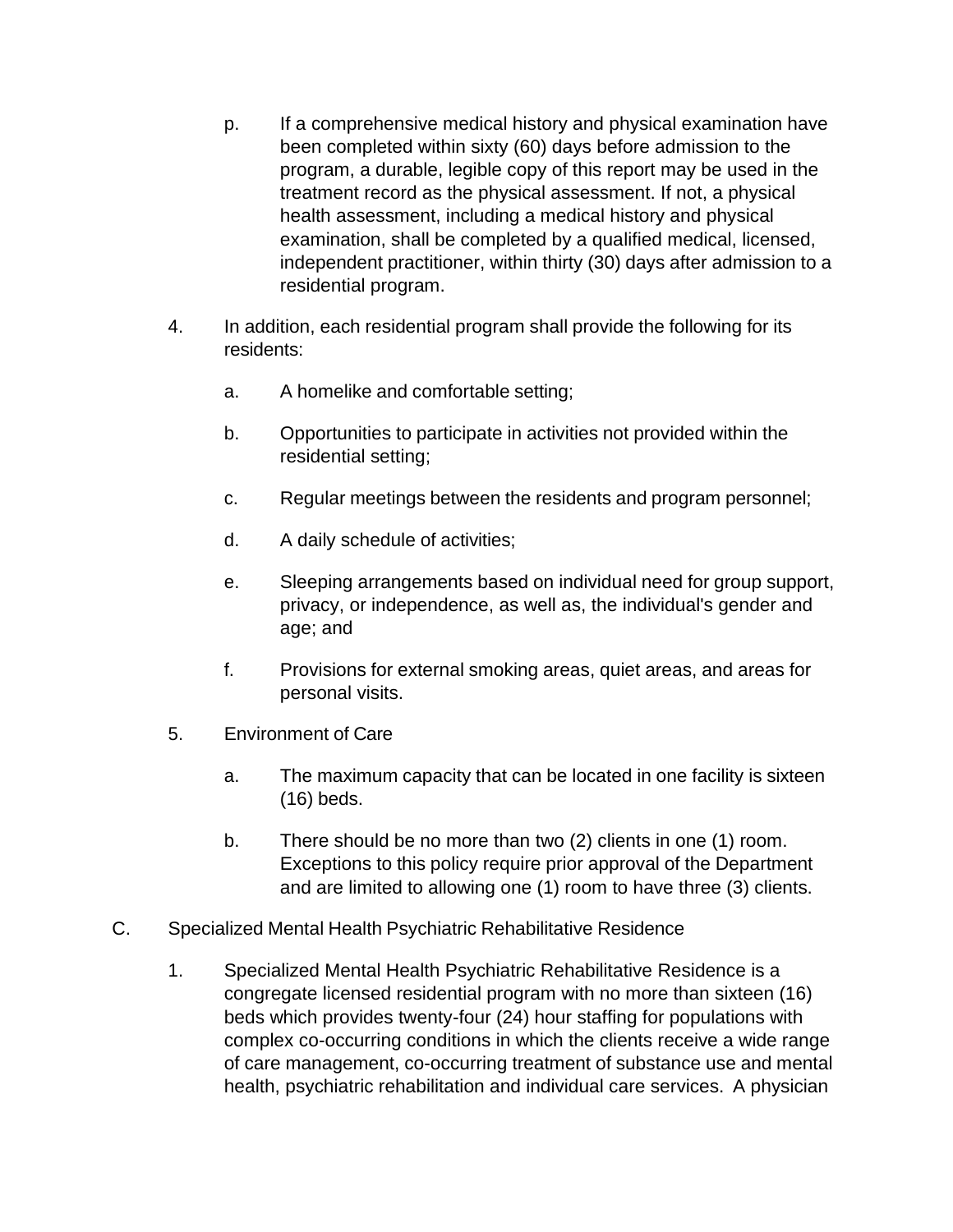must authorize all MHPRR services, based on the Psychiatric Rehabilitative Residence Individual Care Checklist. Specialized services are meant to address populations that are difficult to maintain in traditional group home settings including: clients with co-occurring substance use and mental health disorders, those stepping down from Eleanor Slater Hospital, clients who are self-injurious or have personality disorders, and transitional-aged youth.

- 2. The provider must follow the policies, procedures, protocols as described in Basic MHPRR, § 1.6.12(B) of this Part.
- D. Supportive Mental Health Psychiatric Rehabilitative Residence Apartments (MHPRR-A)
	- 1. Supportive Mental Health Psychiatric Rehabilitative Residence Apartment Is a licensed residential program with no more than sixteen (16) beds which provides twenty-four (24) hour staffing for clients to receive a wide range of care management, treatment, psychiatric rehabilitation and individual care services in an apartment setting. A physician must authorize all MHPRR services, based on the Psychiatric Rehabilitative Residence Individual Care Checklist.
	- 2. The Provider must follow the policies, procedures, protocols as described in Basic MHPRR, § 1.6.12 (B) of this Part.
		- a. In all cases, response time to any individual unit (e.g., bedroom or apartment) shall be no greater than five (5) minutes.
	- 3. Clients eligible for this program do not require constant staff supervision but do require availability of staff to respond quickly to meet needs.
	- 4. Clinical Supervisors of residential staff shall have at a minimum, the qualifications defined in § 1.6(C)(1) of this Part. Direct service staff in residential programs shall have the qualifications relevant to the service they are providing.
- E. On-Site Supportive Psychiatric Rehabilitative Apartments. On-site Supportive Psychiatric Rehabilitative Apartments are site-specific, independent community apartment settings which serve as a step-down or alternative level of care to group home setting for individuals who do not require group home level of care but need more than traditional Integrated Health Home services to maintain placement in the community.
	- 1. To support clients in the community, the CMHC shall provide an average of one (1) hour of community intervention services per person per day.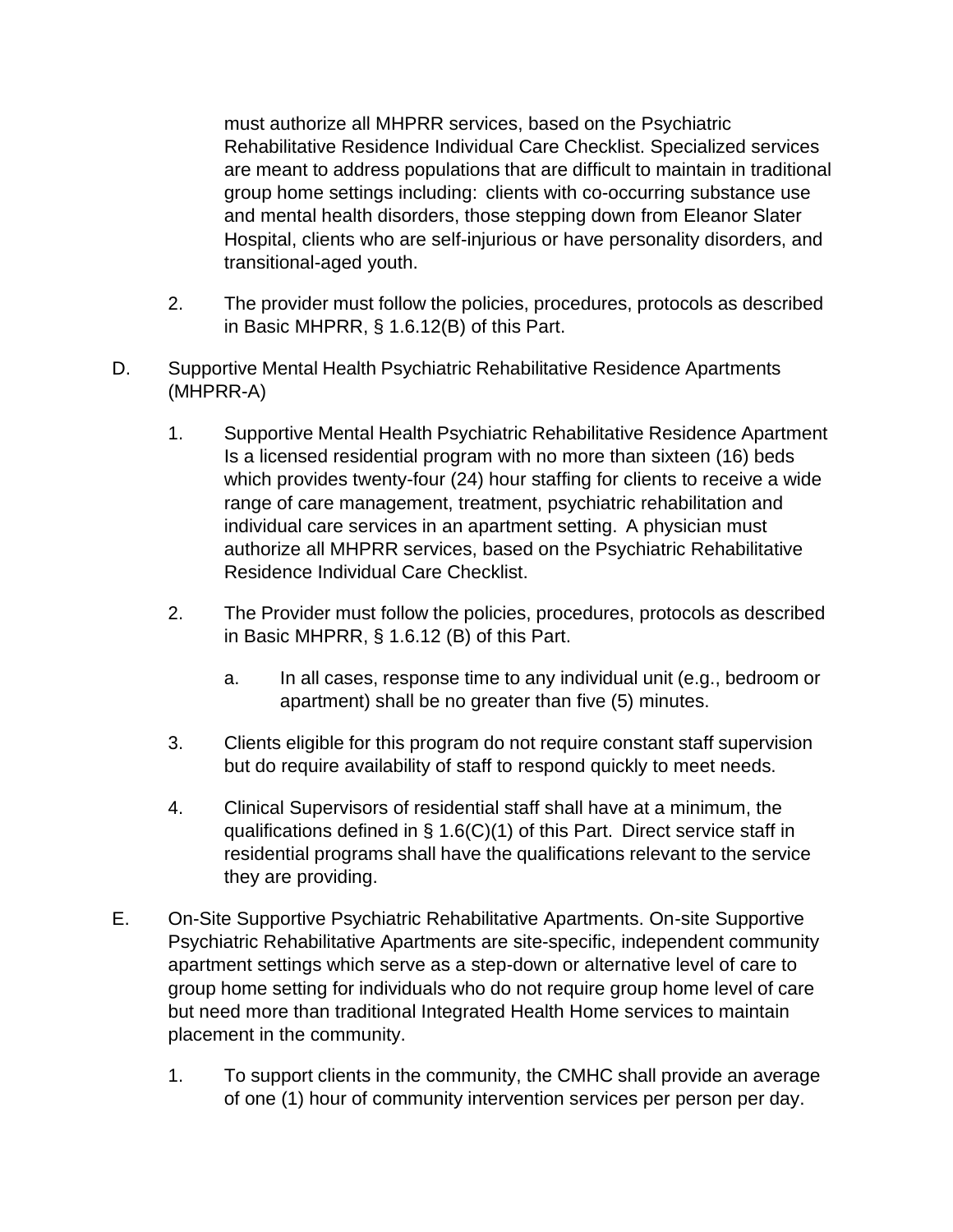- 2. Clients receive a wide range of care management, treatment, psychiatric rehabilitation and individual care services.
- F. Residential Programs for Substance Use Disorders
	- 1. The provider must utilize the ASAM Criteria https:/[/www.asam.org/resources/the-asam-criteria/about](http://www.asam.org/resources/the-asam-criteria/about) to determine the appropriate level of residential care and be able to provide the array of services based on the appropriate placement level, including medication assisted treatment options.
		- a. Biopsychosocial assessments must be completed forty-eight (48) hours after admission.
		- b. Justification for the selection of the ASAM level of care must be validated within the diagnostic summary of the assessment.
		- c. The individual's treatment team must complete a person-centered (treatment) plan. In addition, the following requirements related to the person-centered (treatment) plan must be met:
			- (1) A review of the person-centered plan for each person served in a residential treatment program shall occur at least once a month and documented in the treatment file.
	- 2. The program provides active treatment seven (7) days a week based on the needs of persons served in each of the following areas:
		- a. Individual counseling/therapy;
		- b. Group counseling/therapy;
		- c. Family/support system counseling/therapy;
		- d. Relapse prevention/crisis preparation work.
	- 3. The residential treatment program shall provide a suitable service array for the ASAM level of care as described below. The minimum requirements for each level are described below.
		- a. Level 3.5 Clinically Managed, High-Intensity Residential provides a structured, therapeutic community environment focused on addressing life skills, reintegration into the community, employment, education, and recovery.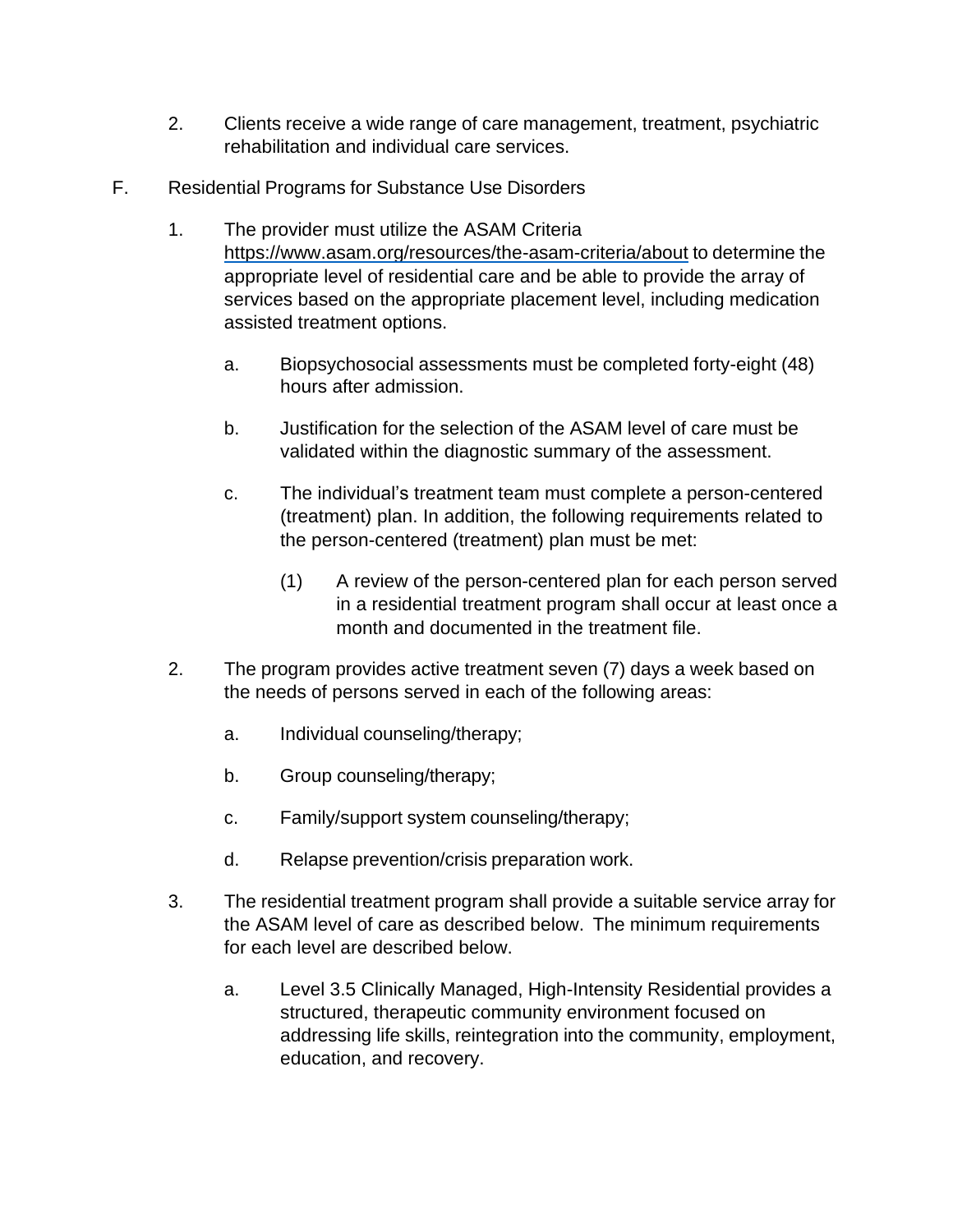- (1) The organization must have the ability to provide an appropriate service array for clients meeting 3.5 ASAM level criteria.
- (2) The service array shall consist of at least twelve (12) clinical services per week including individual, group and family counseling based on the client's need.
- b. Level 3.3 Short-Term, Clinically Managed, Medium-Intensity is a non- acute residential level of care that focuses on stabilization, integration, employment, education, and recovery. A component of treatment may focus on habilitation due to discharge from institutional level of care.
	- (1) The organization must have the ability to provide an appropriate service array for clients meeting 3.3 ASAM level criteria.
	- (2) The service array shall provide at least twelve (12) clinical services per week including individual, group and family counseling, based on the client's need.
- c. Level 3.1 Clinically Managed, Low-Intensity Residential Services
	- (1) The organization must have the ability to provide an appropriate service array for clients meeting 3.1 ASAM level criteria.
	- (2) The service array shall include at least five (5) clinical services (one (1) hour per week of clinical treatment and four (4) group and/or family sessions) per week including individual, group and family, based on the client's need.
- 4. Staffing
	- a. Services are provided by a coordinated treatment team that includes a qualified behavioral health practitioner who coordinates the plan of the person serviced at a minimum.
	- b. All non-licensed direct-care staff are required to be moving toward a certification as a Certified Advanced Alcohol and Drug Counselor (CAADC) Certified Alcohol and Drug Counselor (CADC) or at the least as a Provisional Alcohol and Drug Counselor (PADC).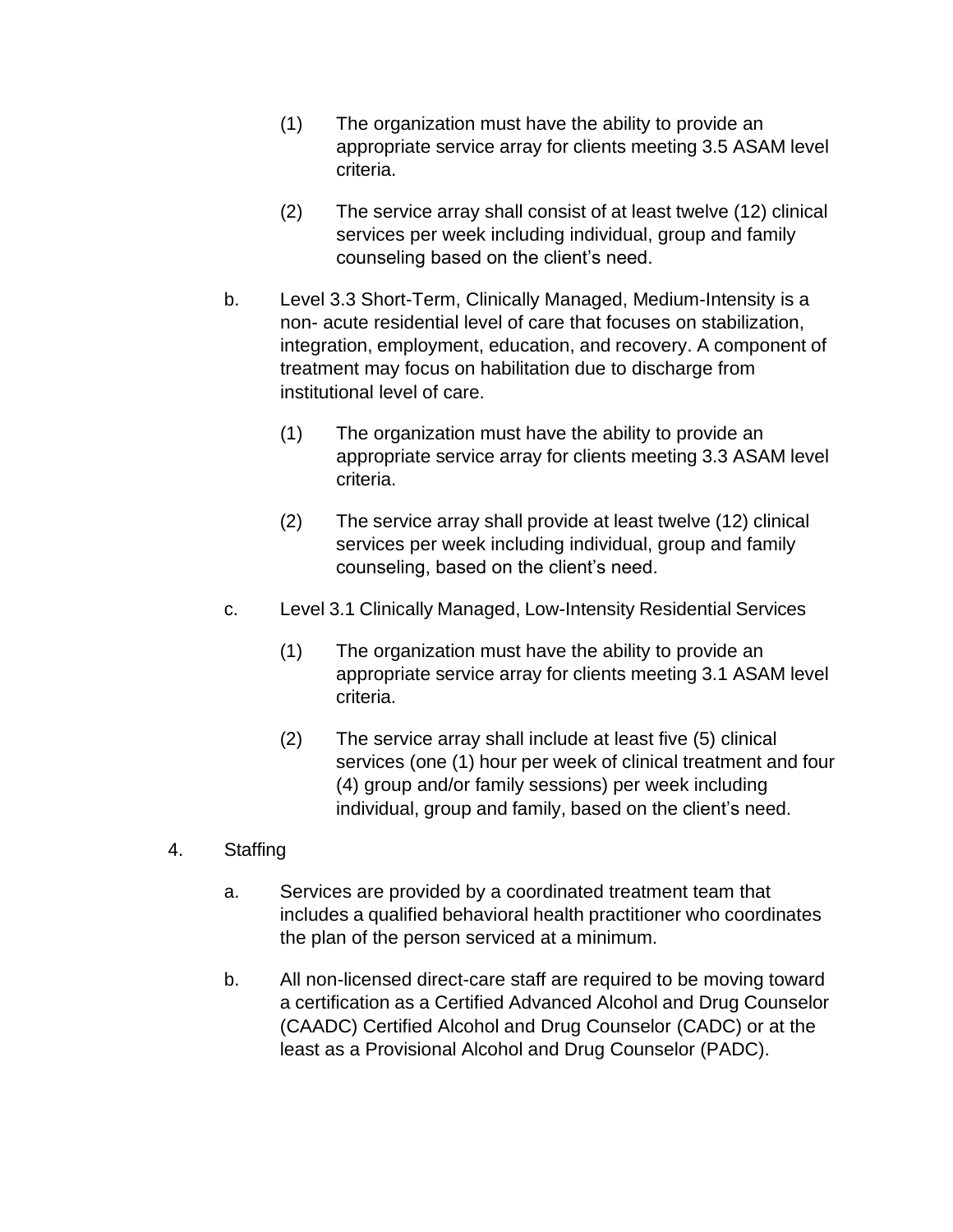- c. The program provides on-site personnel support 24/7 with assigned and trained residential personnel to meet the following staff/consumer engagement ratios:
	- (1) The minimum standard staffing pattern of direct care staff to residents approved by the Department is:
		- (AA) One (1) direct care staff to eight (8) residents during periods when residents are awake (1:8). Staffing can be increased based on the acuity of the residents in the household
		- (BB) Direct care staff to resident ratio is at minimum one (1) to twenty (20) overnight (1:20).
	- (2) The provider may submit an interim staffing plan to the Department in the event the direct care staff to resident ratio is not met.
- 5. Organizations that provide substance use services shall have policies and procedures for urine toxicology screens (toxicology screens). These policies shall be made available to the persons served and shall include the following provision:
	- a. Individuals may, at their own expense, have toxicology screens confirmed.
	- b. Toxicology screens needs to be clinically appropriate and trauma informed.
	- c. Random toxicology screens shall be conducted on a routine basis.
- 6. Residential Programs that Serve Minors. Residential programs that service minors, in addition to the licensing standards listed above, must follow these additional standards.
	- a. Substance Abuse residential programs that serve minors shall provide staffing that ensures constant adult supervision at all times, including the following:
		- (1) The minimum standard staffing pattern of direct care staff to residents approved by the Department is: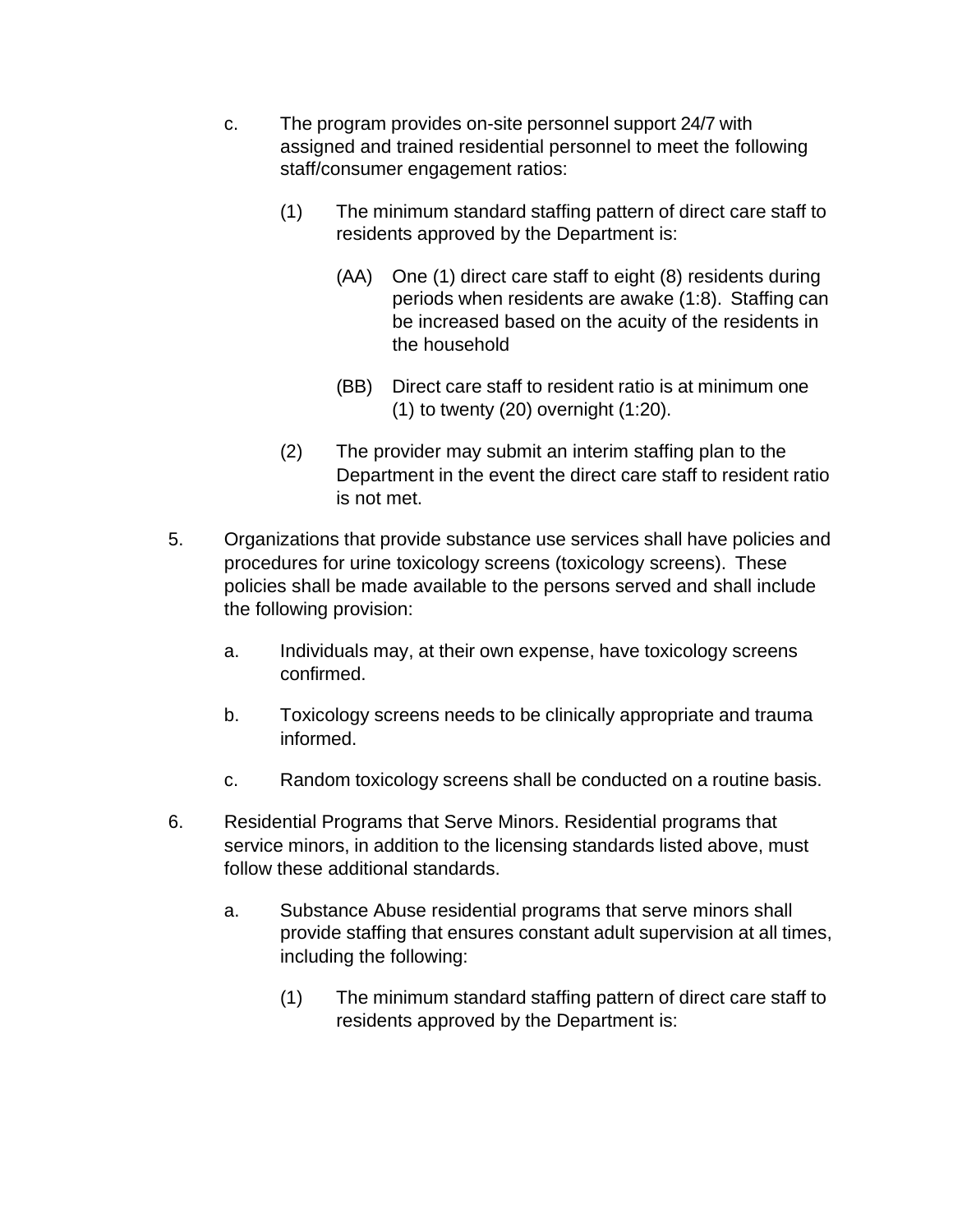- (A) One (1) direct care staff to eight (8) residents during periods when residents are awake (1:8). Staffing can be increased based on the acuity of the residents in the household
- (B) Direct care staff to resident ratio is at minimum one (1) to twenty (20) overnight (1:20).
- (2) The provider may submit an interim staffing plan to the Department in the event the direct care staff to resident ratio is not met.
- b. Residential programs that serve minors for more than thirty (30) days, shall provide, or arrange through school districts, an academic and physical education program for each minor within fourteen (14) days of his or her admission.
- c. Residential facilities and treatment services for minors shall be separate from those provided for the adult population, except for the following minors:
	- (1) Pregnant minors
	- (2) Children of adults undergoing residential treatment.
- d. Parental consent shall be required for all minors treated in substance abuse residential programs, except as otherwise provided by R.I. Gen. Laws § 14-5-4.
- e. Programs providing services to minors shall comply with R.I. Gen. Laws § 11-9-13 pertaining to the purchase, sale, or delivery of tobacco products to persons under the age of eighteen (18).
- f. Residential programs shall have a written policy regarding staff responsibilities when a minor is absent without permission. The policy shall include:
	- (1) Immediate notification of the parent(s) or legal guardian(s);
	- (2) Immediate notification of the proper legal authorities; and
	- (3) Documentation in the minor's treatment record of the elopement and of the appropriate notifications as they were completed.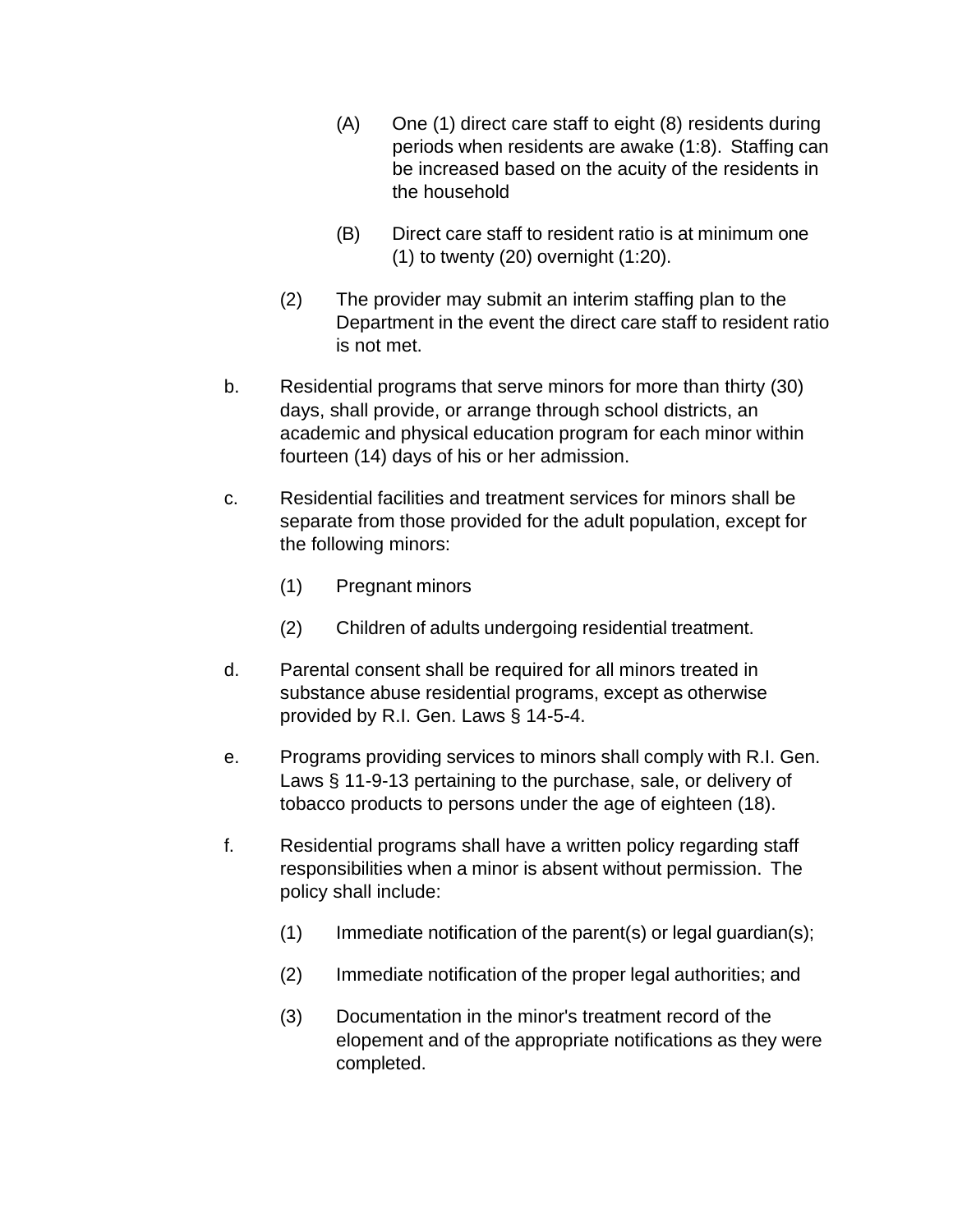# **1.6.13 Detoxification Programs**

- A. Medical Detoxification Programs. Medical detoxification programs provide services related to medical management of the physiological and psychological symptoms of withdrawal from alcohol and/or another drug of misuse that is provided in a hospital or free standing, appropriately equipped setting.
	- 1. Medical detoxification programs shall develop and implement policies and procedures that include, but are not limited to, the following:
		- a. The program shall have established written admission, continuing care, and discharge criteria.
		- b. The program shall have a written agreement with a hospital for transferring individuals in cases of medical emergencies.
		- c. There shall be a written physician-approved detoxification protocol or standing detoxification orders for each substance for which the program provides a detoxification service.
		- d. There shall be a written policy to address individuals leaving detoxification treatment against the advice of staff. The policy shall include:
			- (1) The person served shall be informed, both verbally and in writing, of the risks of leaving treatment prematurely;
			- (2) The individual shall be provided a list of possible withdrawal danger signs particular to his or her detoxification protocol;
			- (3) The person shall sign an "Against Medical Advice" form; and
			- (4) The signature shall be witnessed by a staff member.
				- (A) If the client refuses to sign the "Against Medical Advice" form the organization staff shall document this on the form and sign the form.
	- 2. Staffing shall provide twenty-four (24) hour, awake, on-site care and the program shall be open seven (7) days a week. Adequate staffing levels shall be maintained to admit, treat, and discharge individuals.
	- 3. A complete medical history and physical examination shall be performed and documented on each individual within twenty-four (24) hours of admission.
	- 4. A biopsychosocial assessment shall be completed and documented within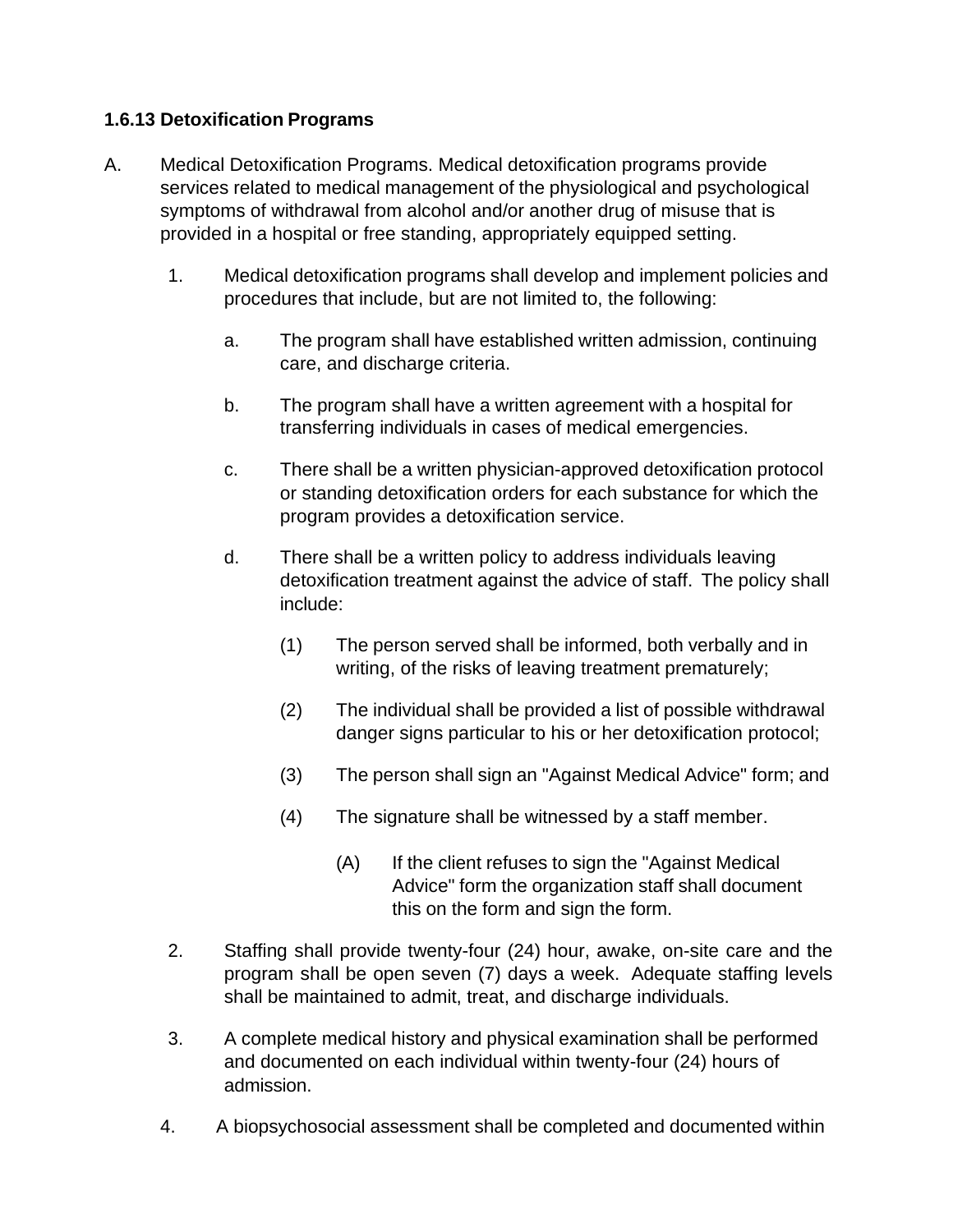seventy-two (72) hours of admission. Assessments may be reviewed, revised, and updated if the person is readmitted within one (1) year of the first admission.

- 5. An initial individualized person-centered plan addressing short-term detoxification goals shall be completed within seventy-two (72) hours of admission.
- 6. To ensure that the appropriate rehabilitative services are provided, the person served shall be assigned a primary counselor who shall follow the person's progress during detoxification.
- 7. Staff shall provide a planned regimen of twenty-four (24) hour professionally directed evaluation, care, and treatment services, to include the administration of prescribed medications by medical staff.
- 8. Persons served shall remain in a medical detoxification program for the period of time determined and documented as medically necessary by the program's physician.
- 9. Medical specialty, psychological, psychiatric, laboratory, and toxicology services shall be available within the program or through consultation or referral.
- 10. The program shall have on staff a supervising physician who has responsibility for oversight of all medical and pharmaceutical procedures.
- 11. The program shall have a designated registered nurse, with at least two (2) years fulltime experience in substance use treatment, or a CARN or CARN-AP, who shall be responsible for the general supervision of the nursing staff.
- 12. There shall be no less than one (1) licensed nurse, or one (1) L.P.N. under the supervision of an RN, APRN (as defined in section 1.3.1.A.3 above) or physician, per twenty-five (25) individuals being treated in a detoxification program. One (1) registered nurse, or one (1) L.P.N. under the supervision of an RN, APRN (as defined in section 1.3.1.A.3 above) or physician, shall be on-site in the program at all times.
- 13. All counseling staff in the program shall be licensed chemical dependency professionals or shall be working toward licensure.
- 14. All nurses shall receive annual training in the medical management and supervision of detoxification from alcohol and other drugs. Documentation of such training shall be retained on file and be available for review.
- 15. The program shall conduct training and education for clinical and support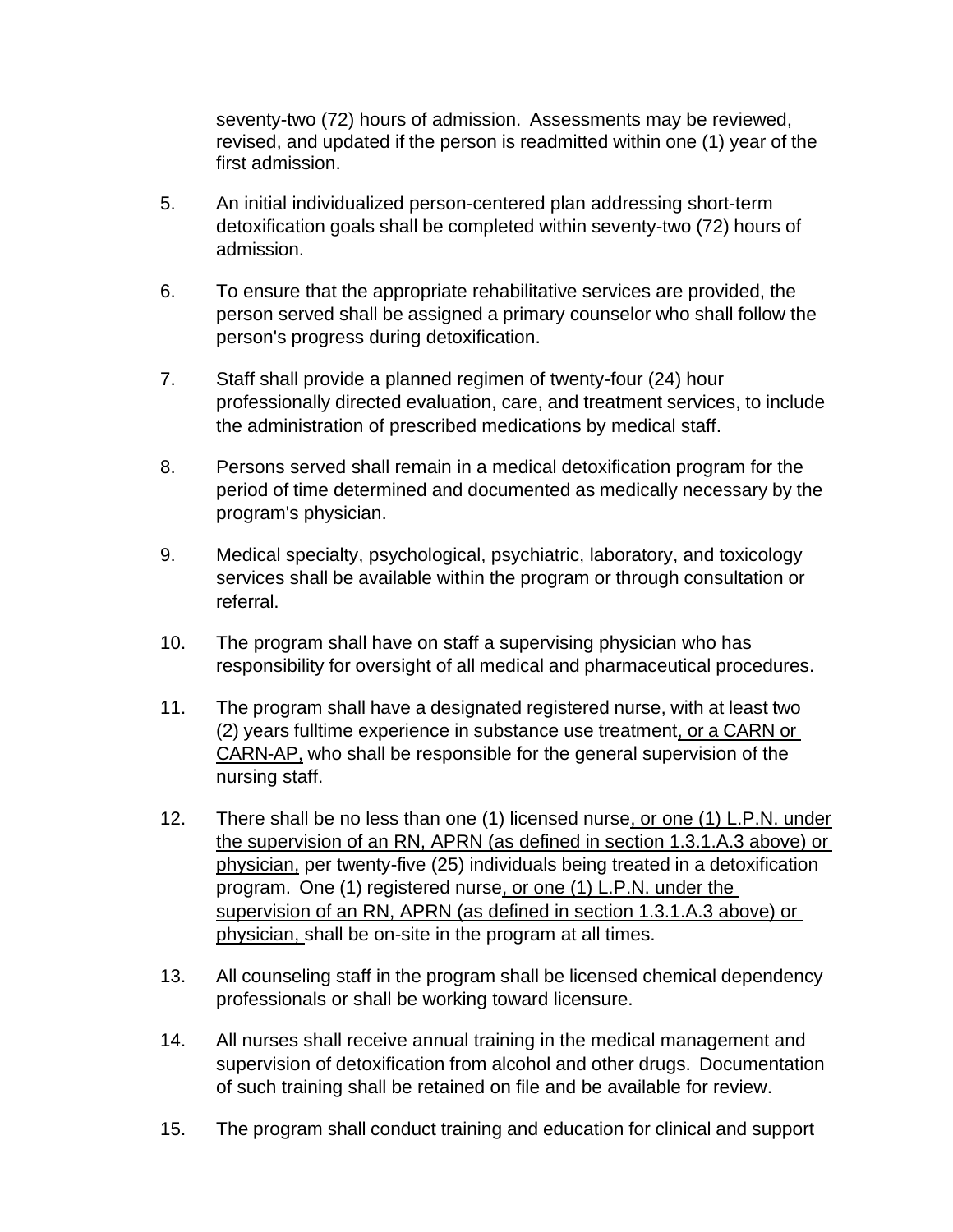staff. The training shall include, but not be limited to, the following:

- a. Appropriate screening protocols and procedures;
- b. Use of ASAM placement and treatment criteria;
- c. Medical aspects of substance use, abuse, and withdrawal, especially as it pertains to the acute care setting;
- d. Pharmacology in the detoxification program setting;
- e. Discharge or continuum of care;
- f. Early interventions for individuals at high risk during intoxication and withdrawal;
- g. Non-violent crisis intervention; and
- h. Management of the individual with suicidal ideation.
- B. Outpatient Detoxification. Outpatient detoxification programs are the medical management, provided through outpatient services, of the physiological and psychological symptoms of withdrawal from alcohol and/or another drug of abuse, to ensure that medical or psychological complications do not develop. This section applies to all outpatient detoxification services except opioid maintenance/detoxification programs.
	- 1. Each Outpatient Detoxification Program shall have written policies and procedures that include, but are not limited to, the following:
		- a. Individuals may be admitted to the program after the program physician conducts a complete physical examination that includes the required blood work and determines the individual to be:
		- (1) Physiologically in need of detoxification from alcohol or other drugs according to current ASAM criteria;
		- (2) At minimal risk for severe withdrawal syndrome.
		- b. A biopsychosocial assessment shall be completed and documented within seventy-two (72) hours of an individual's admission to the program.
		- c. An initial person-centered plan addressing short-term detoxification goals shall be completed within seventy-two (72) hours of an individual's admission.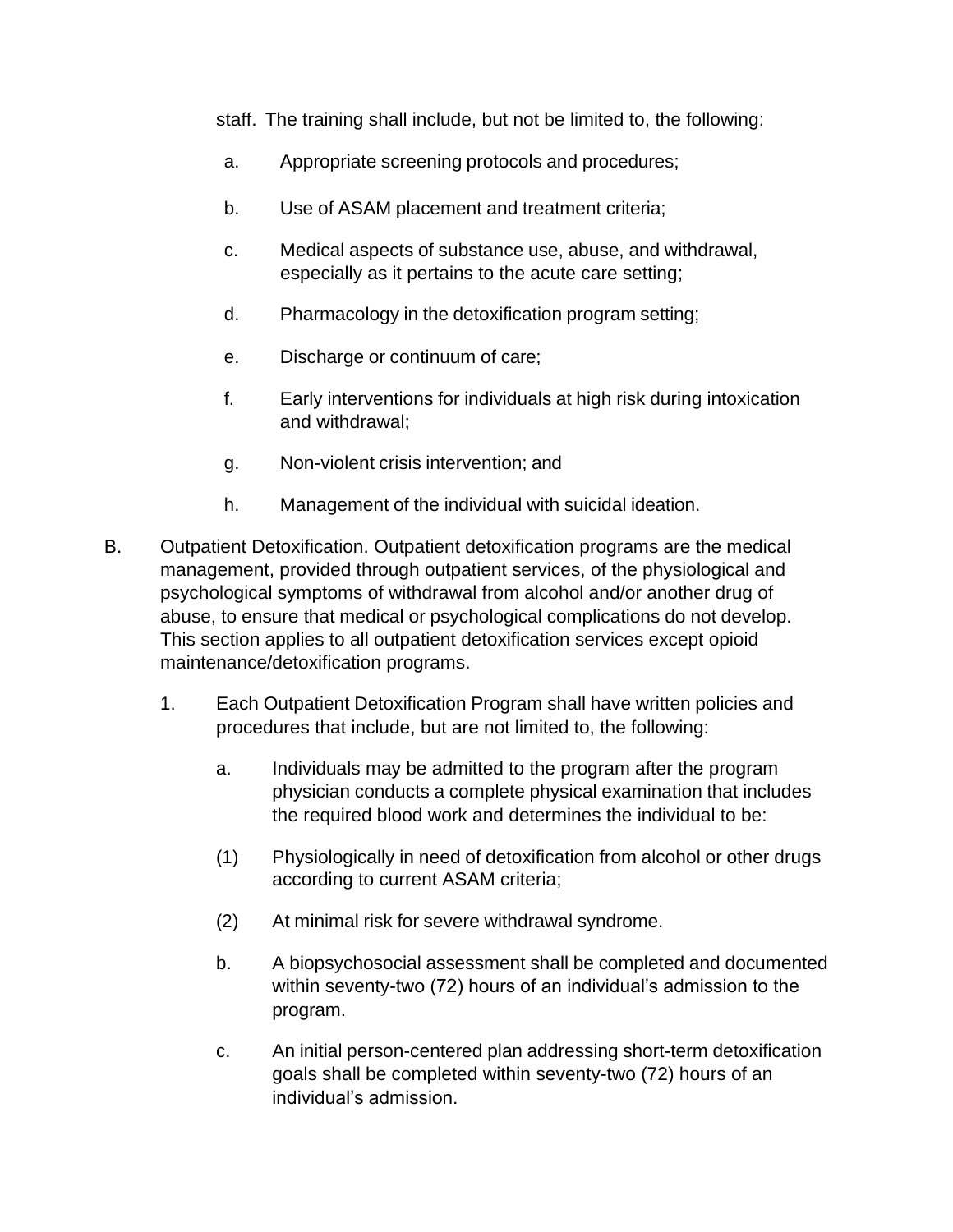- d. The program shall have a written policy that documents an affiliation agreement with a community hospital to provide support services in case of a medical emergency related to detoxification.
- e. Each outpatient detoxification program shall establish medical protocols, under the direction and with the approval of the program's medical director, that shall include, but not be limited to, the following:
	- (1) Written detoxification protocols shall be established for each substance for which the program provides detoxification services.
	- (2) Medical protocols shall be implemented by a program physician or other authorized, licensed, medical staff.
	- (3) All medication shall be administered and dispensed according to individualized person-centered plans and medical protocols.
- f. To ensure that the appropriate rehabilitative services are provided, the person served shall be assigned a primary counselor who shall follow the client's progress during detoxification. Such assignment shall be documented in the treatment record.
- g. All medical, nursing, and counseling staff shall have training in, and have the ability to recognize, medical conditions associated with trauma, illness, and detoxification.
- h. Each program shall have a designated medical director who has the responsibility for supervising all medical services and who is licensed to practice medicine in good standing in Rhode Island.
- i. A registered nurse -- or one (1) L.P.N. under the supervision of an RN, APRN (as defined in section 1.3.1.A.3 above) or physician - shall be on site to provide services to individuals who are receiving outpatient detoxification services.

## **1.6.14 Medication Assisted Treatment**

- A. Opioid Treatment Program (OTP)
	- 1. This section applies to all opioid treatment and maintenance programs that administer or dispense methadone and other approved medication as maintenance or detoxification treatment to a person dependent on opioids. Programs shall reference the State Methadone Treatment Guidelines/ TIP1 (Treatment Improvement Protocol Series/CSAT) and Buprenorphine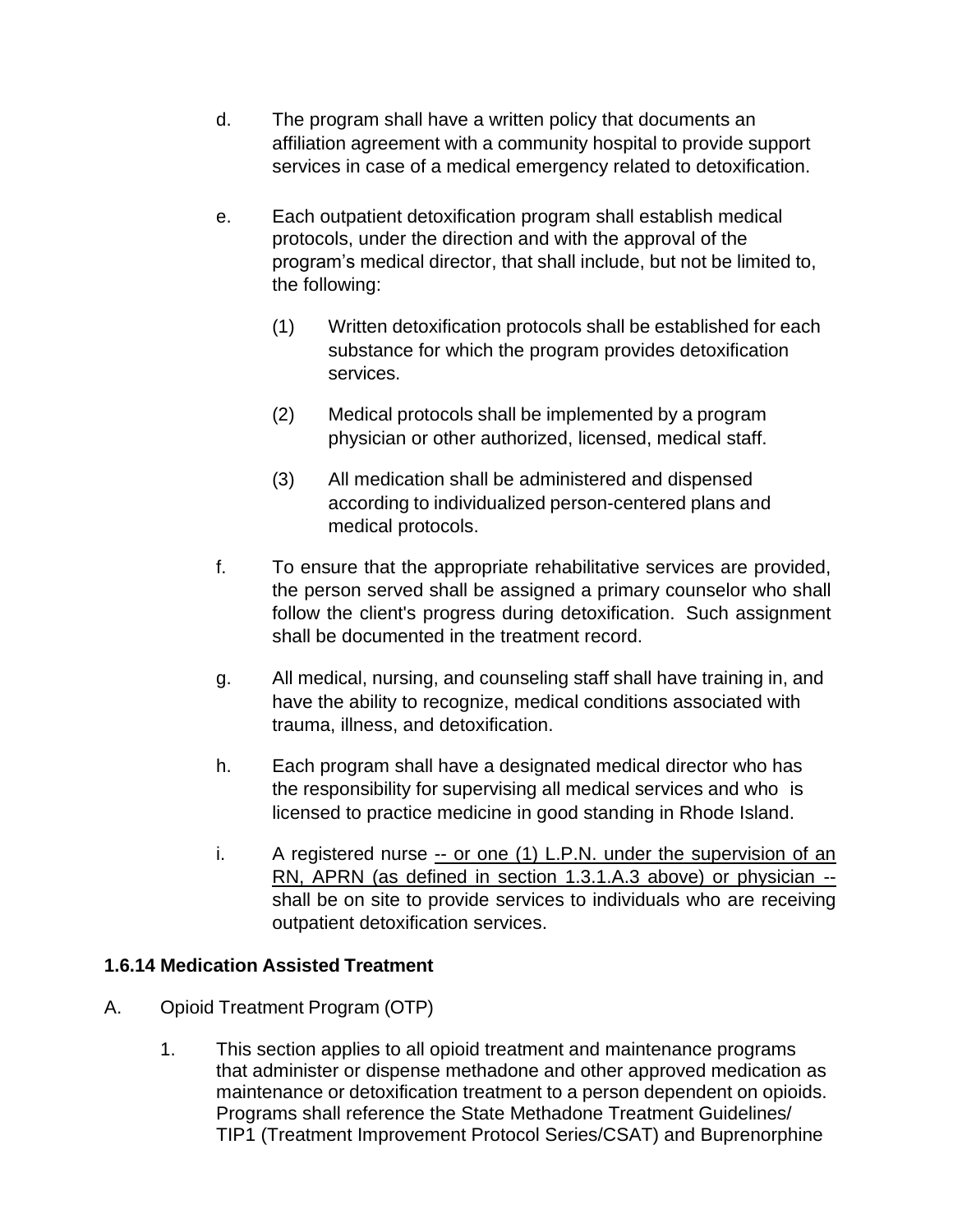Treatment Guidelines. Programs must also comply with the Pharmacies Chapter, R.I. Gen. Laws Chapter 5-19.1, Uniform Controlled Substance Act, R.I. Gen. Laws Chapter 21-28, Drug Abuse Control Act, R.I. Gen. Laws Chapter 21-28.2, and Drug Abuse Reporting System Act, R.I. Gen. Laws Chapter 21-28.3.

- 2. OTPs shall use only medications that are approved by the Food and Drug Administration, and the federal Food, Drug, and Cosmetic Act (21 U.S.C. § 355) for use in the treatment of opioid use disorder.
- 3. All federal laws and regulations that pertain to the handling of any FDA approved medication shall apply in these regulations.
- 4. All OTPs shall be open seven (7) days per week or have the capacity to arrange for dispensing medication(s) to clients on Sundays and holidays should the program be closed or have reduced hours. The State Opioid Treatment Authority must be notified by email in cases of emergency closing due to weather-related or other emergent conditions.
- 5. Staffing
	- a. The program director of the OTP, or his or her designee, shall assign the treatment of persons served according to best practice standards and ensure appropriate rehabilitative and nursing services are provided.
	- b. Each OTP shall have a designated medical director who has the responsibility for administering all medical services. He or she shall:
		- (1) Be licensed to practice medicine in Rhode Island;
		- (2) Have RIDOH Controlled Substance Registration; and
		- (3) Be DEA registered.
	- c. The medical director or other authorized OTP physician shall assume the following responsibilities:
		- (1) Evaluate each person to determine and to document his or her current physiological opioid addiction;
		- (2) Conduct the required physical evaluation and document the medical history for each person served;
		- (3) Ensure that the appropriate laboratory studies have been performed; and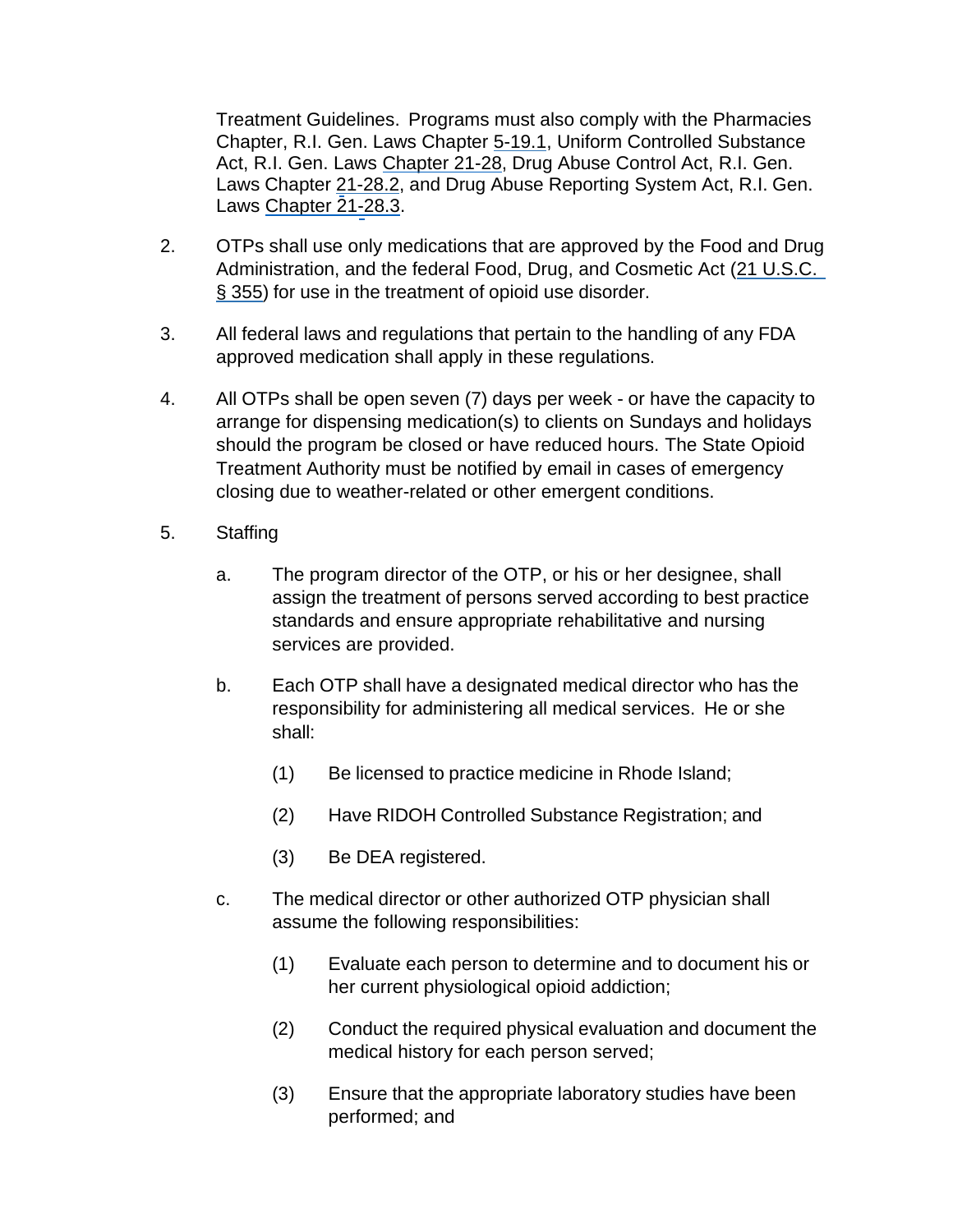- (4) Document and sign or counter-sign all medical orders.
- d. Clinical staff caseloads should not exceed an average staff to client ratio of 1:60.
	- (1) The provider shall submit an interim staffing plan to the Department in the event the clinical staff to client ratio is not met.
- 6. Each OTP shall have written policies and procedures describing admission requirements, to include:
	- a. Documentation of a one (1) year history of epioidopioid use disorder (OUD) for persons eighteen (18) years of age and over. Exceptions may be granted by the program physician for applicants who have been released from prison or from chronic care facilities, are HIV positive, are pregnant, and/or have previously been treated for opioid addiction.
	- b. In the absence of documentation of a one (1) year history of OUD, long-term detox is available up to 180 days with a determination by the program physician or taper off or switch to methadone maintenance treatment (MMT).
	- c. Individuals admitted to short-or long-term detoxification are evaluated by qualified personnel such as a physician, who determine that such treatment is appropriate for the specific individual by applying established diagnostic criteria. Individuals with two (2) or more unsuccessful detoxification treatment episodes within a 12-month period must be assessed on an on-going basis by the OTP physician for additional levels of care. A program shall not admit an individual for more than two detoxification episodes in one year.
	- d. The OTP must verify a minimum of two (2) prior short-term detoxifications or drug free treatment episodes in a twelve (12) month period for individuals under eighteen (18) years of age and must obtain parental or legal guardian's consent.
	- e. No person under sixteen (16) years of age may be admitted to an OTP unless the program has received prior written approval of the admission from the State Opioid Treatment Authority.
	- f. All women of childbearing potential shall be tested for pregnancy:
		- (1) Before admission to an OTP;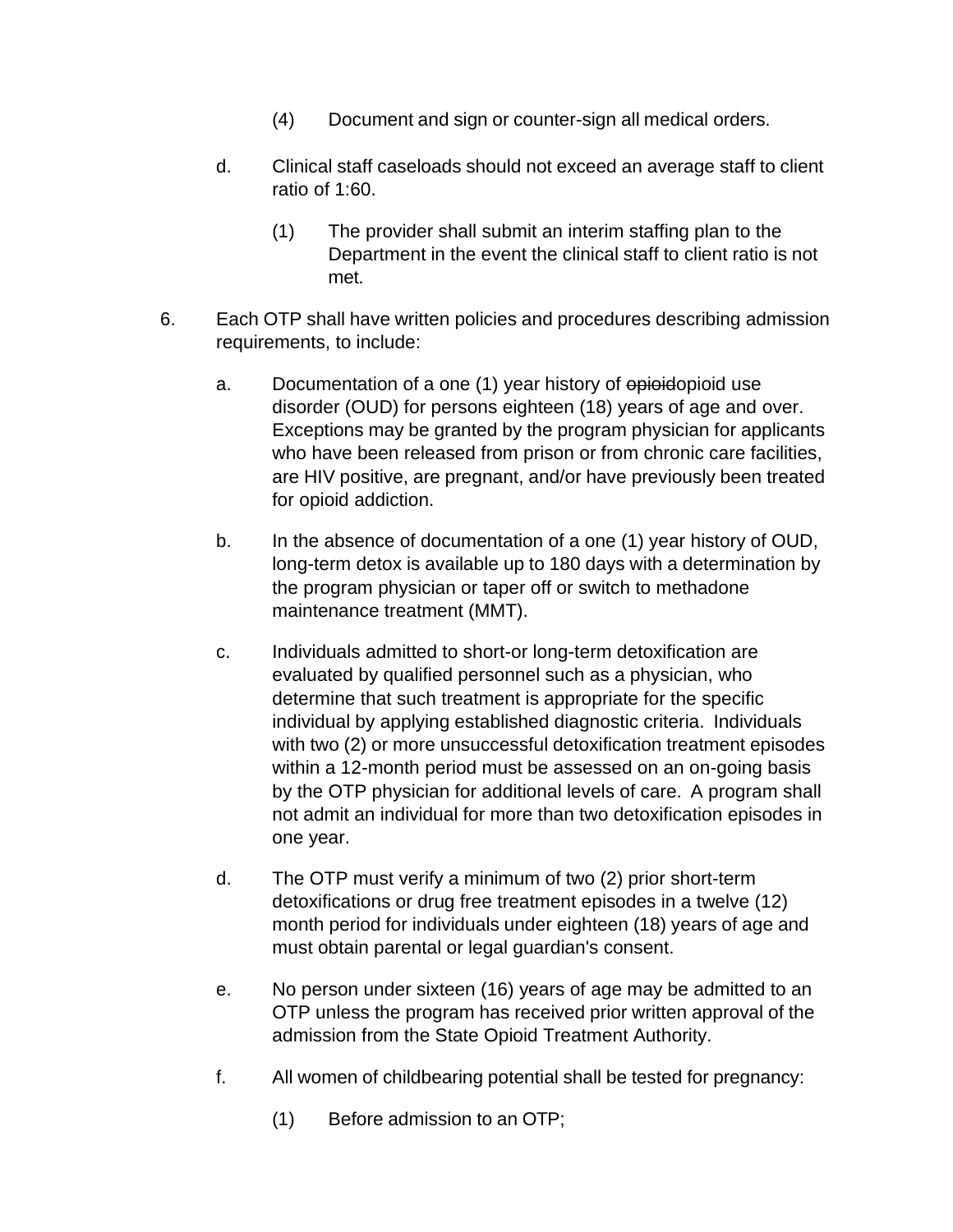- (2) Before any detoxification or medically supervised withdrawal is initiated; and
- (3) Medical staff shall document test results in the woman's treatment record.
- g. A physical health assessment, including a medical history and physical examination, shall be completed within the first twenty-four (24) hours of a person's admission to the program and shall include:
	- (1) Possible infectious diseases, including human immunodeficiency virus (HIV), tuberculosis (TB), viral hepatitis and sexually transmitted diseases (including syphilis);
	- (2) Pulmonary, liver and cardiac abnormalities;
	- (3) Dermatological and neurological consequences of addiction; and
	- (4) Possible concurrent surgical problems.
- 7. Programs are required to check the DOH Prescription Drug Monitoring Program, 216-RICR-20-20-3, for each new admission, in accordance with R.I. Gen. Laws § 21-28-3.32 and 216-RICR-20-20-3 for each new admission and at each annual physical examination of the individual.
- 8. Prior to an individual's admission to an OTP, the following information shall be entered into the Department's BHOLD system:
	- a. The individual's initials (first, middle, last);
	- b. Date of birth;
	- c. Last four (4) digits of the person's Social Security number;
	- d. Anticipated date of admission; and
	- e. Gender.
- 9. If the BHOLD system is inoperable, prior to admitting any individual, the OTP shall contact each of the other OTPs in Rhode Island to verify that the individual is not receiving services from another OTP.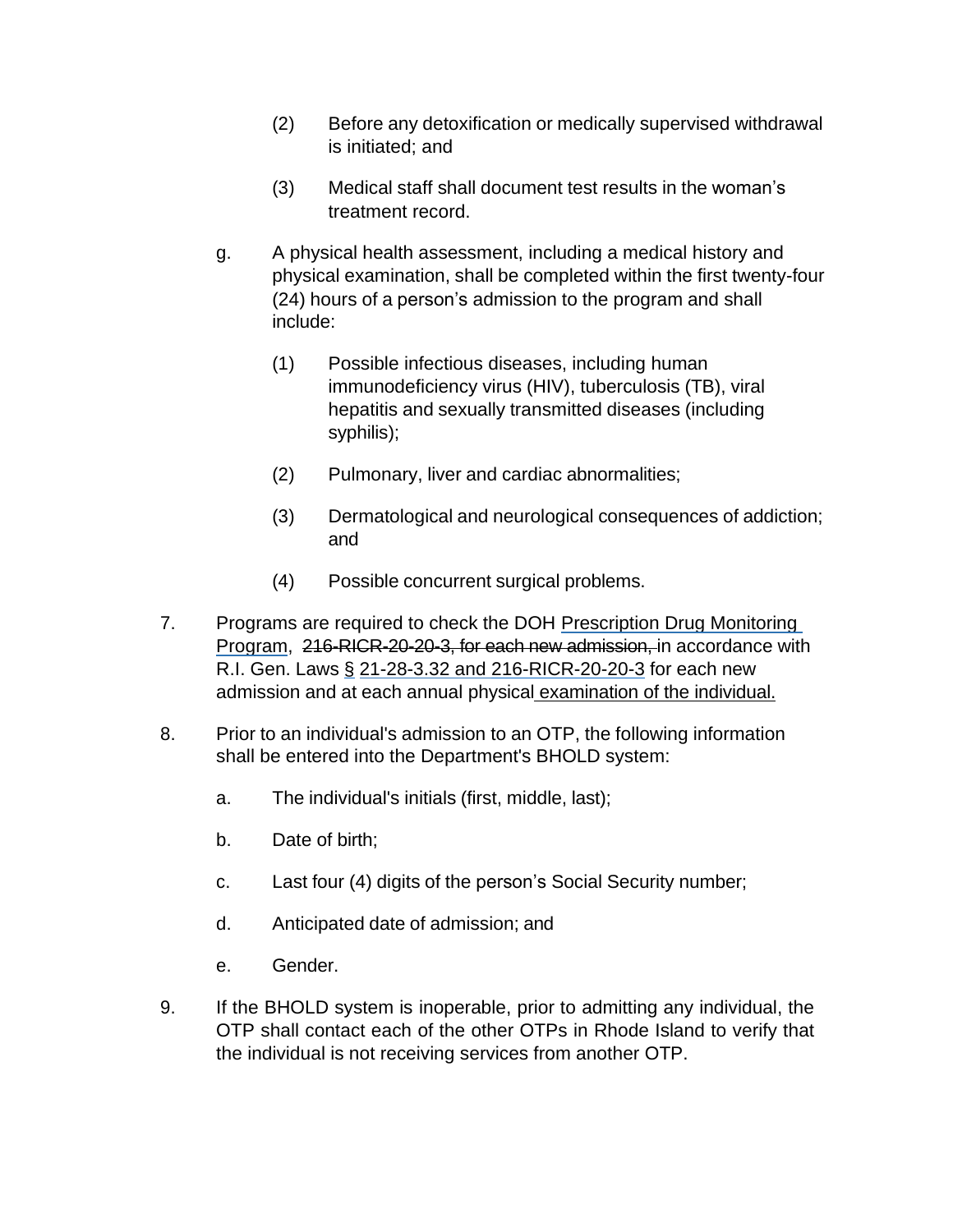- a. The documentation of these contacts shall be noted in the individual's treatment record and the OTP shall submit the individual's data to the BHOLD system as soon as it is operable.
- 10. Person-Centered (Treatment) Planning
	- a. An initial person-centered plan shall be completed within the ninety (90) days of each person's admission to the OTP reflecting patient/client goals and method for measuring these goals that meets criteria set out in Department service guidelines for personcentered (treatment) planning.
	- b. Person-centered plans shall be reviewed, revised, and updated every six (6) months.
	- c. A new person-centered plan shall be developed at least once every twelve (12) months.
	- d. The type and number of counseling sessions received by each individual in the program shall be based on a clinical assessment of the person's service needs and goals as formulated in the person's plan.
	- e. Rehabilitative counseling services (individual, group, and family) shall be provided by OTP staff and shall be consistent with the individual's person- centered plan. A minimum of one (1) session per month is required. The type and number of counseling sessions received by each individual in the program shall be based on a clinical assessment of the person's service needs and goals as formulated in the person's treatment plan. Minimum requirements for the scheduling of counseling sessions are as follows:
		- (1) A minimum of one (1) hour of individual counseling must be offered monthly (in one (1) or two (2) sessions) and shall be documented in the individual's treatment record for the first year of treatment.
		- (2) Individuals admitted to long-term detoxification services must be offered least two (2) hours of individual counseling each month.
		- (3) Individuals admitted to short-term detoxification services must be offered a minimum of four (4) hours of individual counseling each month.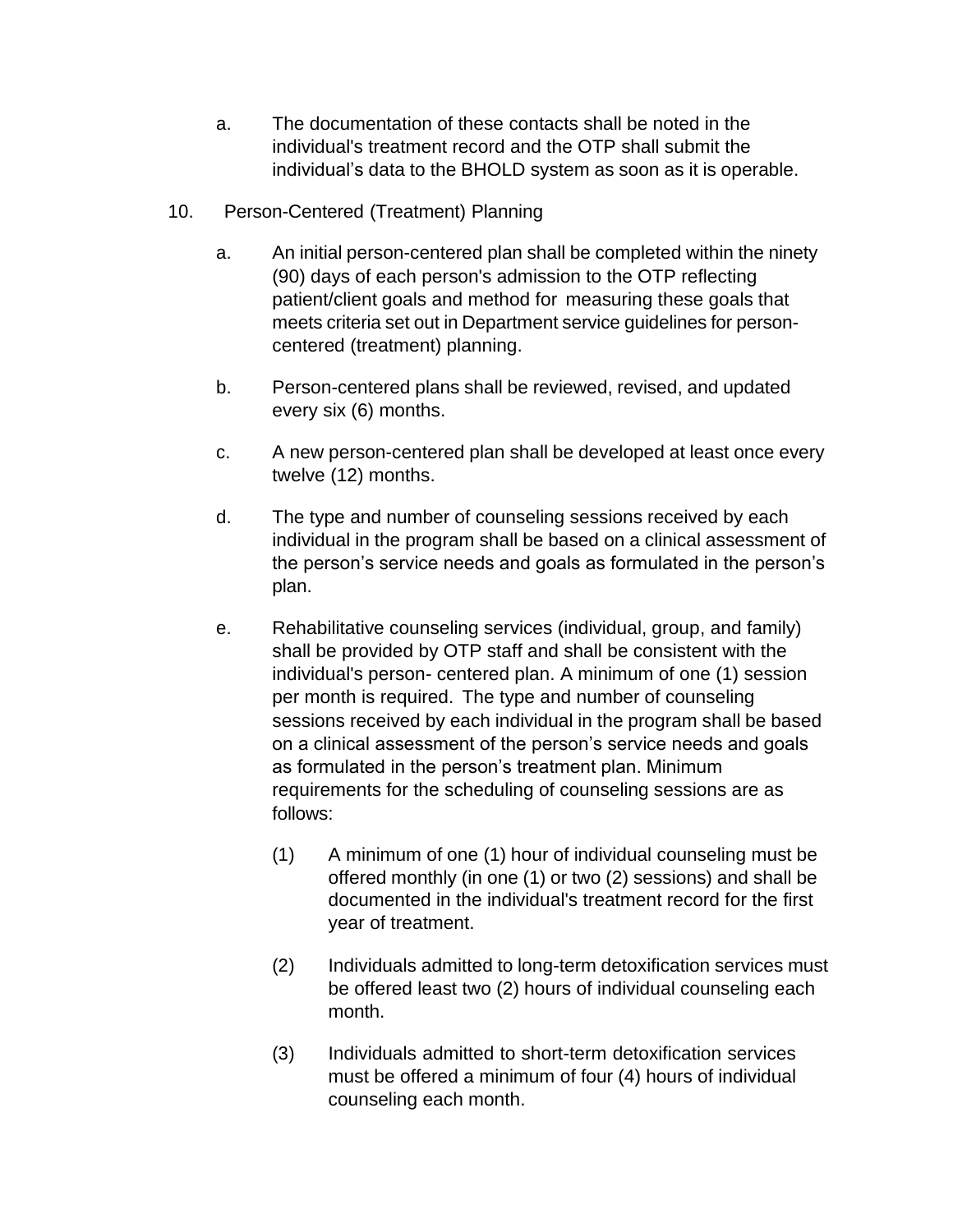- (4) Following an individual's detoxification, medical and clinical staff shall determine and document in the person's treatment plan, the type and frequency of counseling to be offered.
- (5) After the first year of treatment, each person who is participating in group counseling, on at least a monthly basis, shall be offered a minimum of one (1) hour of individual counseling every ninety (90) days.
- (6) Each individual, who is not participating in group counseling, shall be offered at least one (1) hour of individual counseling every thirty (30) days.
- (7) An individual who has initiated medically supervised withdrawal shall be re-evaluated to determine the frequency of counseling sessions to be offered and that evaluation and subsequent changes to the individual's treatment shall be documented in his or her record.
- 11. Medical Services and Care Coordination
	- a. An OTP must maintain a Diversion Control Plan to ensure quality care while minimizing the diversion of an opioid replacement medication from treatment to illicit use.
	- b. The following shall be confirmed and documented prior to the initiation of take-home privileges:
		- (1) The individual shall receive instructions regarding safety;
		- (2) Such instructions shall include but not be limited to, child safety measures and the storage of medications; and
		- (3) The individual shall obtain an agency approved locked box for storage of take-home medication.
	- c. Each OTP is required to have a Disaster Response policy for each location which should include a coordination of emergency care plan with other OTPs and other necessary facilities to ensure medication delivery in the event of an emergency.
	- d. The OTP shall have a written policy describing procedures to be implemented when a person served needs "Courtesy Dosing" while enrolled in an approved treatment program.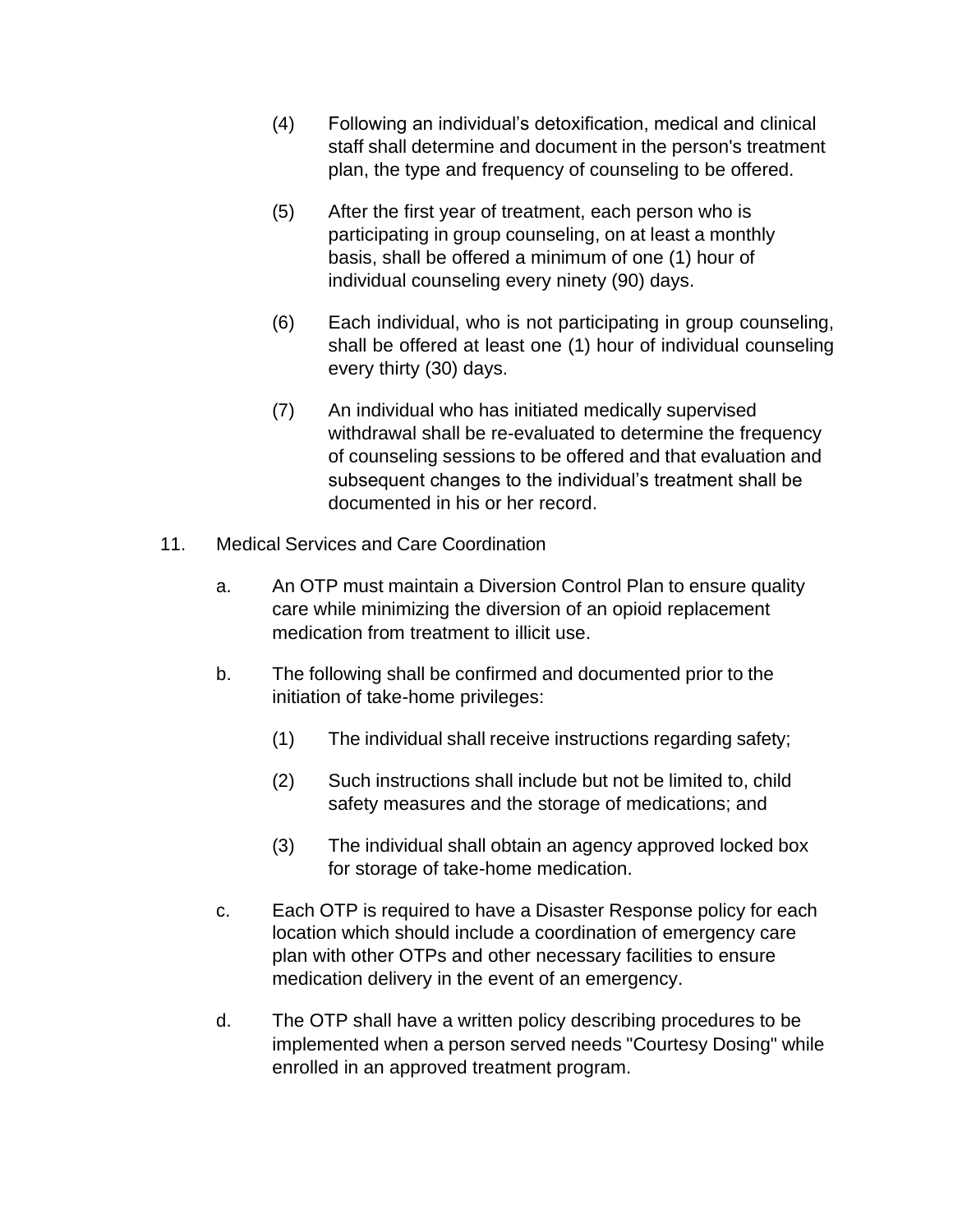- (1) Arrangements for "Courtesy Dosing" shall be made in advance, consistent with federal standards.
- e. Each OTP shall have policies and procedures regarding the discontinuation of any opioid replacement medication that include, at a minimum, the following:
	- (1) The OTP physician shall approve all requests for voluntary withdrawal from an opioid replacement medication.
	- (2) All withdrawal schedules shall be determined on an individual basis and each individual's progress shall be monitored by OTP staff.
	- (3) Withdrawal schedules shall adhere to proper medical guidelines without consideration of financial concerns.
- f. Medical care, including referral for necessary medical service, and evaluation and follow-up of patient complaints must be compatible with current and prevailing community standards of medical practice.
- g. All patients must receive a medical examination at least annually.
- h. All other medical procedures performed at the time of admission shall be reviewed by the medical staff on an annual basis, and all clinically indicated tests and procedures shall be repeated.
- i. Medical staff shall record the results of this annual medical examination and review of patient medical records in each patient's record.
- j. When an individual is transferred to another program within the organization, the individual's treatment record with completed up-todate documentation shall be transferred to the receiving program.
- 12. The OTP shall have written policies and procedures regarding urine toxicology screening.
	- a. All urine toxicology screen results shall be documented in the person's treatment record.
	- b. Required urine toxicology include screening for the following substances: opiates, methadone, cocaine, benzodiazepines, and substances prevalent in the community as determined by the OTP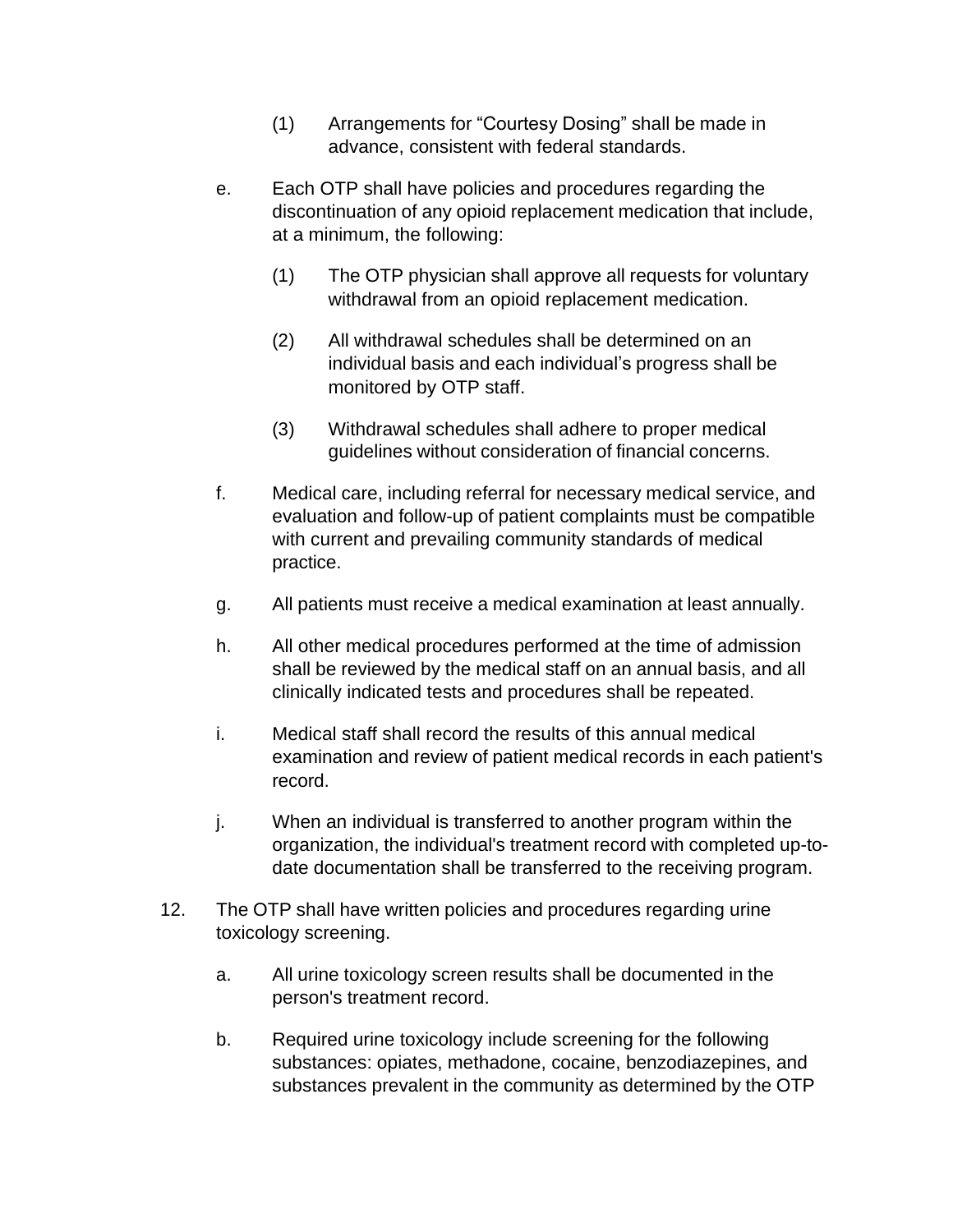and the Department. Any additional urine toxicology screens ordered at the discretion of the program shall be specific to the individual's treatment needs.

- 13. The OTP urine toxicology screening policy and procedure shall be approved by the designated State Opioid Treatment Authority.
- 14. Random urine toxicology screens shall be conducted as clinically indicated, but no less than eight (8) times/year while an individual remains in treatment.
- 15. Specimens shall be collected in a manner that minimizes falsification and shall be stored in a secure place to avoid substitution.
	- a. Testing facilities shall be licensed by RIDOH pursuant to R.I. Gen. Laws Chapter 23-16.2 and qualified to do drug testing.
	- b. Results of urine toxicology screens shall not be used in a punitive manner, but rather, shall serve as one factor in making treatment decisions.
	- c. Each OTP shall have its own protocol regarding the increased frequency of urine toxicology screens.
- 16. A physician shall determine, and document in writing, the initial dose and schedule to be followed for each individual admitted to the OTP.
	- a. Initial doses of methadone shall not exceed thirty (30) milligrams and the total dose for the first twenty-four (24) hours shall not exceed forty (40) milligrams, unless the program physician documents in the individual's treatment record that forty (40) milligrams did not suppress opiate abstinence symptoms.
- 17. The OTP shall develop and implement the following drug dispensing and administering procedures:
	- a. A standardized method that includes the use of identification by photograph shall be implemented to properly identify each individual before any opioid replacement treatment medication is dispensed. A dose shall not be administered or dispensed until an individual is identified and assessed to be medically and clinically appropriate.
	- b. The prescribed drugs shall only be administered and dispensed by licensed professionals authorized by law and regulations to do so.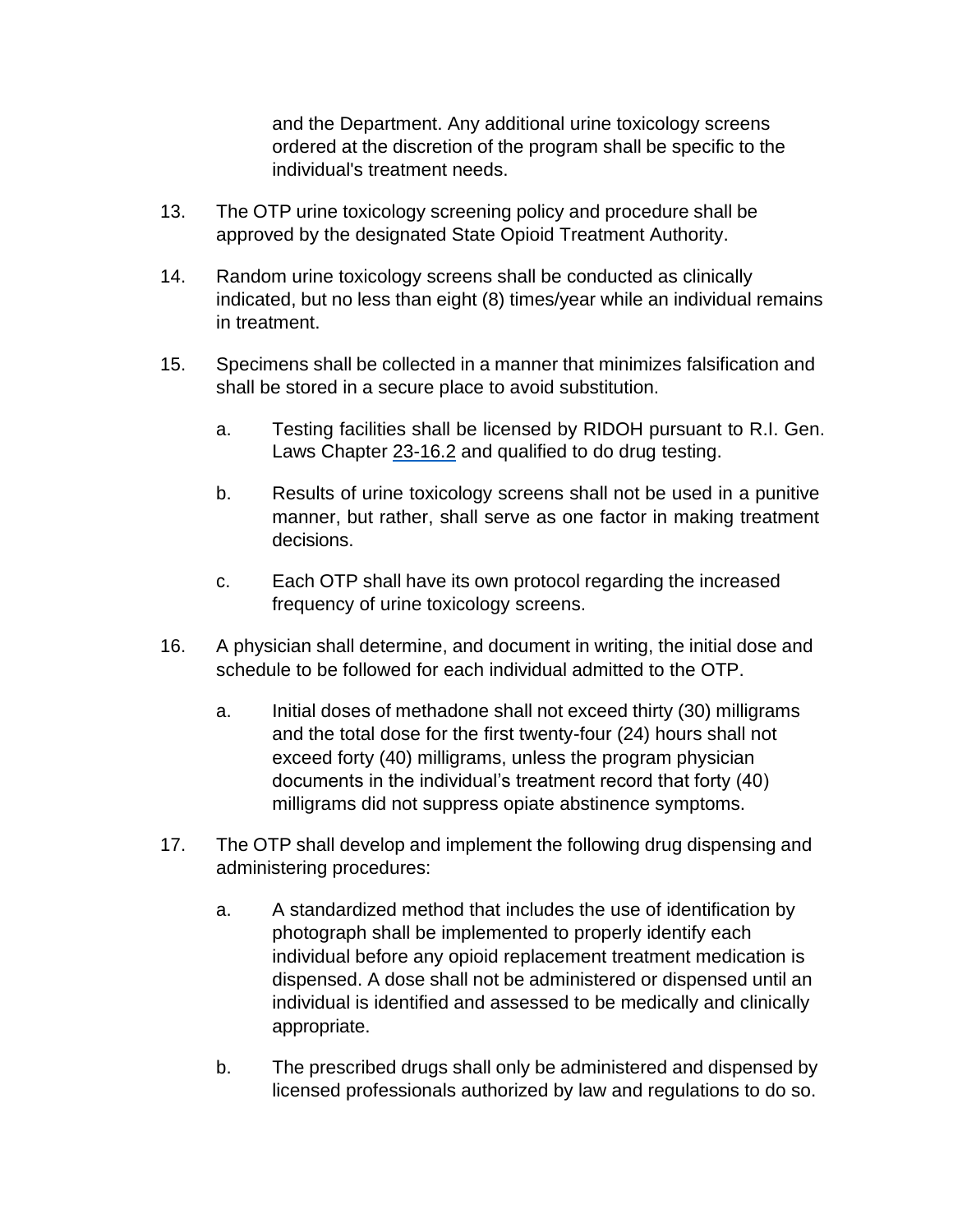- c. Each opioid replacement treatment medication used by the OTP shall be administered and dispensed in accordance with its approved product labeling.
- d. Methadone shall be dispensed in oral form in one dose per container when liquid form is dispensed and in a multiple dose container when tablets are used. Buprenorphine shall be dispensed in accordance with product packaging.
- 18. OTPs shall develop policies and procedures that ensure compliance with federal and state regulations before take-home medication privileges are granted. In addition, prior to advancement to a new take-home phase, programs are required to review, for compliance purposes, the DOH Prescription Drug Monitoring Program, 216-RICR-20-20-3, in accordance with R.I. Gen. Laws § 21-28-3.32. The policies and procedures shall, at a minimum, include the following:
	- a. A take-home schedule that is consistent with Federal Certification Standards in 42 C.F.R. Part 8.
	- b. Take-home containers shall be labeled with the following:
		- (1) Individual's name;
		- (2) Name and amount of medication;
		- (3) Directions for use, including route of administration;
		- (4) Date issued and date medication is to be taken;
		- (5) Program name and address;
		- (6) Program's telephone number.
	- c. Childproof caps shall be used on all take-home bottles of opioid replacement medication.
	- d. The OTP physician shall document in the treatment record the rationale for authorizing take-home privileges.
	- e. The individual shall return all take-home containers on their next day of program attendance. Prior to the person receiving his or her subsequent dose, bottles shall be inspected to ensure that they are coming from the appropriate person during the appropriate timeperiod.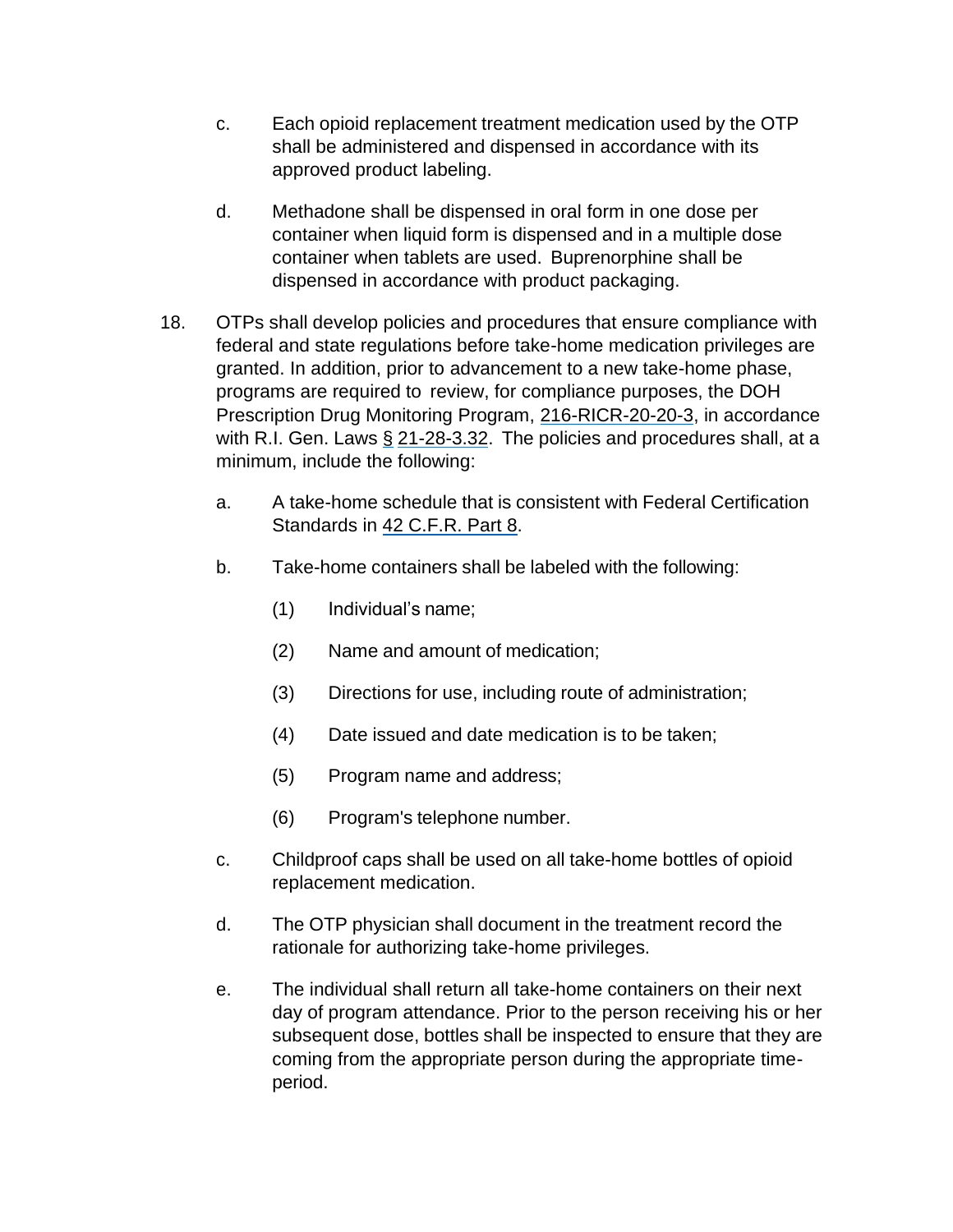- f. Take-home privileges are not allowed during long or short-term opioid detoxification.
- 19. The following security requirements shall be met:
	- a. Access to electronic alarm areas where drug stock is maintained shall be limited to a minimum number of authorized personnel. Each employee shall have his or her own individual code, which shall be erased upon the employee's termination. A list shall be maintained that identifies all persons with access to the stock/safe and dispensing station and the type of access each has.
	- b. All stored controlled substances (powdered, liquid, tablet and reconstituted) shall be clearly labeled with the following information:
		- (1) Name of substance;
		- (2) Strength of substance;
		- (3) Date of reconstitution;
		- (4) Lot number;
		- (5) Reconstituted expiration date or manufacture date, whichever is earlier.
	- c. All stored poured doses shall have the following information:
		- (1) Strength of substance;
		- (2) Date of reconstitution;
		- (3) Lot number; and
		- (4) Reconstituted expiration date or manufacture date.
	- d. Containers shall be kept covered and stored in the appropriate locked safe with access limited through an electronic alarm system that conforms with the U.S. Drug Enforcement Administration (DEA) requirements in 21 C.F.R. Part 21 and 21 C.F.R. § 1301.71.
	- e. Following the initial opioid replacement treatment medication inventory at each OTP, an authorized licensed staff member shall conduct a bi-annual written inventory and document the results.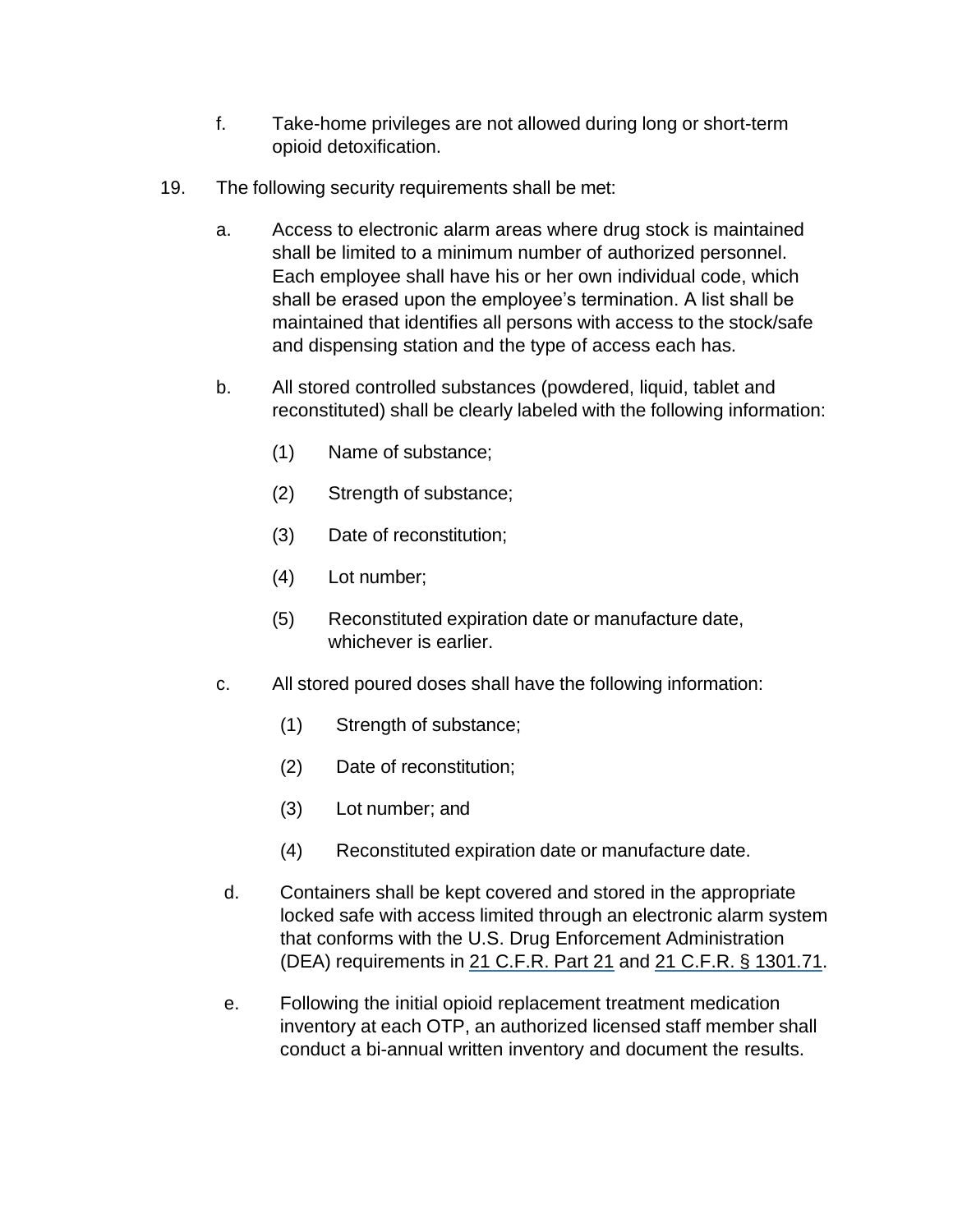The record shall be maintained for a period of two (2) years. The inventory shall contain:

- (1) Name and address of the OTP;
- (2) Date of inventory;
- (3) Opening or closing of business day;
- (4) Quantity of opioid replacement treatment medications on hand, amount used, and amount received;
- (5) Total of all medications accounted for;
- (6) Signature of person performing the inventory and a cosignature.
- f. The Department shall be notified of any occurrence of theft, suspected theft, or any loss of any opioid replacement treatment medication. The form, authorized by the Department for reporting adverse events/incidents, shall be completed for each occurrence and shall be sent to the Department, along with a photocopy of DEA form 106.
- g. OTPs shall have quality control procedures to track and trend all spillages of any medication.
- h. The disposal of unused controlled substances shall be done in accordance with procedures provided by DEA Regulations, 21 C.F.R. § 1307.22, and the RIDOH.
- 20. All pharmacists employed by an OTP shall be licensed in Rhode Island and must be authorized by the organization to dispense all opioid replacement treatment medications used by the program.
- 21. Clinical laboratories provided on the premises of the organization shall be licensed by RIDOH subject to the provisions of R.I. Gen. Laws Chapter 23-16.2. Testing not performed on the premises shall be performed by facilities licensed in accordance with R.I. Gen. Laws Chapter 23-16.2 or by a hospital laboratory in accordance with R.I. Gen. Laws Chapter 23-17.
- 22. All organizations shall provide HIV and Hepatitis C information and offer a referral for **HIV** testing for persons served who engage in related high-risk behaviors.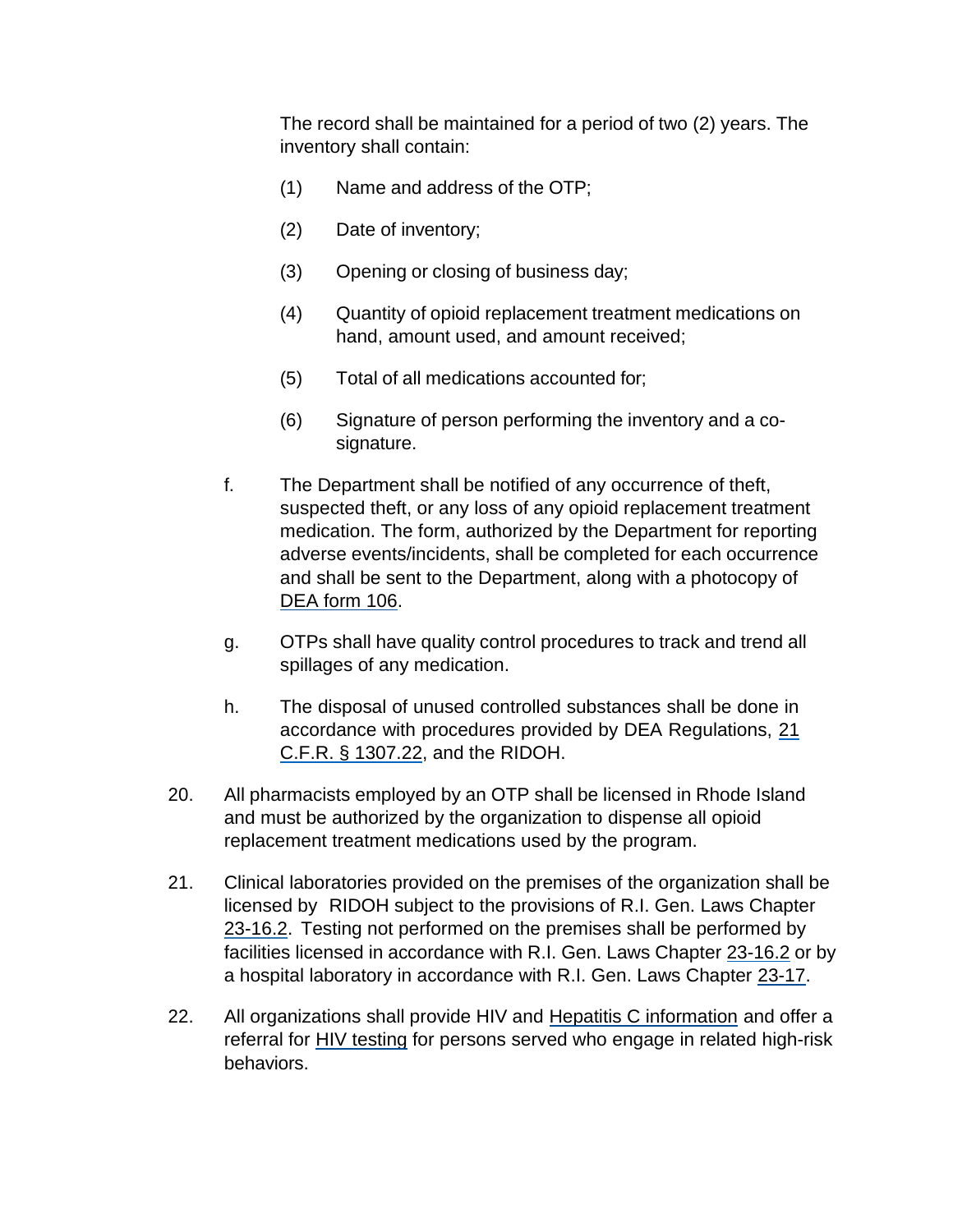- a. All testing pursuant to this section, conducted by an organization, shall be performed in accordance with R.I. Gen. Laws §§ 23-6.3-7 and 23-6.3-8, except where federal confidentiality laws may supersede. The identity of the individuals tested under this section shall be maintained only at the site where the sample is drawn and shall not be released except as otherwise provided.
- b. Each person who is offered a test and counseling shall be provided with an "Informed Consent Form" in accordance with R.I. Gen. Laws § 23-6.3-3, which he or she shall sign and date in acknowledgment of the offer, unless consent is agreed to be provided verbally.
- c. All persons tested under this section shall be provided pre-test and post-test counseling in accordance with regulations adopted by the DOH and by R.I. Gen. Laws Chapter 23-6.3. All persons providing the pre-and/or post-test counseling must have completed the training provided by the DOH, Office of Sexually Transmitted Disorders and HIV, or an equivalent course.
- B. Opioid Treatment Program (OTP) Health Homes provide integrated behavioral and physical health care services to individuals with an opioid use disorder. OTPs administer or dispense medications approved by the federal Food and Drug Administration (FDA) as maintenance or detoxification treatment to a person dependent on opioids. It provides, when appropriate or necessary, a comprehensive range of medical and rehabilitative services; is approved by the State authority and the Substance Abuse Mental Health Services Administration ; and is registered with the Drug Enforcement Administration to use opioid replacement therapy for the treatment of opioid use disorder. A Health Home is the fixed point of responsibility to provide person-centered care; providing timely post discharge follow-up, and improving patient health outcomes by addressing primary medical, specialist and behavioral health care through direct provision, or through contractual or collaborative arrangements with appropriate service providers, of comprehensive, integrated services. Emphasis is placed on the monitoring of chronic conditions, provision of preventative and education services around self-care and wellness.
	- 1. OTP Health Homes shall meet all requirements § 1.6.14A of this Part.
	- 2. OTPs must offer and provide Health Home services to clients who meet eligibility requirements.
	- 3. Admission Criteria: Patients with opioid dependence who meet state and federal criteria for Methadone Maintenance Treatment and are currently receiving financial support through Medicaid.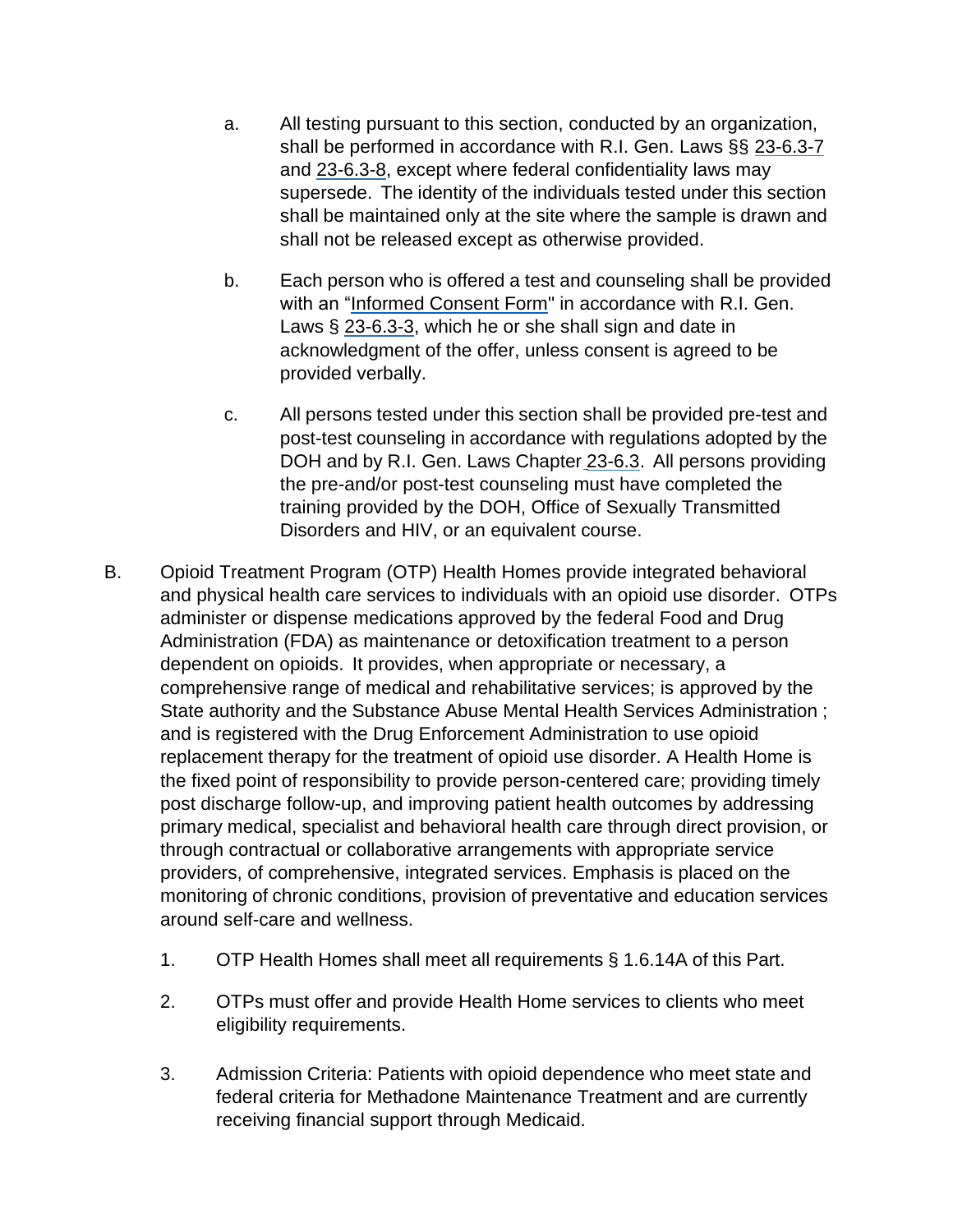- 4. The following are the Health Home Service Provision requirements:
	- a. Have a physician(s) assigned for the purpose of Health Home team participation to each individual receiving OTP Health Home services;
	- b. Conduct wellness interventions as indicated based on individuals' level of risk and willingness to participate;
	- c. Maintain a contract, Memorandum of Understanding (MOU), or other type of formal written agreement with regional hospital(s) or system(s) to ensure a formalized structure for transitional care planning, to include communication of inpatient admissions of Health Home participants, as well as maintain a mutual awareness and collaboration to identify individuals seeking Emergency Department services that might benefit from a connection with an OTP Health Home provider;
	- d. Maintain a contract, Memorandum of Understanding (MOU), or other type of formal written agreement contract(s) or MOU(s) with Federal Qualified Healthcare Centers (FQHCs) and/or primary care centers in the OTP area;
	- e. Coordinate care for Health Home participants among the OTP and primary and specialty care providers, including mental health treatment providers. This may include development of data sharing system that includes Electronic Medical Record (EMR) expansion, use of Direct Messaging through the State's Health Information Exchange to help safeguard privacy of this information and assure compliance with all related state and federal confidentiality regulations;
	- f. Use health information technology to link services, facilitate communication among team members, and between the health team and individual and family caregivers, and providing feedback to practices, as feasible and appropriate;
	- g. Establish a continuous quality improvement program, and collect and report on data that permits an evaluation of increased coordination of care and chronic disease-management on individual-level clinical outcomes, experience of care outcomes, and quality of care outcomes at the population level;
	- h. Develop treatment guidelines that establish clinical pathways for health teams to follow across risk levels or health conditions;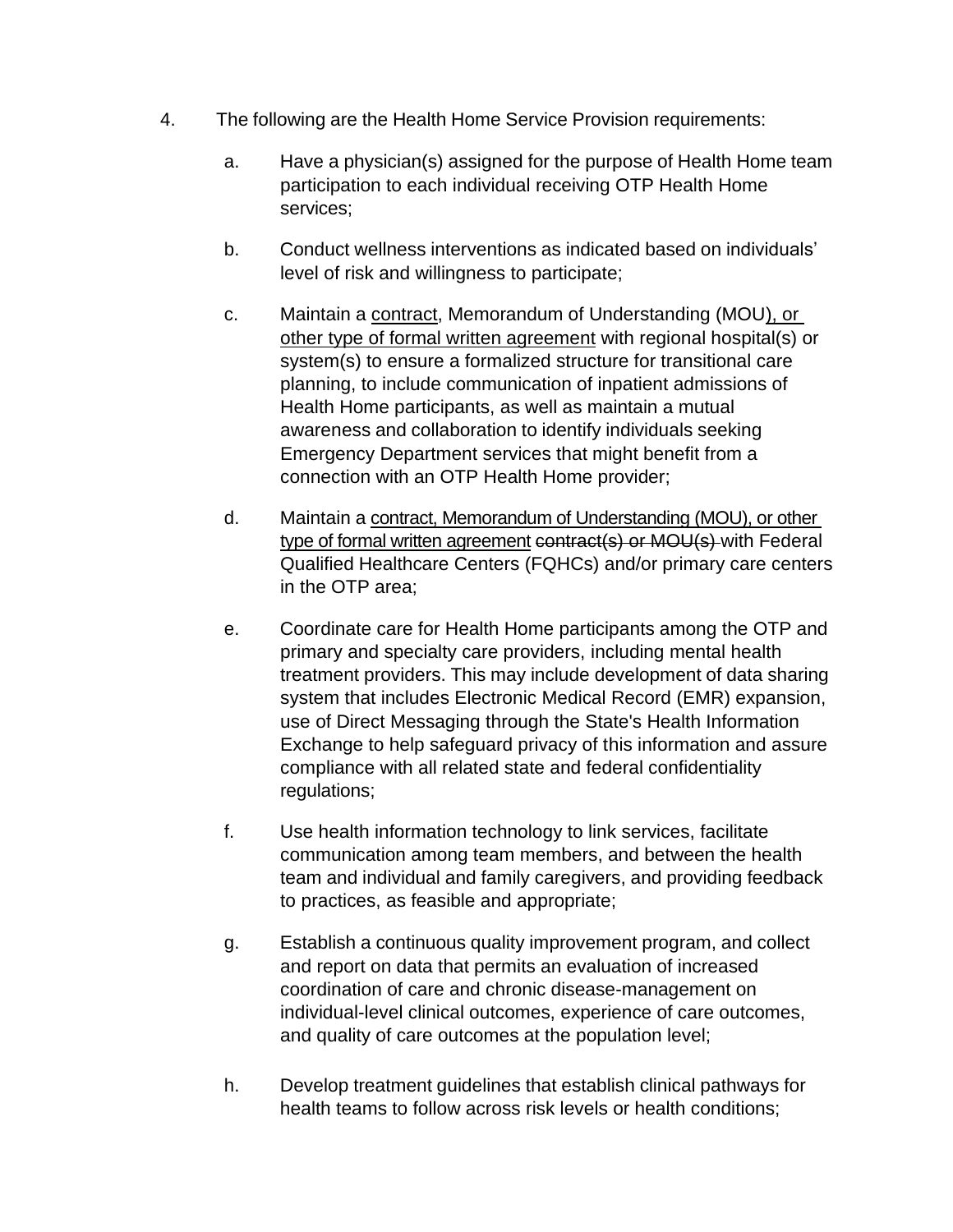- i. Monitor individual and population health status and service use to determine adherence to or variance from treatment guidelines;
- j. Develop and disseminate reports that indicate progress toward meeting outcomes for patient satisfaction, health status, service delivery and costs;
- k. Agree to convene regular, ongoing and documented internal health home team meetings with all relevant providers to plan and implement goals and objectives of practice transformation; and
- l. Provide multiple contacts as needed for a team of 125 patients. Contacts can include phone contact, such as coordinating care with other providers and support systems, as well as direct contact with the client.
- 5. Care Coordination:
	- a. Coordinate and provide access to high-quality health care services informed by evidence-based clinical practice guidelines;
	- b. Coordinate and provide access to preventive and health promotion services, including prevention of mental illness and other substance use disorders;
	- c. Coordinate and provide access to mental health and other substance abuse services;
	- d. Coordinate and provide access to comprehensive care management, care coordination, and transitional care across settings;
	- e. Coordinate and provide access to chronic disease management, including self-management support to individuals and their families, and referrals through the RIDOH Chronic Disease Self-Management Programs;
	- f. Coordinate and provide access to individual and family supports, including referral to community, social support, and recovery services;
	- g. Coordinate and provide access to long-term care supports and services;
	- h. Develop and implement a person-centered plan of care that is flexible and integrates all clinical and non-clinical healthcare related needs and services;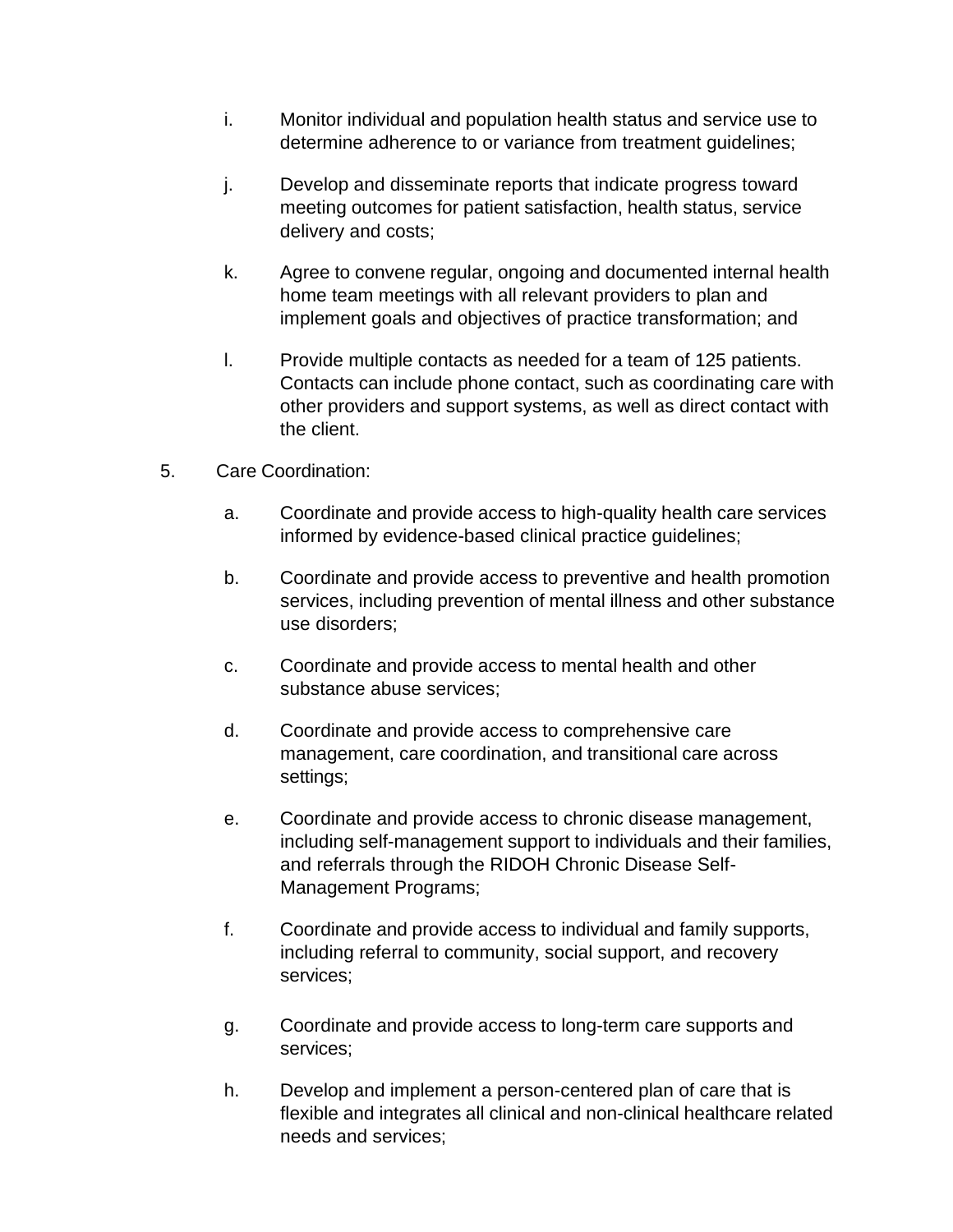- i. Ensure that all services, including mental health treatment, are coordinated across provider settings;
- j. OTPs, in review of their Policies and Procedures, shall update all relevant Policies and Procedures to reflect Health Homes;
- k. Changes in any aspect of an individual's health must be noted, shared with the team, and used to change the plan of care, as necessary. All relevant information is to be obtained and reviewed by the team;
- l. Facilitate timely and effective transitions from inpatient and longterm care settings to the community, as appropriate;
- m. Health Home providers shall identify hospital liaisons to assist in the discharge planning of individuals, existing OTP patients and new referrals, from inpatient settings to OTPs and mental health treatment, if indicated;
- n. Care coordination may also occur when transitioning an individual from a jail/prison setting into the community;
- o. A member of the team of health professionals provides care coordination services between hospitals and community services;
- p. Team members collaborate with physicians, nurses, social workers, discharge planners and pharmacists as needed to ensure that a person-centered plan of care has been developed, and work with family members and community providers to ensure that the plan is communicated, adhered to and modified as appropriate;
- q. Provide assistance to individuals to identify and develop social support networks;
- r. Provide assistance with medication and treatment management and adherence, to include referrals for mental health vocational and counseling services;
- s. Connection to peer advocacy groups, wellness centers, National Alliance on Mental Illness (NAMI), RICARES, family psychoeducational programs, etc.;
- t. Provide Individual and family support services to assist individuals to access services that shall reduce barriers to treatment and improve health outcomes. Support services may include advocacy, information, navigation of the treatment system, and the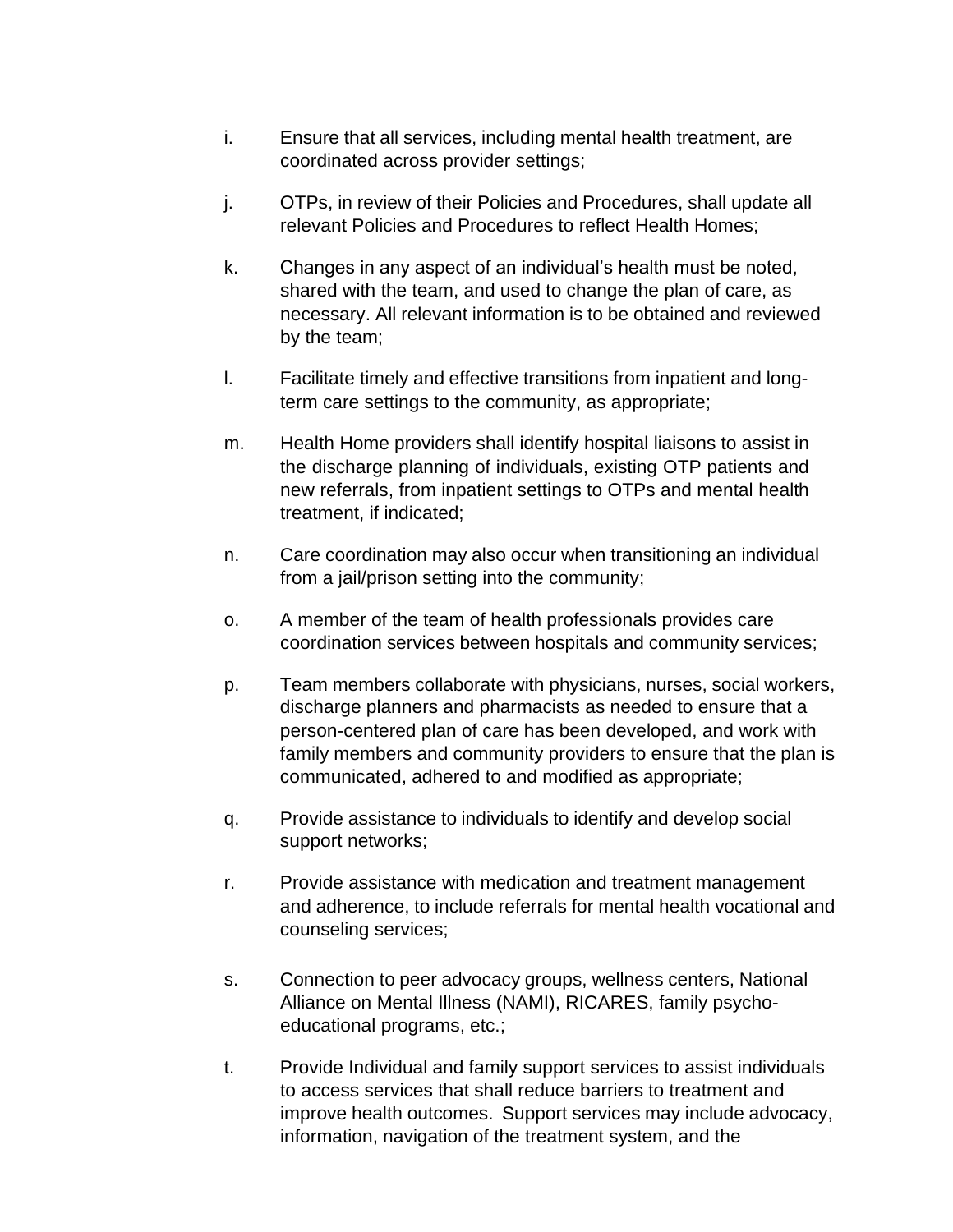development of self-management skills; and

- u. Referral to primary and or specialty care as requested by physician.
- 6. Discharge Criteria. An individual shall be deemed ready for discharge if one of the following exists:
	- a. The individual voluntarily elects to terminate participation;
	- b. The goals and objectives of the person-centered plan have been met and a referral is coordinated to a willing community-based physician; or
	- c. The individual is not benefitting from the treatment and requires a higher level of care.

## **1.6.15 Overdose Prevention Education and Training**

- A. Overdose prevention education and training shall be provided to staff in all licensed BHOs and to persons served with a history of opioid use disorder and documented in either the personnel or treatment record.
	- 1. Opioid overdose prevention training. Training shall be provided to staff and persons with a history of opioid use disorder that includes but is not limited to the following content areas:
		- a. Causes of an opioid overdose including identifying and avoiding high risk situations for overdose;
		- b. How to avoid an opioid overdose and risk reduction strategies;
		- c. How to identify and properly respond to an opioid overdose, including:
			- (1) Universal safety precautions;
			- (2) Rescue breathing;
			- (3) The importance of calling 9-1-1; and
			- (4) How naloxone works and proper administration of intramuscular (IM) or intranasal (IN) naloxone.
		- d. What to do and what to expect after naloxone administration;
		- e. Signs of withdrawal;